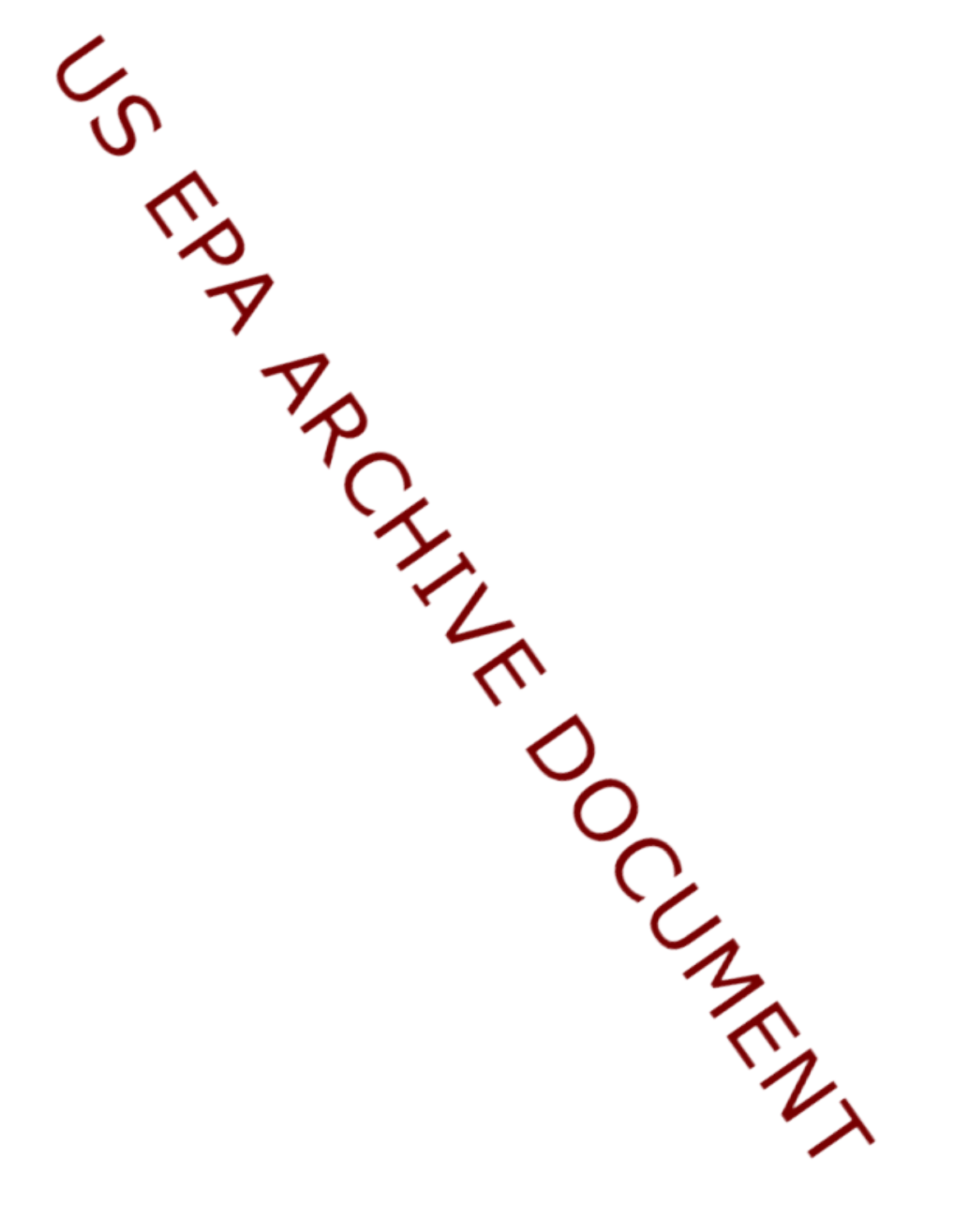

# **Environmental Technology Verification Program**  Advanced Monitoring Systems Center

Generic Verification Protocol for Portable Multigas Analyzers

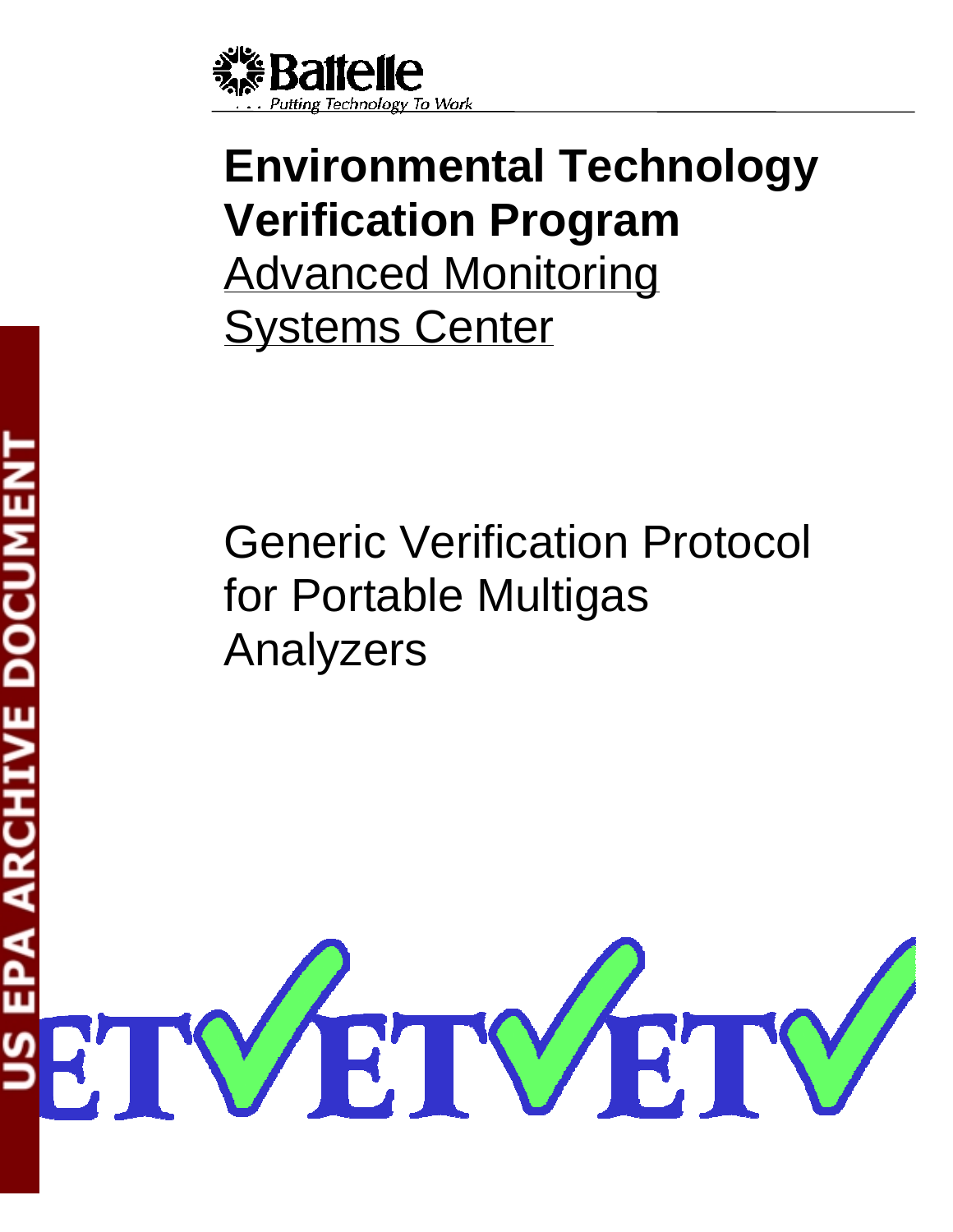## **GENERIC VERIFICATION PROTOCOL**

**FOR** 

## **PORTABLE MULTIGAS ANALYZERS**

**September 2003** 

**Prepared by** 

**Battelle 505 King Avenue Columbus, OH 43201-2693**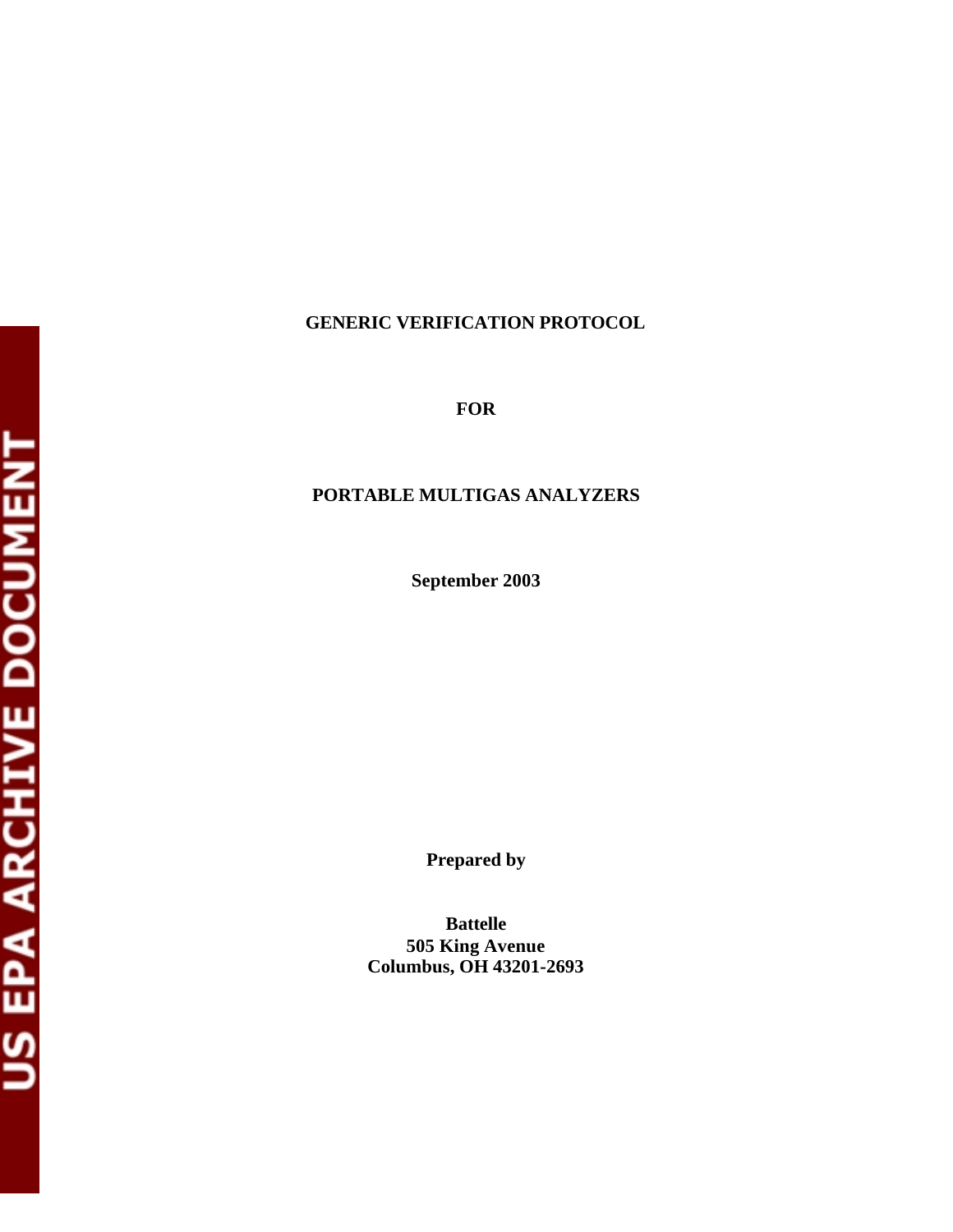#### **FOREWORD**

This generic verification protocol is based upon a peer-reviewed specific test/quality assurance (QA) plan entitled "Test/QA Plan for Verification of Portable Gaseous Emission Analyzers" (dated January 3, 2002). The test/QA plan was developed with vendor and stakeholder input by the ETV Advanced Monitoring Systems Center. Peer reviewers for the test/QA plan were Dr. Donald Stedman, University of Denver; Mr. Ernest Bouffard, Connecticut Department of Environmental Protection; and Mr. Thomas Logan, U.S. Environmental Protection Agency. In preparing this generic verification protocol, specific names of individuals involved, technology vendors and technologies, test dates, and similar details in the test/QA plan were revised to be generic. The experimental design in the protocol is the same as that in the peer-reviewed test/QA plan.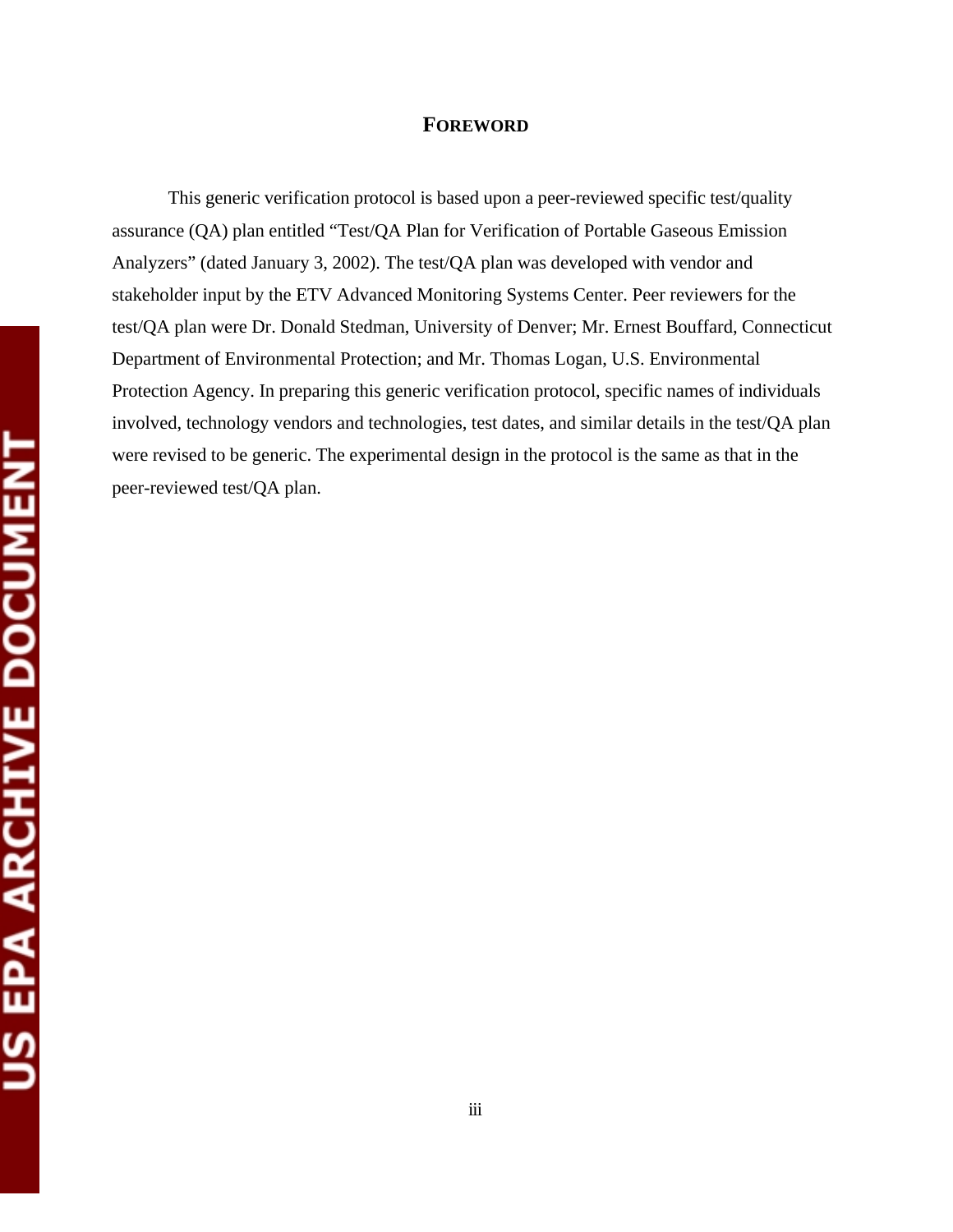## **TABLE OF CONTENTS**

## Page

| 1.               |     |       |    |  |  |  |
|------------------|-----|-------|----|--|--|--|
|                  | 1.1 |       |    |  |  |  |
|                  | 1.2 |       |    |  |  |  |
|                  | 1.3 |       |    |  |  |  |
|                  |     | 1.3.1 |    |  |  |  |
|                  |     | 1.3.2 |    |  |  |  |
|                  |     | 1.3.3 |    |  |  |  |
|                  |     | 1.3.4 |    |  |  |  |
| 2.               |     |       |    |  |  |  |
|                  | 2.1 |       |    |  |  |  |
|                  | 2.2 |       |    |  |  |  |
| 3.               |     |       |    |  |  |  |
| $\overline{4}$ . |     |       |    |  |  |  |
|                  | 4.1 |       |    |  |  |  |
|                  | 4.2 |       |    |  |  |  |
| 5.               |     |       |    |  |  |  |
|                  | 5.1 |       |    |  |  |  |
|                  | 5.2 |       |    |  |  |  |
|                  | 5.3 |       |    |  |  |  |
|                  | 5.4 |       |    |  |  |  |
|                  | 5.5 |       |    |  |  |  |
|                  |     | 5.5.1 |    |  |  |  |
|                  |     | 5.5.2 |    |  |  |  |
|                  |     | 5.5.3 |    |  |  |  |
|                  | 5.6 |       |    |  |  |  |
| 6.               |     |       |    |  |  |  |
|                  | 6.1 |       |    |  |  |  |
|                  |     |       |    |  |  |  |
|                  |     | 6.1.2 |    |  |  |  |
|                  |     | 6.1.3 |    |  |  |  |
|                  | 6.2 |       | 20 |  |  |  |
|                  | 6.3 |       |    |  |  |  |
|                  | 6.4 |       |    |  |  |  |
|                  | 6.5 |       |    |  |  |  |
|                  |     |       |    |  |  |  |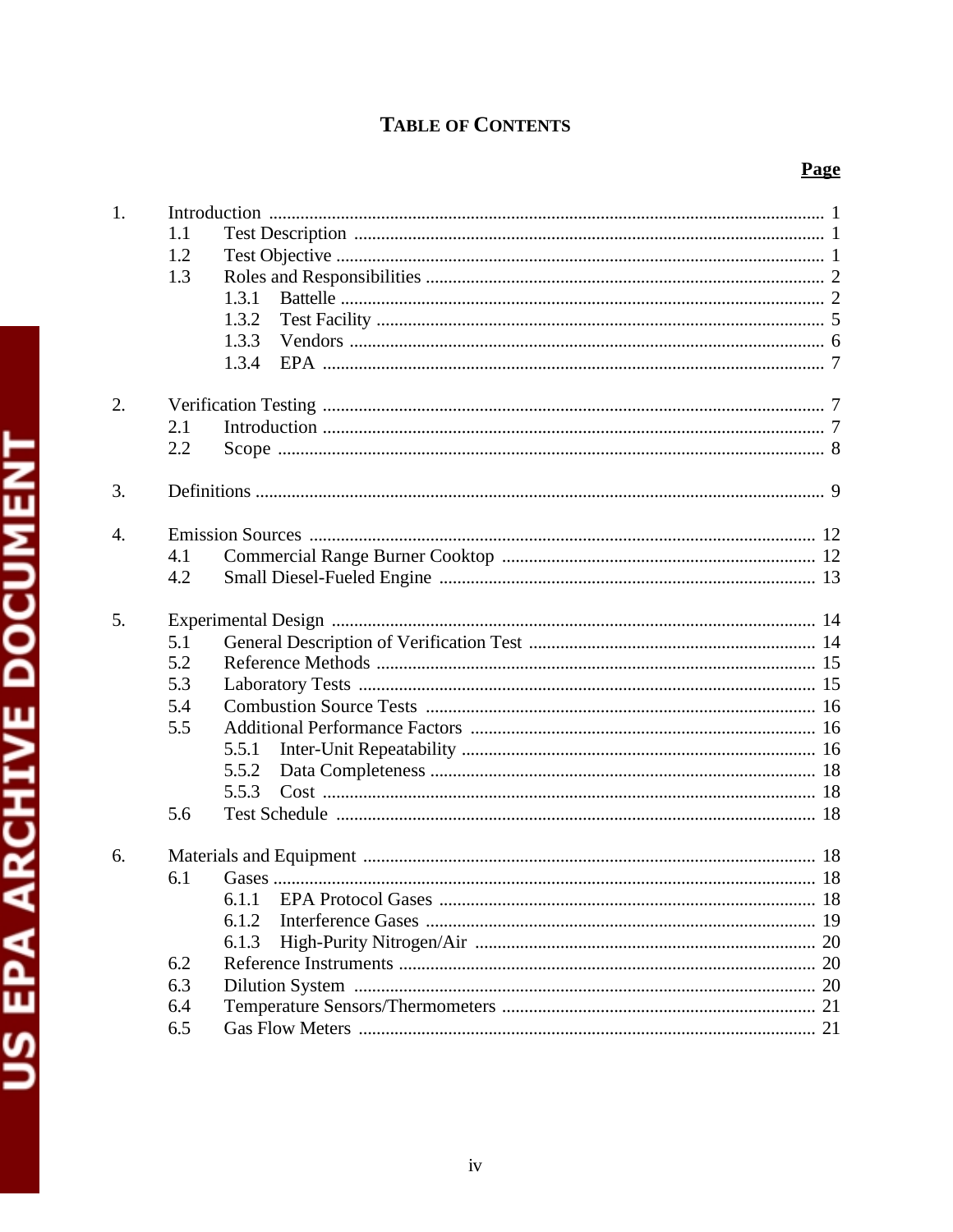## TABLE OF CONTENTS (CONTINUED)

| 7. |      |       |  |
|----|------|-------|--|
|    | 7.1  |       |  |
|    | 7.2  |       |  |
|    | 7.3  |       |  |
|    | 7.4  |       |  |
|    | 7.5  |       |  |
|    | 7.6  |       |  |
|    | 7.7  |       |  |
|    | 7.8  |       |  |
|    | 7.9  |       |  |
|    | 7.10 |       |  |
| 8. |      |       |  |
|    | 8.1  |       |  |
|    |      | 8.1.1 |  |
|    |      | 8.1.2 |  |
|    |      | 8.1.3 |  |
|    |      | 8.1.4 |  |
|    | 8.2  |       |  |
|    |      | 8.2.1 |  |
|    |      | 8.2.2 |  |
|    |      | 8.2.3 |  |
|    |      | 8.2.4 |  |
|    | 8.3  |       |  |
|    | 8.4  |       |  |
| 9. |      |       |  |
|    | 9.1  |       |  |
|    | 9.2  |       |  |
|    |      | 9.2.1 |  |
|    |      | 9.2.2 |  |
|    |      | 9.2.3 |  |
|    |      | 9.2.4 |  |
|    |      | 9.2.5 |  |
|    |      | 9.2.6 |  |
|    |      | 9.2.7 |  |
|    |      | 9.2.8 |  |
|    |      | 9.2.9 |  |
|    |      |       |  |
|    |      |       |  |
|    |      |       |  |
|    | 9.3  |       |  |
|    | 9.4  |       |  |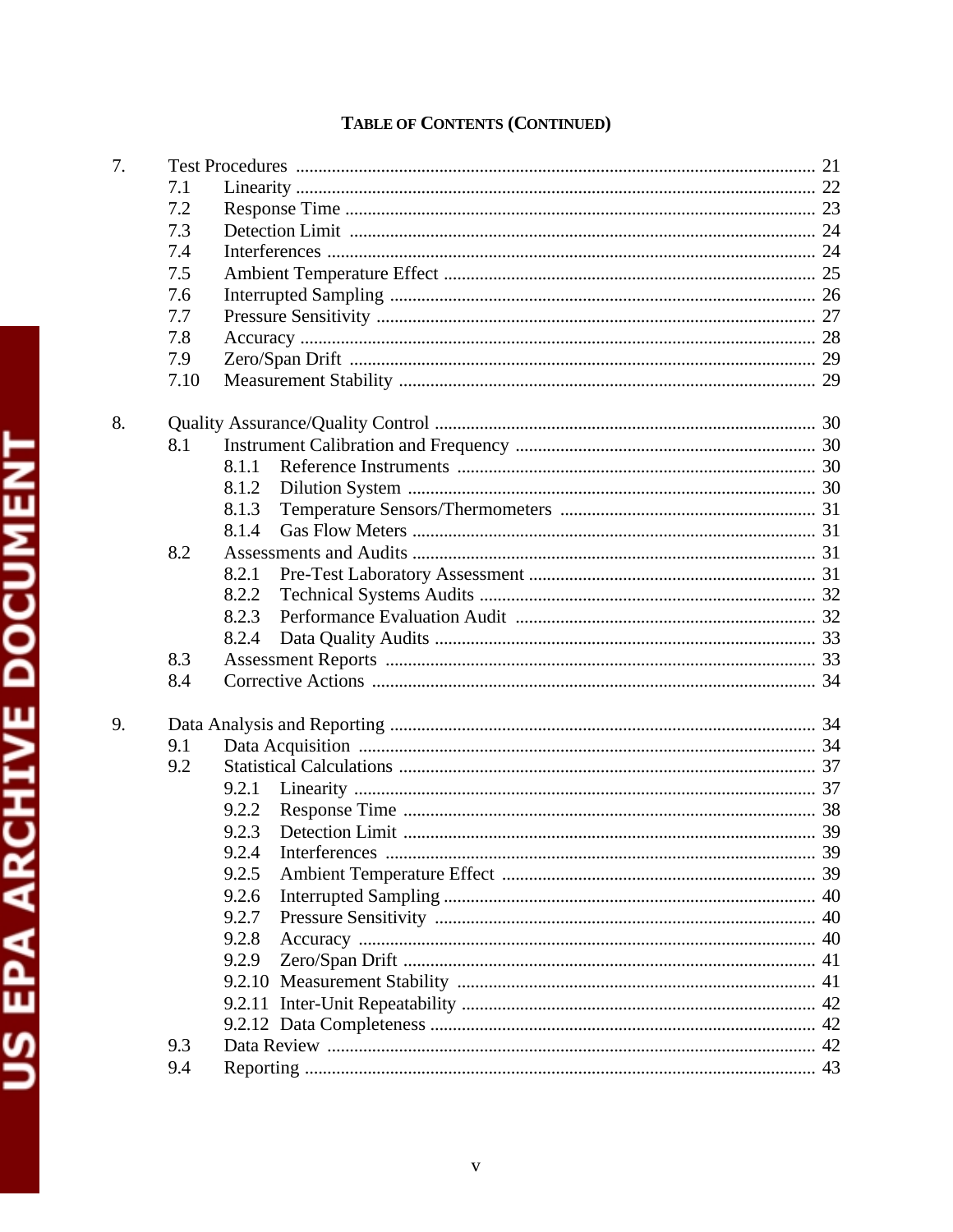## TABLE OF CONTENTS (CONTINUED)

## **List of Figures**

## **List of Tables**

| Table 5. Summary of Data for Determining Accuracy in the |  |
|----------------------------------------------------------|--|
|                                                          |  |
|                                                          |  |
|                                                          |  |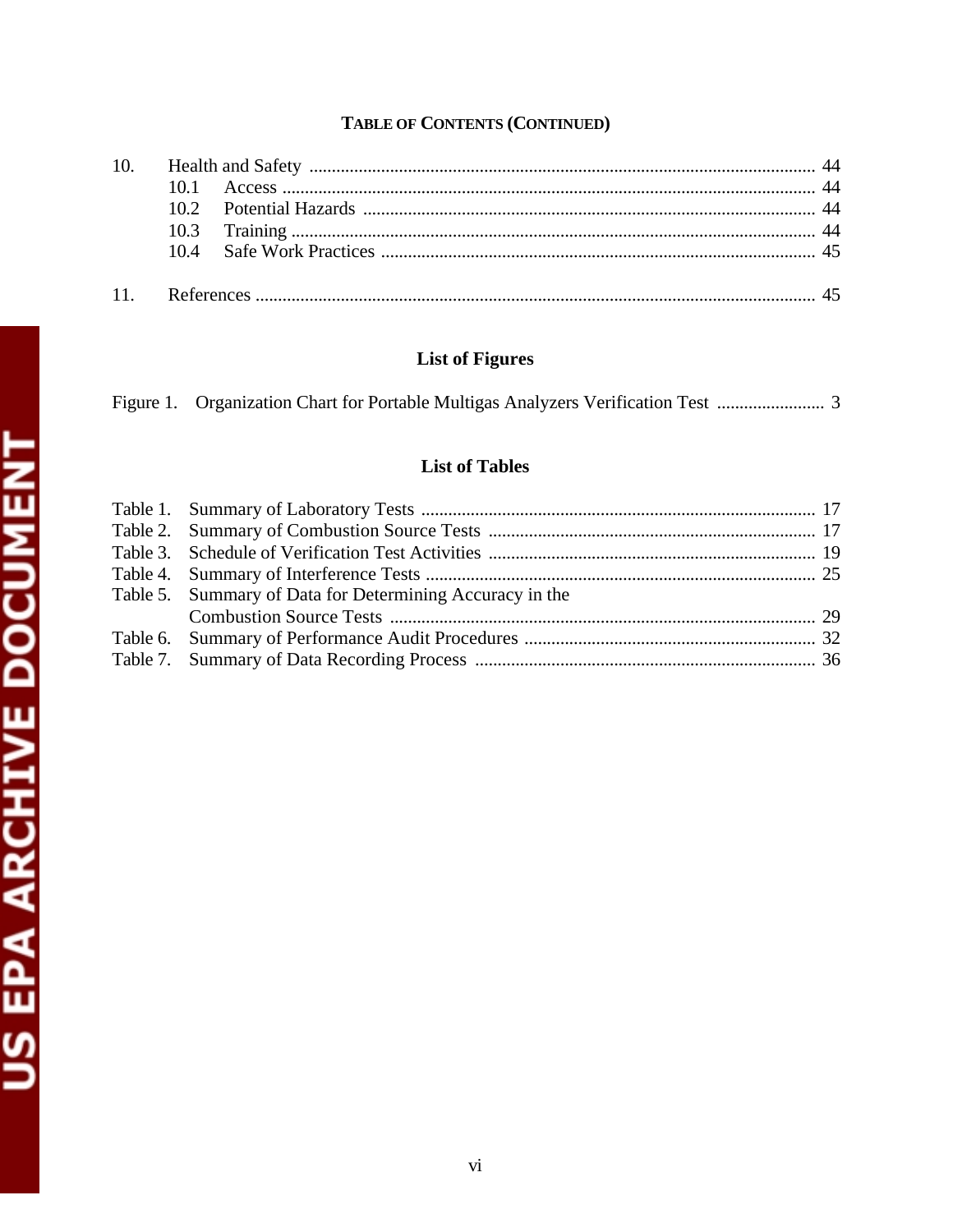## **ACRONYMS**

| <b>AMS</b>      | <b>Advanced Monitoring Systems</b>                                      |  |  |
|-----------------|-------------------------------------------------------------------------|--|--|
| <b>ANSI</b>     | <b>American National Standards Institute</b>                            |  |  |
| <b>Btu</b>      | British thermal unit                                                    |  |  |
| C <sub>2</sub>  | carbon two                                                              |  |  |
| $C_3$           | carbon three                                                            |  |  |
| $C_4$           | carbon four                                                             |  |  |
| <b>CARB</b>     | California Air Resources Board                                          |  |  |
| <b>CE-CERT</b>  | College of Engineering—Center for Environmental Research and Technology |  |  |
| <b>CEM</b>      | continuous emission monitoring                                          |  |  |
| CO              | carbon monoxide                                                         |  |  |
| <b>CTM</b>      | conditional test methods                                                |  |  |
| EC              | electrochemical                                                         |  |  |
| <b>EPA</b>      | <b>Environmental Protection Agency</b>                                  |  |  |
| <b>ETV</b>      | <b>Environmental Technology Verification</b>                            |  |  |
| <b>NDIR</b>     | non-dispersive infrared                                                 |  |  |
| NH <sub>3</sub> | anhydrous ammonia                                                       |  |  |
| NO              | nitric oxide                                                            |  |  |
| NO <sub>2</sub> | nitrogen dioxide                                                        |  |  |
| NO <sub>x</sub> | nitrogen oxide                                                          |  |  |
| O <sub>2</sub>  | oxygen                                                                  |  |  |
| O <sub>3</sub>  | ozone                                                                   |  |  |
| <b>PE</b>       | performance evaluation                                                  |  |  |
| ppmy            | parts per million by volume                                             |  |  |
| QA              | quality assurance                                                       |  |  |
| QMP             | <b>Quality Management Plan</b>                                          |  |  |
| <b>RA</b>       | relative accuracy                                                       |  |  |
| SO <sub>2</sub> | sulfur dioxide                                                          |  |  |
| <b>SOPs</b>     | standard operating procedures                                           |  |  |
| <b>TSA</b>      | technical systems audit                                                 |  |  |
| <b>UV</b>       | ultraviolet                                                             |  |  |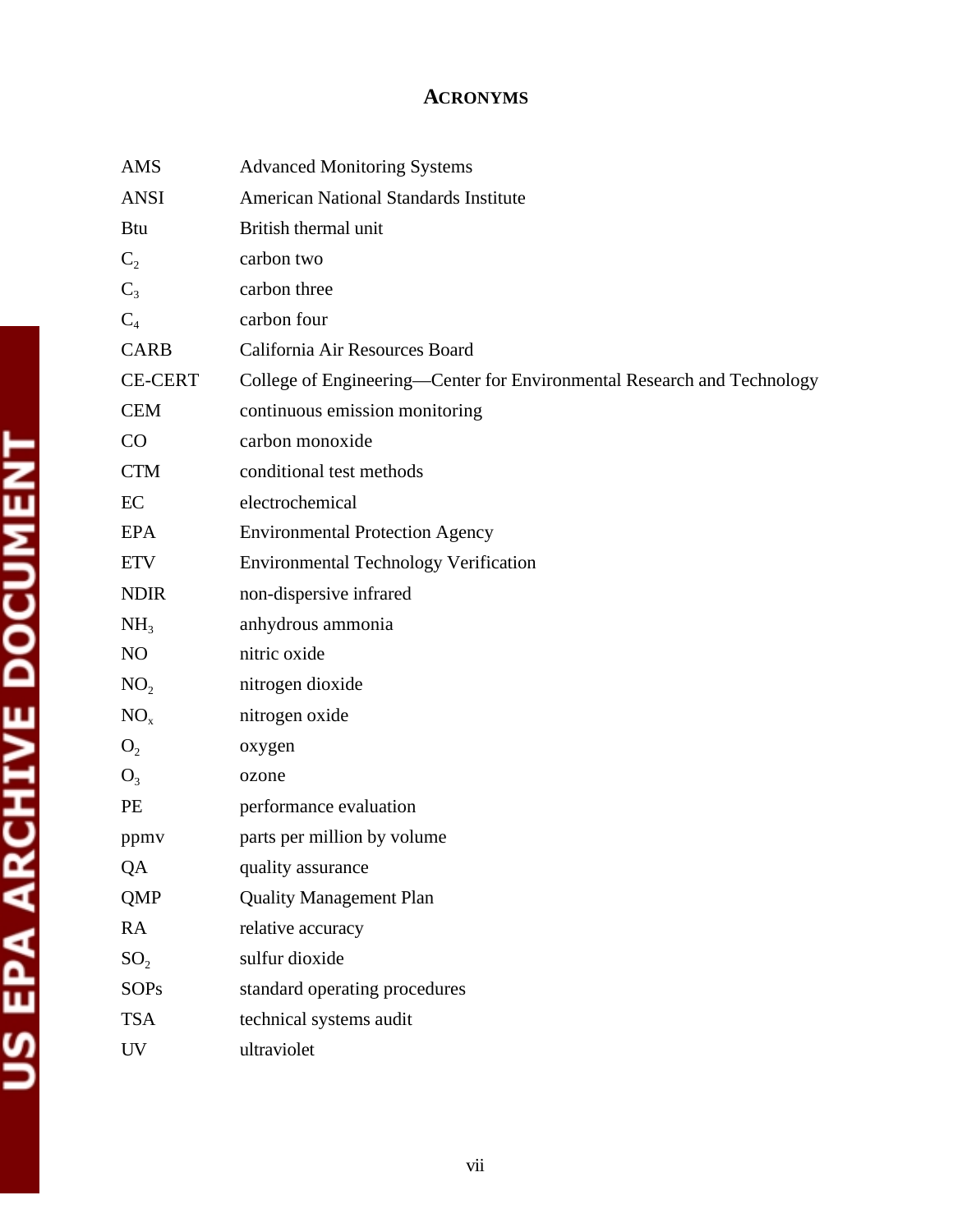## **1 INTRODUCTION**

#### **1.1 Test Description**

This protocol provides generic procedures for implementing a verification test of portable analyzers used to measure gaseous concentrations of nitrogen oxides (nitric oxide [NO] and nitrogen dioxide  $[NO_2]$ , collectively denoted as  $NO_x$ ), carbon monoxide  $(CO)$ , sulfur dioxide  $(SO<sub>2</sub>)$ , and oxygen  $(O<sub>2</sub>)$  from small combustion sources. Verification tests are conducted under the auspices of the U.S. Environmental Protection Agency's (EPA) Environmental Technology Verification (ETV) program. The purpose of ETV is to provide objective and quality-assured performance data on environmental technologies, so that users, developers, regulators, and consultants have an independent and credible assessment of what they are buying and permitting.

Verification tests of monitoring technologies are coordinated by Battelle, of Columbus, Ohio, which is EPA's verification partner for the ETV Advanced Monitoring Systems (AMS) Center. The scope of the AMS Center covers verification of monitoring methods for contaminants and natural species in air, water, and soil. In performing verification tests, Battelle follows the procedures specified in this protocol and complies with quality requirements in the "Quality Management Plan for the ETV Advanced Monitoring Systems Center" (QMP).<sup>(1)</sup>

## **1.2 Test Objective**

The purpose of the verification test described in this protocol is to quantify the performance of commercial portable multigas analyzers by comparisons to standards or to reference methods, under controlled laboratory conditions as well as with realistic emission sources.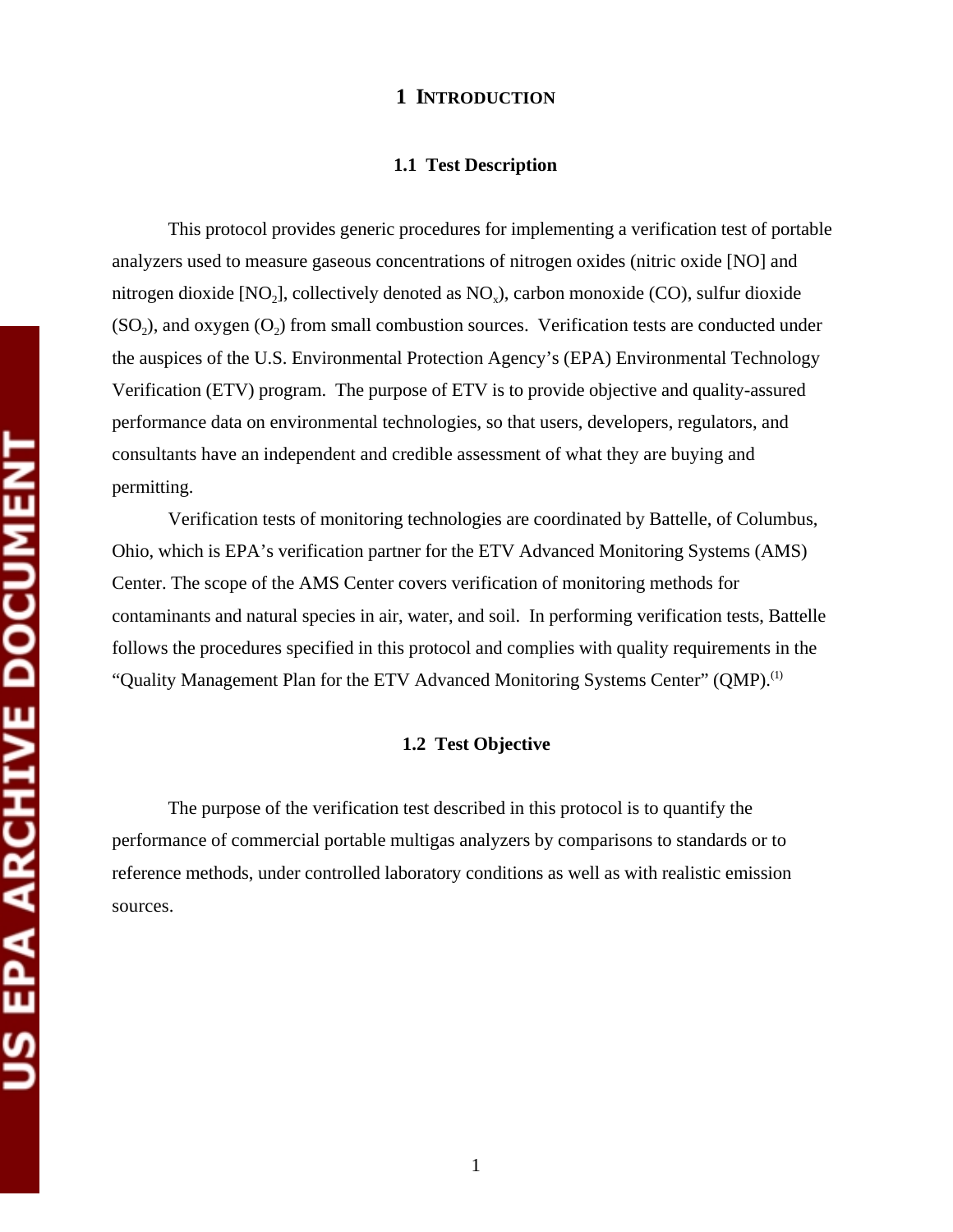#### **1.3 Roles and Responsibilities**

Verification tests are performed by Battelle in cooperation with EPA and the vendors whose analyzers are being verified. The test procedures may be performed by Battelle or by a test facility working under subcontract from Battelle. An organization chart for the verification is shown in Figure 1. In an initial verification under this protocol, the test facility was the Bourns College of Engineering—Center for Environmental Research and Technology (CE-CERT) at the University of California, Riverside. As the test facility, CE-CERT's involvement was subject to Battelle's and EPA's oversight of all planning, testing, and data quality activities. Other qualified test facilities may be used, subject to the same Battelle subcontracting requirement and quality oversight. Throughout this protocol, reference to a test facility's role and responsibilities are representative of any suitably qualified test facility, either at Battelle or through a subcontractor.

Specific responsibilities in each of several areas for verification within ETV are detailed in the following paragraphs.

#### **1.3.1 Battelle**

The AMS Center's Verification Test Coordinator has overall responsibility for ensuring that the technical goals, schedule, and budget established for the verification test are met. More specifically, the Verification Test Coordinator shall

- Serve as Battelle's primary point of contact for vendor and test facility representatives
- Coordinate with the test facility to conduct the verification test, including establishing a subcontract as necessary
- Review and revise, as necessary, the test/quality assurance (OA) plan and ensure that it is followed during the verification test
- Prepare draft verification reports and verification statements, revise according to reviewer comments, and be responsible for distribution of final copies
- Coordinate with the test facility, including review of final data report; respond to any issues raised in assessment reports and audits, including instituting corrective action as necessary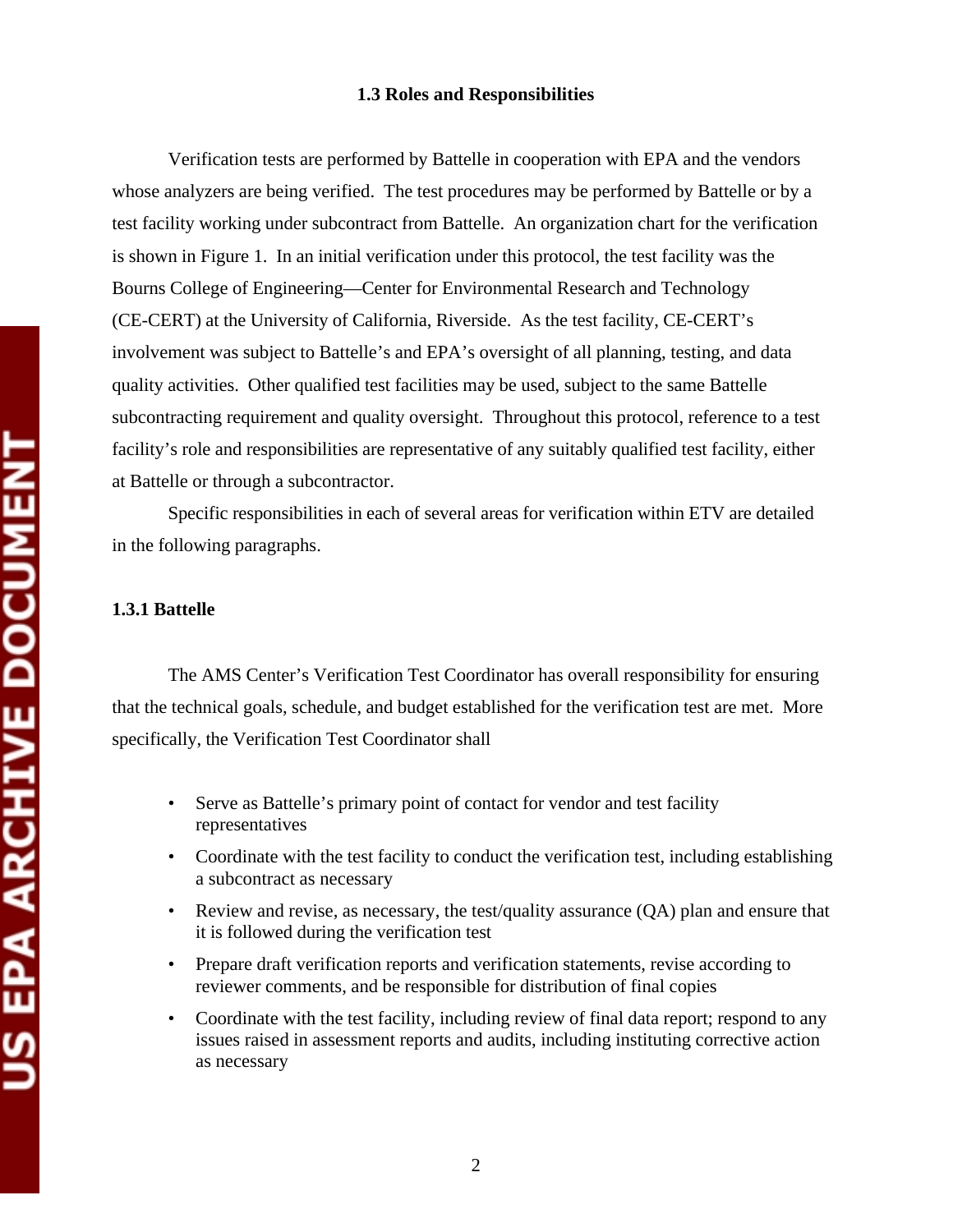

**Figure 1. Organization Chart for Portable Multigas Analyzers Verification Test**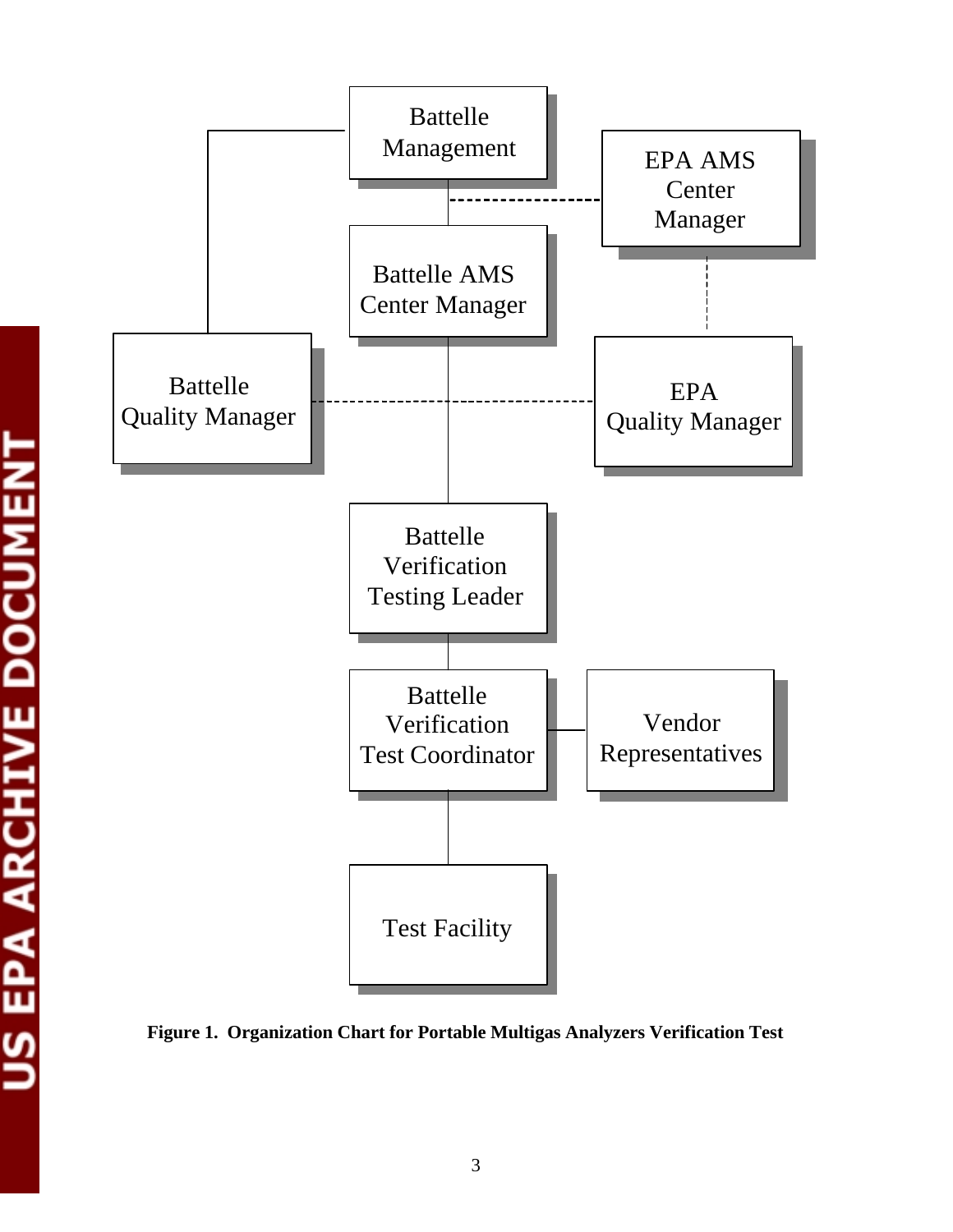The Verification Testing Leader for the AMS Center provides technical guidance and oversees the various stages of the verification test. The Verification Testing Leader shall

- Support the Verification Test Coordinator in revising the test/QA plan (as necessary) and organizing the test
- Review the draft test/QA plan
- Review the draft verification reports and statements
- Ensure that vendor confidentiality is maintained.

The Battelle AMS Center Manager shall

- Review the draft test/QA plan
- Review the draft verification reports and statements
- Ensure that necessary Battelle resources, including staff and facilities, are committed to the verification test
- Ensure that vendor confidentiality is maintained
- Support Verification Test Coordinator in responding to any issues raised in assessment reports and audits
- Maintain communication with the EPA AMS Center Manager and EPA Quality Manager.

The Battelle Quality Manager for the verification test shall

- Review the draft test/QA plan
- Conduct a technical systems audit (TSA) once during the verification test
- Review results of performance evaluation audit(s) specified in the test/QA plan
- Audit at least 10% of the verification data
- Prepare and distribute an assessment report for each audit
- Verify implementation of any necessary corrective action
- Issue a stop work order if internal audits indicate that data quality is being compromised; notify Battelle's AMS Center Manager if such an order is issued
- Provide a summary of the audit activities and results for the verification reports
- Review the draft ETV reports and statements
- Ensure that all quality procedures specified in the test/QA plan and in the  $QMP^{(1)}$  are followed.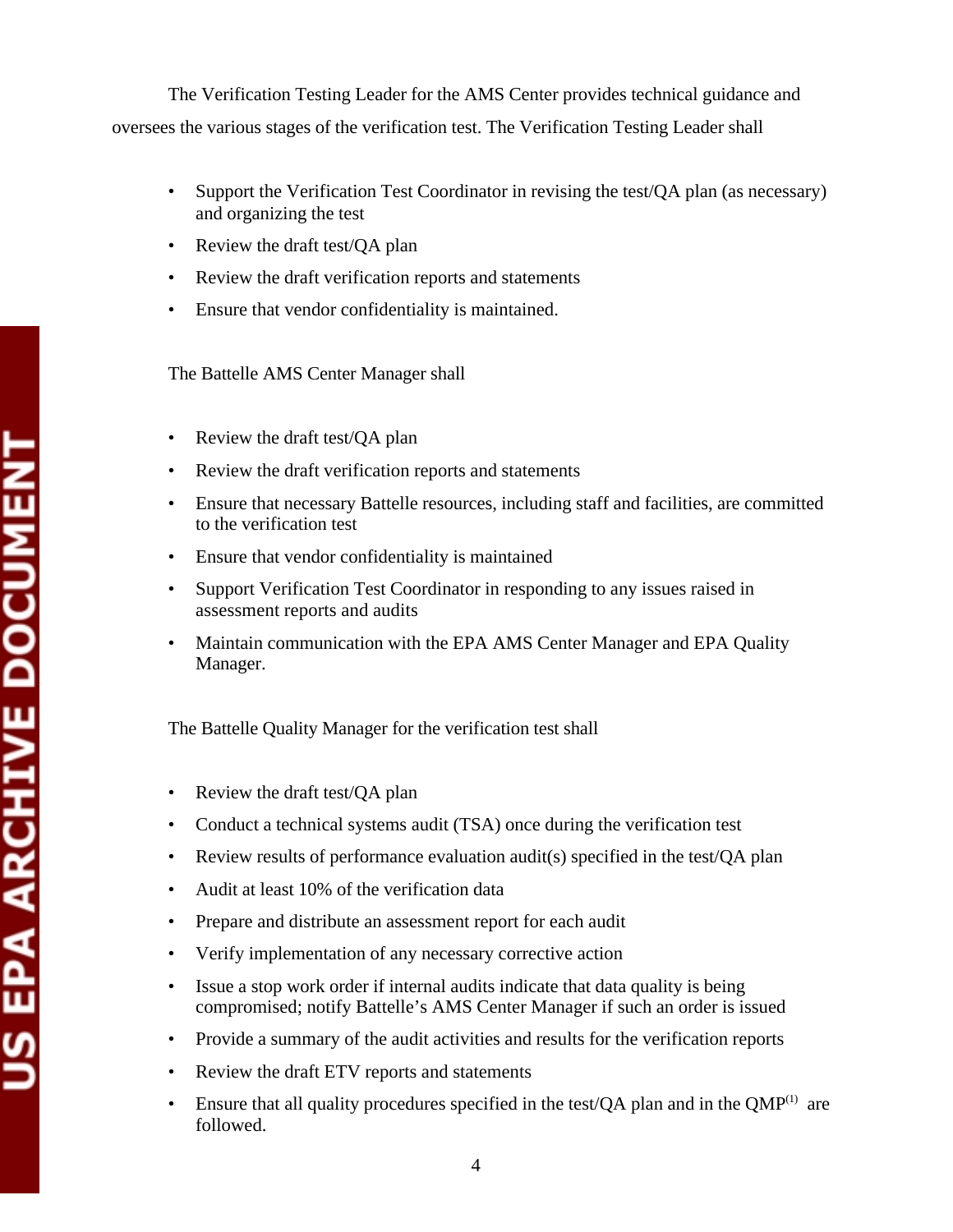## **1.3.2 Test Facility**

The responsibilities of the test facility personnel are to

- Identify a point of contact for the project who will serve as the primary interface with the Verification Test Coordinator
- Assist in establishing a subcontract to perform the work, and adhere to the terms and conditions of that subcontract
- Provide input to the draft test/OA plan, as requested by the Verification Test Coordinator
- Coordinate performance of the verification test in accordance with the test/QA plan
- Adhere to the quality requirements in the test/OA plan and in the OMP
- Ensure that confidentiality of vendor information is maintained
- Ensure that necessary test facility resources are committed to the verification test
- Maintain communication with Battelle's Verification Testing Leader and Quality Manager
- Assist vendors or trained operator in setting up the portable analyzers for verification tests
- Prepare a test data report for each portable emission analyzer tested, summarizing the procedures and results of the verification test, and including copies and supporting information for all raw test data. The test data report should be submitted to Battelle within the schedule specified in the subcontract.
- Assemble trained technical staff to operate each combustion source and the reference methods for the verification test
- Ensure that the resources necessary to operate each combustion source are committed to the verification test for the times and dates specified in the verification test schedule
- Ensure that each combustion source is fully functional prior to the times and dates of the verification test
- Oversee technical staff in combustion source operation and reference method performance during the verification test
- Ensure that operating conditions and procedures for each combustion source are recorded during the verification test
- Review and approve all data and records related to emission source operation
- Provide input on combustion source operating conditions and procedures for the test data report on each analyzer tested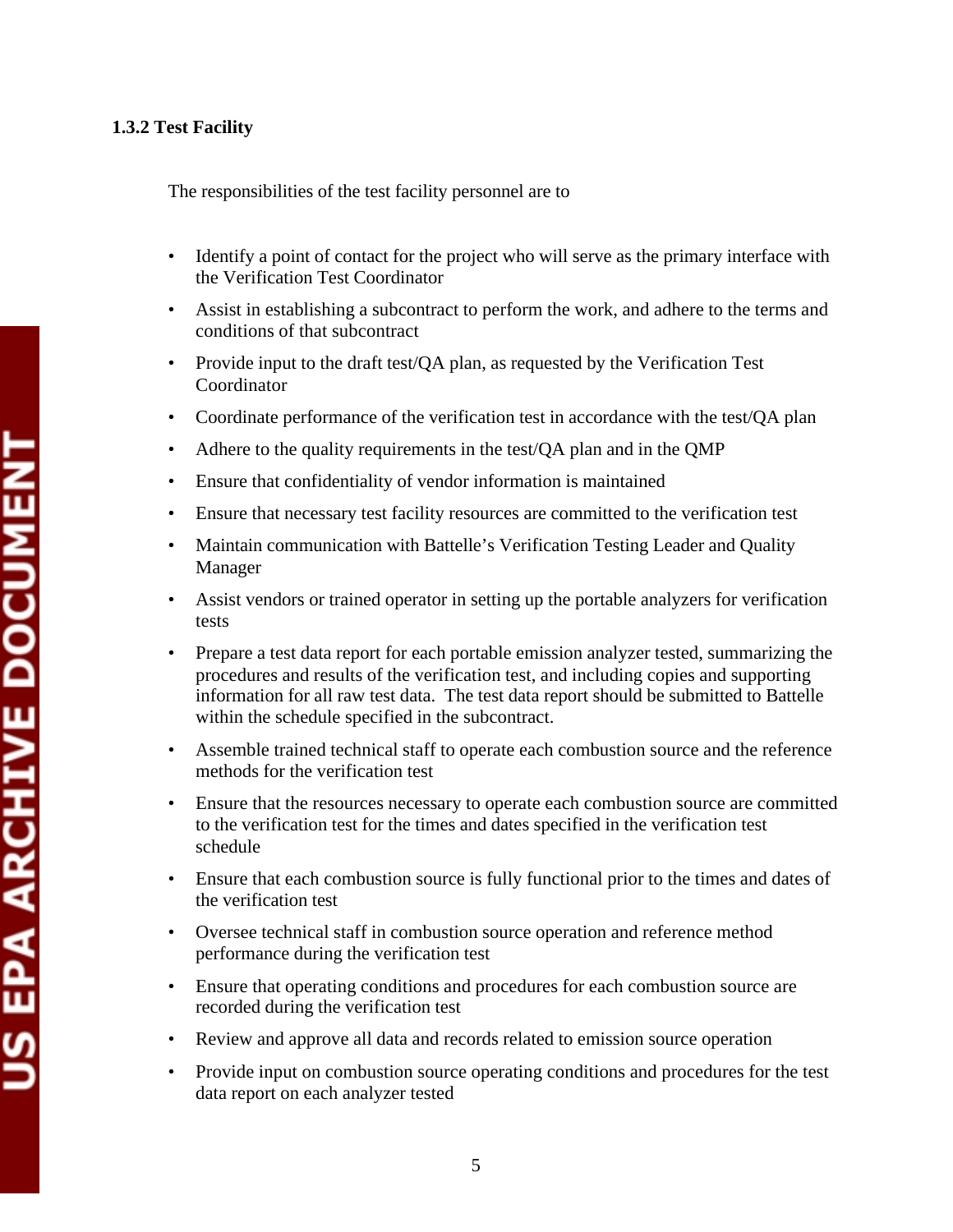- Provide daily on-site support (e.g., access to telephone or office facilities; basic laboratory supplies) to vendor, EPA, and Battelle representatives as needed
- Document any repairs and maintenance conducted on the analyzers, including description of repair and maintenance performed, vendor time required to perform repair or maintenance, and amount of analyzer downtime.
- Convert analyzer and reference data from electronic spreadsheet format into appropriate file format for statistical evaluation
- Perform statistical calculations specified in this protocol
- Provide documentation of results for the verification reports as specified in the test/QA plan. These may include raw data results, calculations, QA/quality controlresults, and audit reports.
- Assist in the performance of TSAs performance audits, and pre-test facility reviews by the Battelle and EPA Quality Managers
- Perform such audits and data reviews as are necessary to assure data quality in all verification testing
- Respond to any issues raised in assessment reports and audits, including instituting corrective action as necessary
- Prepare and distribute an assessment report for each audit
- Verify implementation of any necessary corrective action
- Issue a stop work order if internal audits indicate that data quality is being compromised; notify Battelle Verification Test Coordinator if stop work order is issued.

## **1.3.3 Vendors**

Vendor representatives shall

- Review the draft test/OA plan
- Approve the final test/QA plan
- Interface with the Battelle Verification Test Coordinator to make all arrangements for the verification test
- Sign an AMS Center vendor agreement for the verification process and pay a verification fee that will partially cover the costs of the testing
- Provide two identical portable analyzers for the duration of the verification test
- Commit a trained technical representative to operate, maintain, and repair the portable analyzers throughout the verification test or train an operator to perform these tasks and sign a consent form indicating training occured
- Review their respective draft ETV verification reports and statements.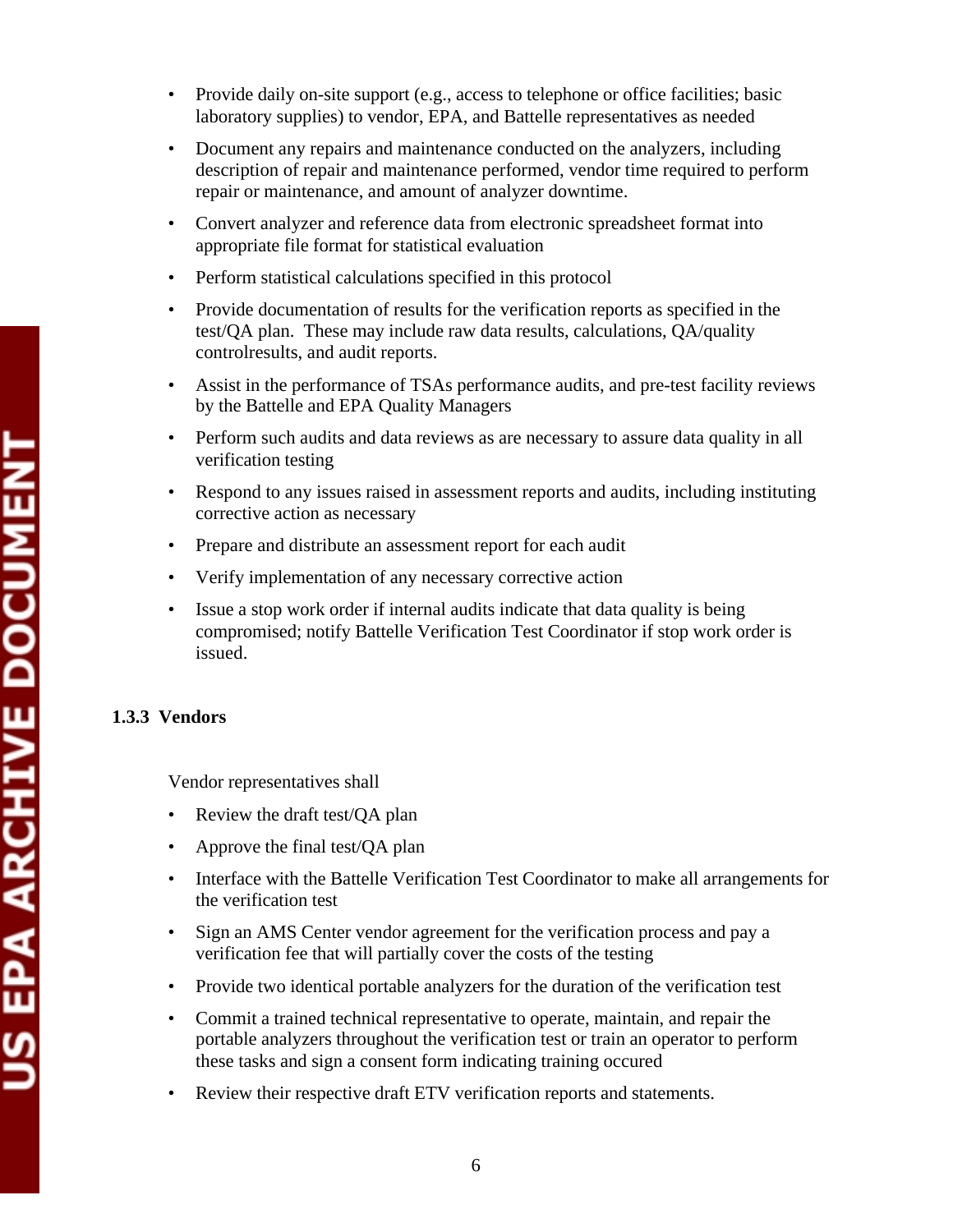#### EPA's Quality Manager for the AMS Center shall

- Review the draft test/QA plan
- Perform, at EPA's option, one external TSA during the verification test
- Notify the EPA AMS Center Manager to facilitate a stop work order if the external audit indicates that data quality is being compromised
- Prepare and distribute an assessment report summarizing results of any external audit
- Review the draft verification reports and statements.

#### EPA's AMS Center Manager shall

- Review the draft test/QA plan
- Notify Battelle's AMS Center Manager if a stop work order is issued
- Review the draft ETV verification reports and statements
- Oversee the EPA review process on the draft test/QA plan, reports, and verification statements
- Coordinate the submission of ETV verification reports and statements for final EPA approval.

## **2 VERIFICATION TESTING**

#### **2.1 Introduction**

This generic protocol is applicable to the verification testing of portable analyzers for determining gaseous concentrations of  $SO_2$ ,  $CO$ ,  $O_2$ , and  $NO_x$  in controlled and uncontrolled emissions from small combustion sources such as reciprocating engines, combustion turbines, furnaces, boilers, and water heaters utilizing fuels such as natural gas, propane, butane, coal, and fuel oils. The analyzers tested under this protocol should be commercial devices, capable of being operated by a single person at multiple measurement locations in a single day, using 110 volt alternating current electrical power or self-contained battery power. Although the size and weight of portable analyzers may vary considerably, the requirement for portability implies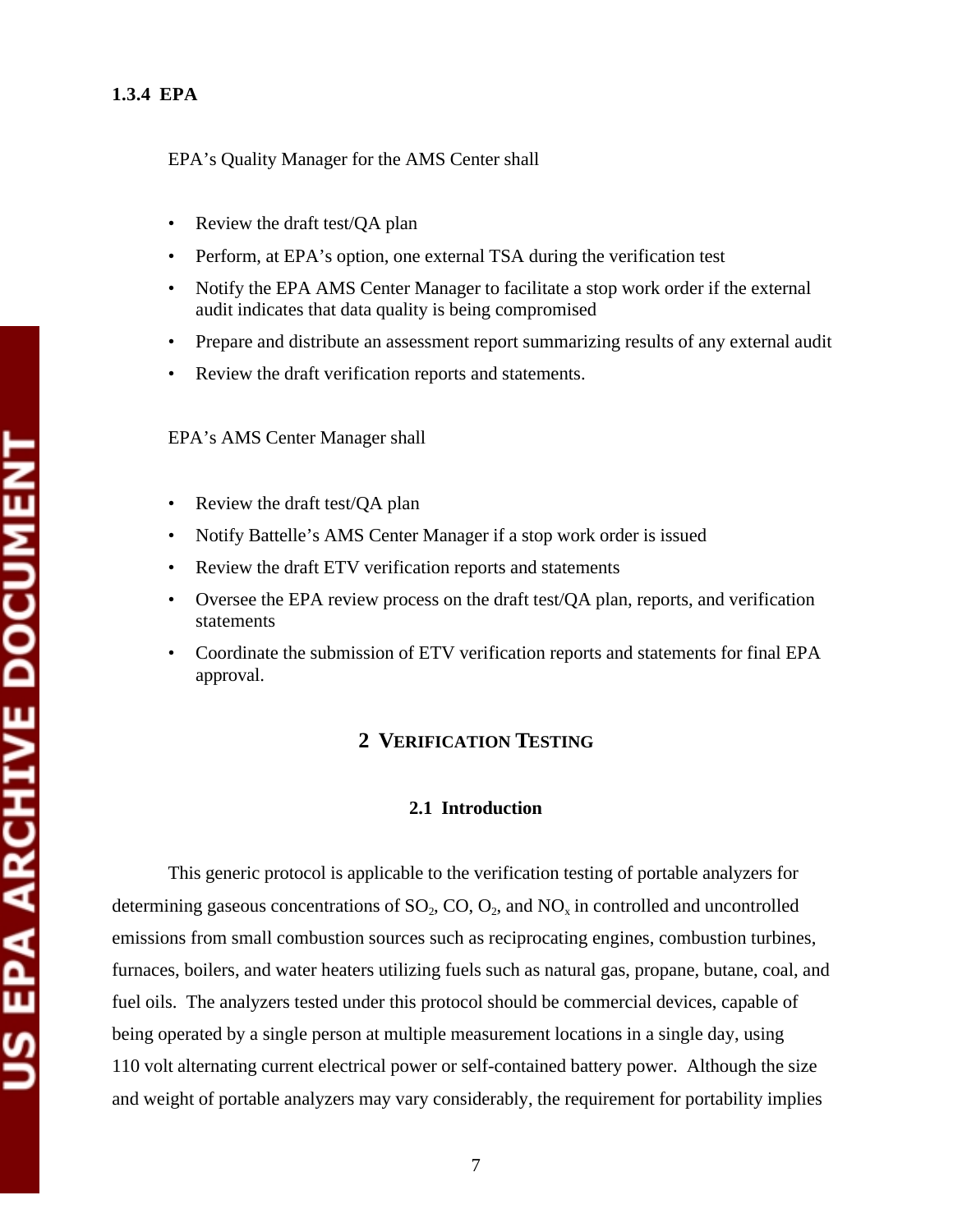a total weight of less than 50 pounds, size of about one cubic foot or less, and minimal need for expendable supplies. The portable analyzers generally rely on one or more of the following detection principles: (1) electrochemical (EC) sensors, (2) chemiluminescence emitted from the reaction of NO with ozone  $(O_3)$  produced within the analyzer, (3) non-dispersive infrared (NDIR) absorption, (4) fluorescence detection, and/or (5) ultraviolet (UV) absorption. The analyzers determine concentrations of  $SO<sub>2</sub>$ ,  $CO$ , and  $O<sub>2</sub>$  directly. The analyzers may also determine NO and  $NO_2$  (separately reporting  $NO_x$  as the sum of these species) or may determine total  $NO<sub>x</sub>$  directly. A sample conditioning inlet, generally consisting of a means to cool and dry the sample gas stream, is often a standard component of the analyzers.

Verification testing requires a reference for establishing the quantitative performance of the tested technologies. In laboratory verification testing under this protocol, the reference will be EPA Protocol Gas Standards for  $SO_2$ ,  $CO$ ,  $O_2$ , NO, and  $NO_2$ . For the combustion source testing conducted under this protocol, the reference will be measurements based on the methods described in 40 CFR Part 60 Appendix A, i.e., EPA Methods 6C for  $SO_2$ <sup>(2)</sup> State of California Air Resources Board (CARB) Method 100 for CO,<sup>(3)</sup> EPA Method 3A for  $O_2$ ,<sup>(4)</sup> and EPA Method 7E for  $NO<sub>x</sub>$ .<sup>(5)</sup> These methods are further described in Section 5.2.

This protocol calls for the use of diverse small combustion sources during verification testing. Other sources may be substituted if they are more appropriate than those specified for the analyzers being tested.

#### **2.2 Scope**

The overall objective of the test described in this protocol is to provide quantitative verification of the performance of the portable analyzers in measuring gaseous concentrations of  $SO_2$ ,  $CO$ ,  $O_2$ ,  $NO$ ,  $NO_2$ , and/or  $NO_x$  under realistic test conditions. The portable analyzers are commonly used for combustion efficiency checks, spot checks of pollution control equipment, and periodic monitoring applications of source emissions. In such applications the portable analyzers are used where a reference method, implemented as part of a continuous emission monitoring (CEM) system, is not required.

It is beyond the scope of an ETV test to simulate the exposure history and aging processes that may occur over the entire useful life of a portable analyzer. For example, it has been established that EC NO analyzers may exhibit drift that depends upon their past history of use and the current ambient temperature. Furthermore, EC analyzers in general use interference

8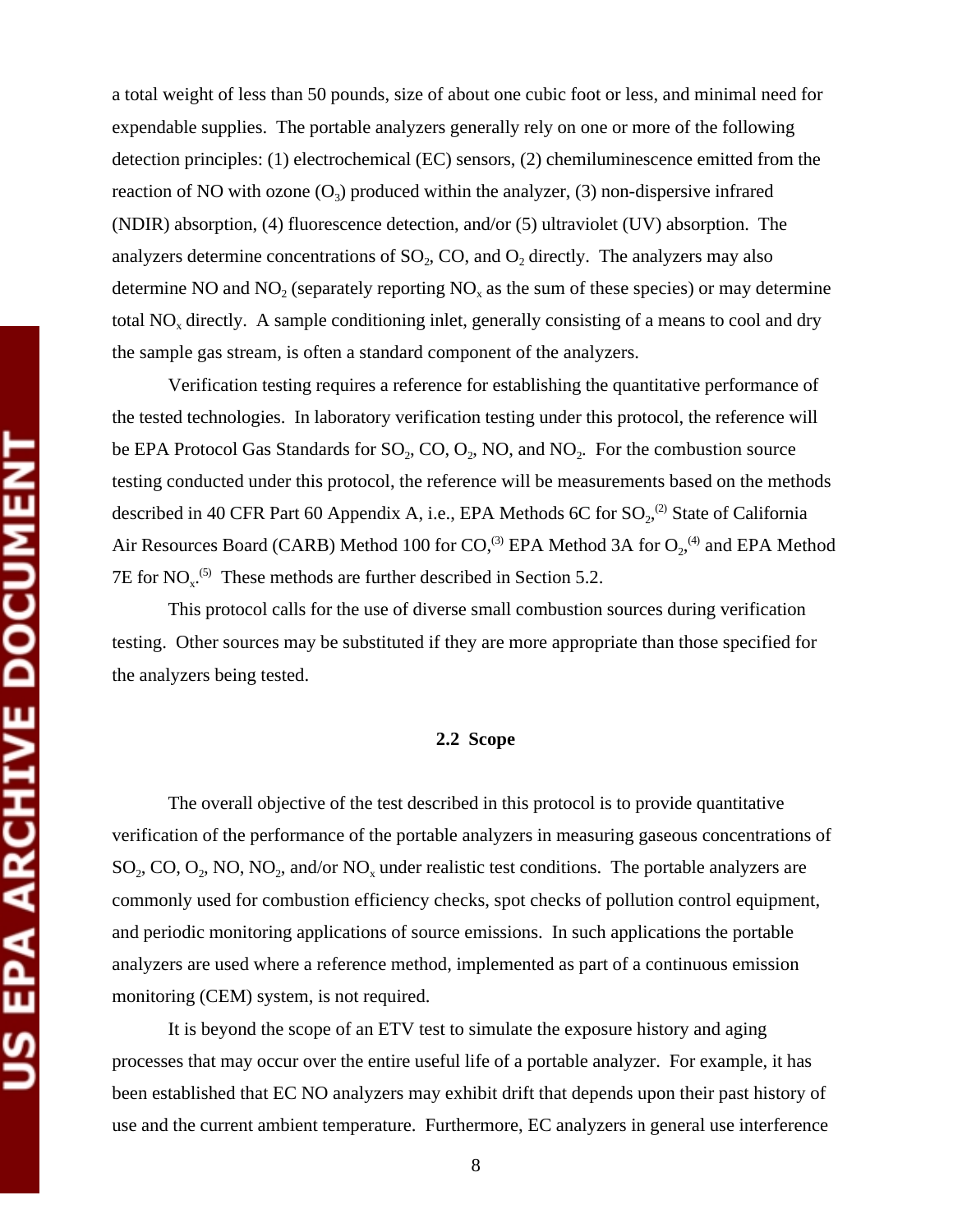rejection materials that may deteriorate with age. These long-term changes in EC analyzers cannot be simulated in this verification test; however, appropriate QA/quality control guidelines to account for such effects have been published in EPA's Conditional Test Methods (CTM) -022 and  $-030$ .<sup> $(6,7)$ </sup> Application of those guidelines is recommended to assure continued operation of EC analyzers at the levels of performance established in a verification test.

## **3 DEFINITIONS**

**Accuracy—**The degree of agreement of an analyzer's response with that of the reference method, determined in simultaneous sampling of emissions from realistic combustion sources.

**Ambient Temperature Effect**—The dependence of an analyzer's response on the temperature of the environment in which it is operating, a potential cause of span and zero drift.

**Analyzer**—The total equipment required for determining target gas concentrations, by whatever analytical approach. The analyzer may consist of the following major subsystems:

- 1. **Sample Conditioning Inlet**. That portion of the analyzer used for one or more of the following: sample acquisition, sample transport, sample conditioning, or protection of the analyzer from the effects of the stack effluent, particulate matter, or condensed moisture. Components may include filters, heated lines, a sampling probe, external interference gas scrubbers, and a moisture removal system.
- 2. **External Interference Gas Scrubber.** A device located external to an EC cell or other detector; used to remove or neutralize compounds likely to interfere with the selective operation of the detector.
- 3. **Detector.** That portion of an analyzer that senses the gas to be measured and generates an output proportional to its concentration. The detection principle may be EC, chemiluminescent, NDIR, fluorescent, UV absorption, or other suitable approaches.
- 4. **Moisture Removal System.** Any device used to reduce the concentration of moisture from the sample stream for the purpose of protecting the analyzer from the damaging effects of condensation and corrosion and/or for the purpose of minimizing errors in readings caused by scrubbing soluble gases. Such systems may function by cooling the sample gas or by drying it through permeation or other means.
- 5. **Data Recorder**. A strip chart recorder, computer, display, or digital recorder for recording measurement data from the analyzer output. A digital data display may be used when recording measurements manually.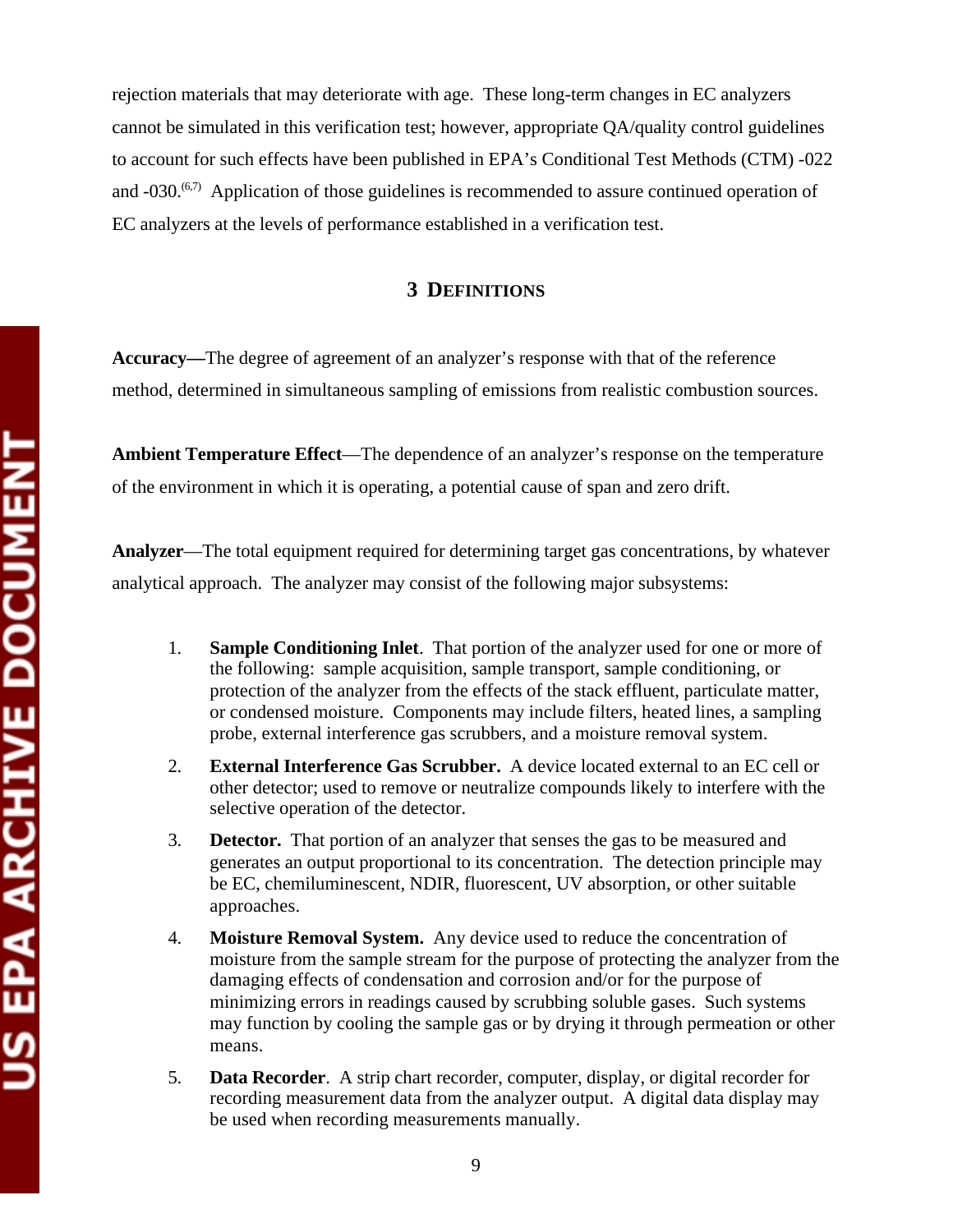**Data Completeness—The ratio of the amount of**  $SO_2$ **,**  $CO$ **,**  $O_2$ **, and/or**  $NO_x$  **data obtained from** an analyzer to the maximum amount of data that could be obtained in a test.

**Detection Limit—The analyte concentration at which the average analyzer response equals** three times the standard deviation of the noise level when sampling zero gas. The detection limit may be a function of the response time, which should be stated when the detection limit is cited.

**Gas Dilution System**—An instrument or apparatus equipped with mass flow controllers, capable of flow control to  $\pm 1\%$  accuracy, and used for dilution of span or interference gases to concentrations suitable for testing analyzers.

**Fall Time**—The amount of time required for the analyzer to achieve 95% response to a step decrease in target gas concentration.

**Inter-Unit Repeatability**—The extent to which two identical analyzers from a single vendor, tested simultaneously, provide data that agree. The statistical definition of agreement may vary depending on the test conditions.

**Interferences**—Response of the analyzer to a constituent of the sample gas other than the target analytes.

**Interrupted Sampling**—A test in which an analyzer is turned off for at least 12 hours and its performance checked both before and after the interruption. This test assesses how well the analyzer maintains its performance in the face of being turned on and off.

**Linearity**—The linear proportional relationship expected between analyte concentration and analyzer response over the full measuring range of the analyzer.

**Measurement Stability**—The uniformity of an analyzer's response over time, assessed relative to that of the reference method, while sampling steady-state emissions from a combustion source. Stability over periods of one hour or more is of interest.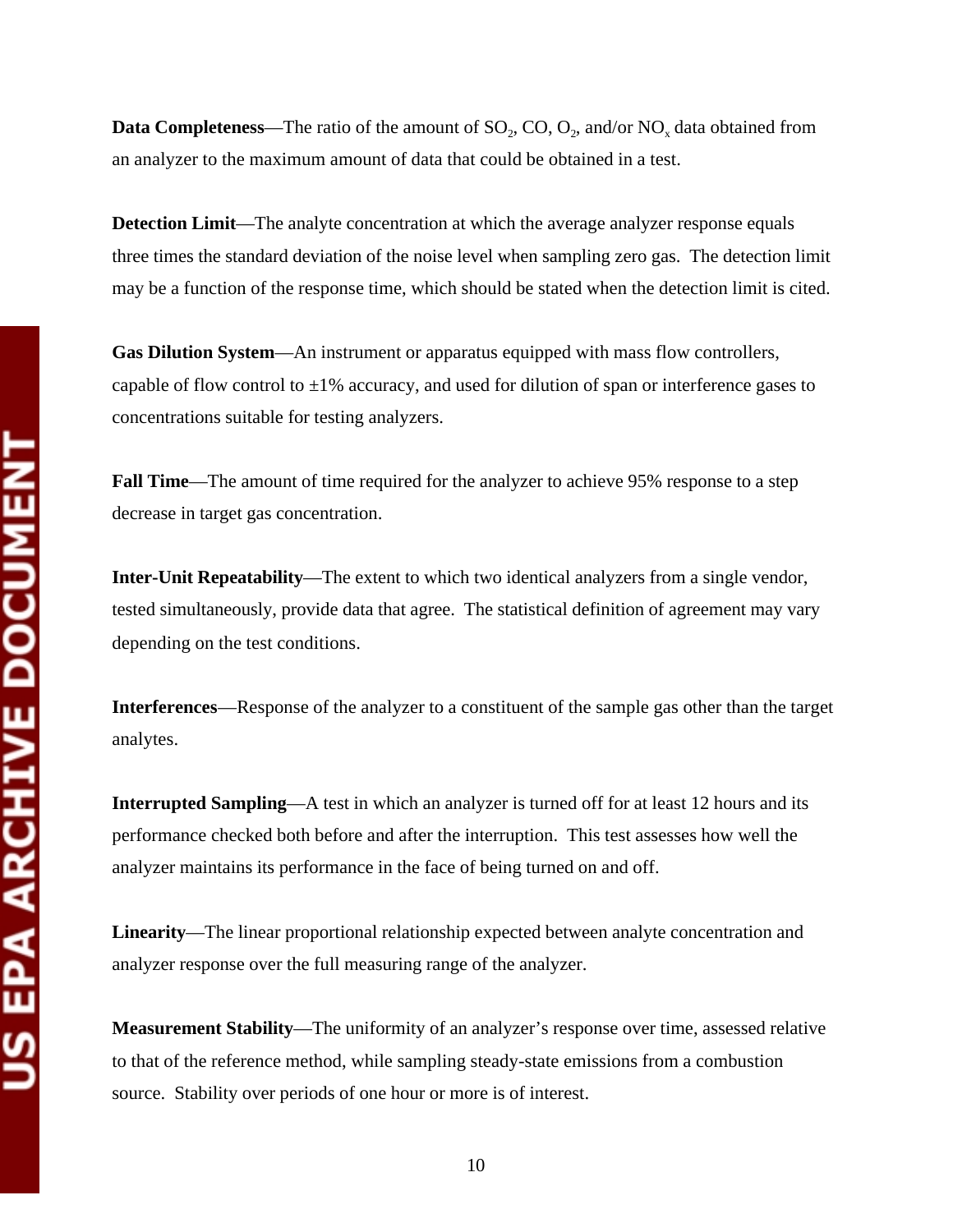**Measuring Range**—The range of concentrations over which each analyzer is designed to operate. Several measuring ranges may be used in testing any given analyzer, as long as suitable zero and span checks are performed on the measuring ranges used.

**Refresh Cycle—A** period of sampling fresh ambient air, required to maintain correct operation of an EC analyzer by replenishing oxygen and moisture in the EC cell.

**Response Time—The amount of time required for the analyzer to achieve 95% response to a** step change in target gas concentration.

**Rise Time**—The amount of time required for the analyzer to achieve 95% response to a step increase in target gas concentration.

**Sample Flow Rate**—The flow rate of the analyzer's internal sample pump under conditions of zero head pressure.

**Span Calibration**—Adjustment of the analyzer's response to match the standard concentration provided during a span check.

**Span Check**—Observation of the response of the analyzer to a gas containing a standard concentration of at least 90% of the upper limit of the analyzer's measuring range.

**Span Drift**—The extent to which an analyzer's reading on a span gas changes over time.

**Span Gas**—A known concentration of a target analyte in an appropriate diluent gas, e.g., NO in oxygen-free nitrogen. EPA Protocol Gases are used as span gases in this verification test.

**Zero Calibration**—Adjustment of an analyzer's response to zero based upon sampling of highpurity gas (e.g., air or nitrogen) during a zero check.

**Zero Check**—Observation of the response of the analyzer to a gas containing no target analytes, without adjustment of the analyzer's response. High-purity nitrogen or air may be used as the zero gas.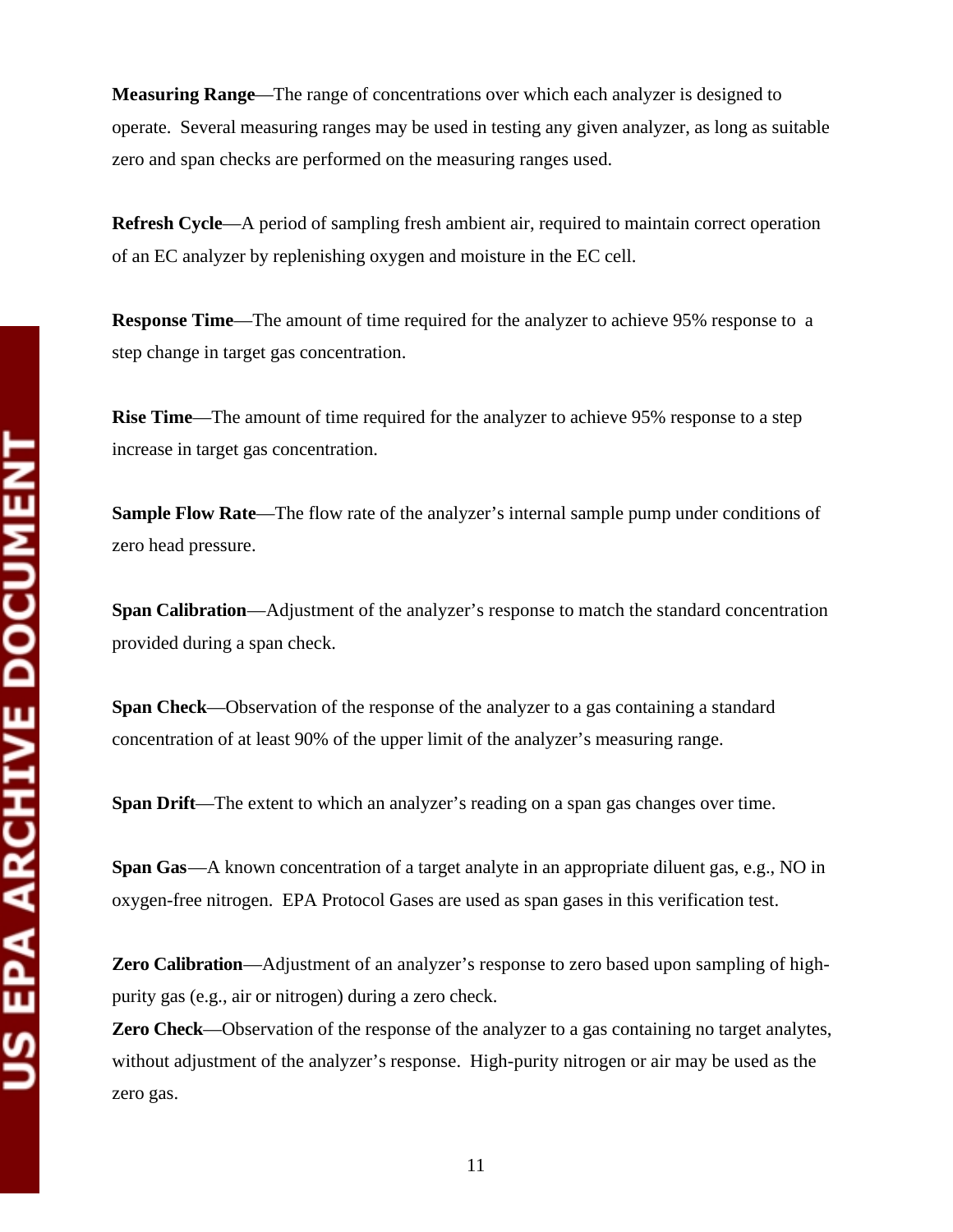**Zero Drift**—The extent to which an analyzer's reading on zero gas changes over time.

## **4 EMISSION SOURCES**

Verification testing under this protocol should be conducted by Battelle or under Battelle direction by a test facility with suitable capabilities and demonstrated experience. Laboratory and source testing should be conducted by field testing staff, using equipment and test facilities on hand. Analyzers being tested will be operated by vendor staff or trained operator during testing. The analyzers should be verified in part by sampling the emissions from combustion sources intended to provide emission concentration levels in the following three ranges:

Low:  $SO_2 < 20$  parts per million by volume (ppmv),  $CO < 20$  ppmv; total  $NO_x$  $<$  20 ppmv Medium:  $SO_2$  200 to 500 ppmv; CO 500 to 1000 ppmv; total  $NO_x$  100 to 500 ppmv High:  $SO_2 > 900$  ppmv;  $CO > 1,900$  ppmv; total  $NO_x > 1,000$  ppmv.

In addition, these combustion sources shall produce  $O_2$  levels as low as <5%. Previously characterized combustion sources should be used to provide these emission levels. Vendors may choose not to test their analyzers on sources or over concentration ranges that are not appropriate.

#### **4.1 Commercial Range Burner Cooktop**

A commercial natural gas-fired cooktop with four range burners may be used to generate  $CO$ ,  $O_2$ , and  $NO_x$  emissions in a wide range of concentrations. The cooktop can have any combination of one to four burners in operation. In addition, the firing rate of each burner can be adjusted from 0 to 8,500 British thermal units (Btu) per hour (0 to 8.5 Kbtu/hr). The cooktop should have an overall maximum firing rate of 34,000 Btu per hour (34 KBtu/hr). This appliance should be capable of generating  $O_2$  and  $NO_x$  emissions of various concentrations as a function of the number of burners operating and firing rates of each burner. Furthermore, it should be possible to manipulate CO concentrations by adjusting the combustion air flow rate on individual burners. Emissions from this source shall be captured prior to measurement using a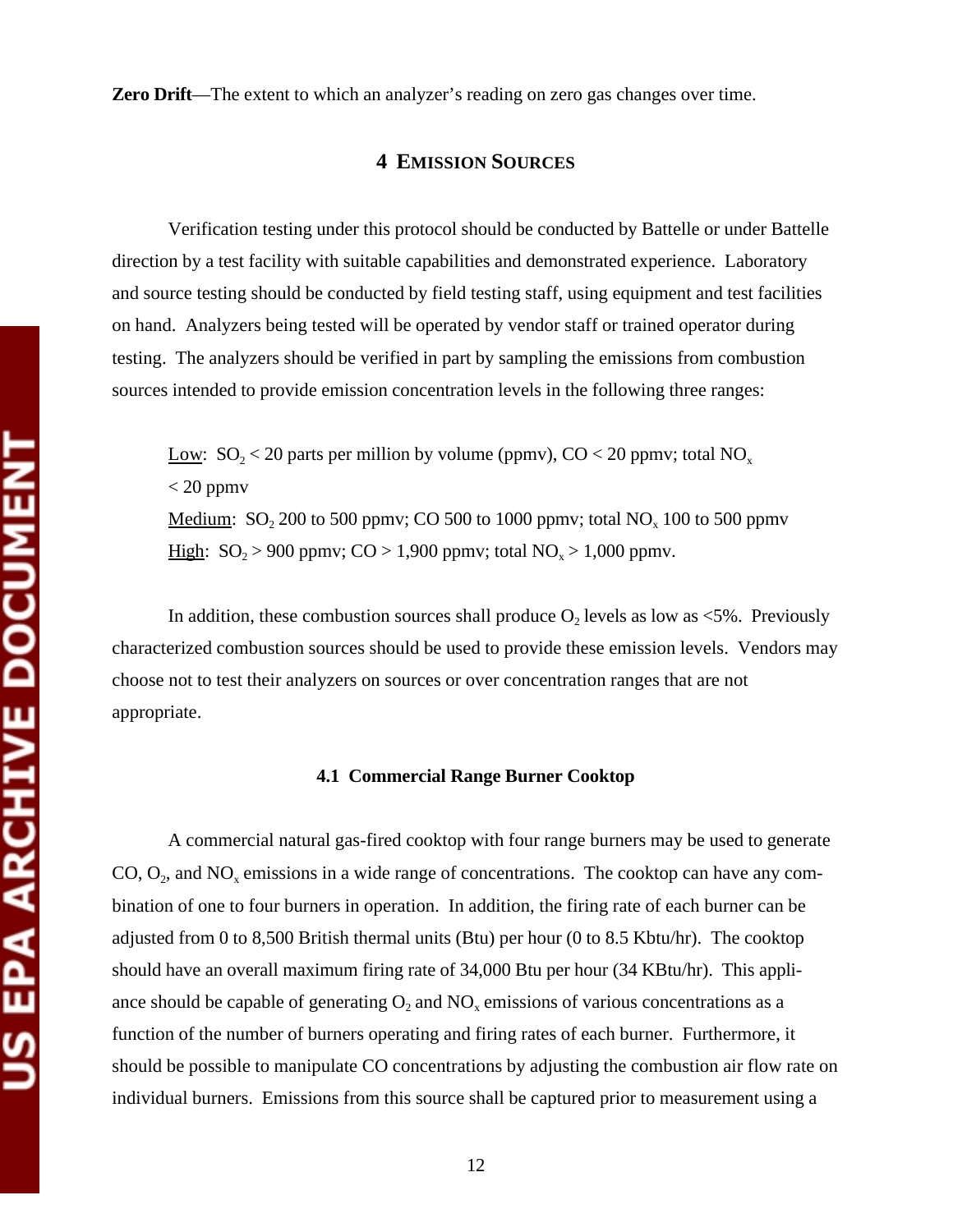quartz collection dome designed according to the Z21.1 specifications of the American National Standards Institute (ANSI).

Installation of the cooktop, the gas supply pressure regulators, and inlet and outlet piping shall all be in accordance with the manufacturer's instructions. The gas usage of the burners over the test interval shall be measured in cubic feet with a dry gas meter or other flow monitoring device accurate to within about  $\pm 1\%$ . The dry gas meter reading shall be corrected for gas pressure and temperature. Burners shall be operated at various conditions to generate the required emission concentrations. The burners shall be operated with the ANSI quartz collection dome and the standard loads in place. The sample location shall be a minimum of eight duct diameters downstream of flow disturbances (valves, reducers, elbows, etc.) and a minimum of two duct diameters upstream of the closest flow disturbance (including the end of a duct or pipe open to the atmosphere). The exhaust stream shall be sampled at the center point of the flue vent.

Comparison of test data should be facilitated by operating the device until steady-state conditions are attained, before acquiring test data. Generally, steady state can be defined by one or more of the following conditions over a 15-minute interval:

- Temperature changes in the center of the exhaust duct of not more than  $+10^{\circ}$ C
- NO<sub>x</sub> changes at the center of the exhaust duct of not more than  $+10\%$  relative to the mean over the 15-minute interval as determined using the EPA reference method (see Section 5.2)
- $O_2$  changes at the center of the exhaust duct of not more than  $\pm$  0.50% absolute (+ 5,000 ppmv) from the mean sampled over the 15-minute interval.

#### **4.2 Small Diesel-Fueled Engine**

A portable diesel engine may be used to generate a wide range of  $SO<sub>2</sub>$  and  $NO<sub>x</sub>$  emissions and  $O<sub>2</sub>$  concentrations. The engine should be mounted to an eddy-current dynamometer so that engine load, and consequently emission concentrations, may be varied over a wide range. The exhaust should be ducted into a dilution tunnel. The dilution ratio can be adjusted from zero to 200:1 using a positive displacement (roots-type) blower with a variable frequency drive. By operating the engine dynamometer at different loads and adjusting the dilution ratio of exhaust gases, a wide range of emissions concentrations can be generated. For example, the Hatz Model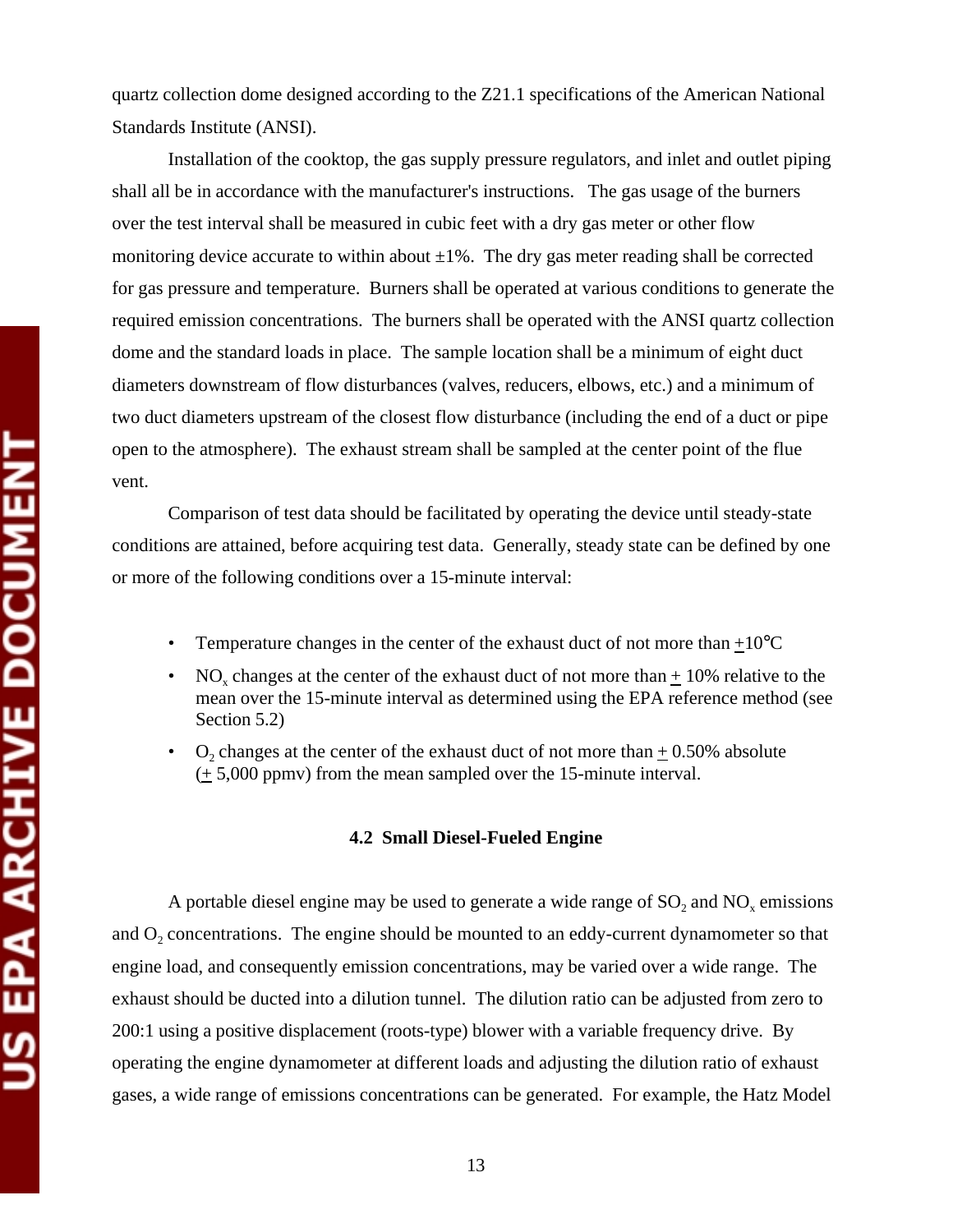1B20 engine produces from about 75 to nearly 700 ppmv NO<sub>x</sub>, depending on load. By varying dilution ratios and timing,  $NO<sub>x</sub>$  emissions from 1 ppmv to over 1,000 ppmv can be generated. The diesel fuel used in operating this generator will have a high sulfur content to generate the required concentrations of  $SO_2$ . A single batch of fuel sufficient for all tests shall be obtained, so that fuel composition will be constant during testing.

The diesel engine shall be set up and operated in accordance with the manufacturer's instructions. The engine should be mounted to a test stand and be coupled with an eddy-current dynamometer. The dynamometer controller shall be used to set engine speed and load conditions for testing. The exhaust from the generator shall be horizontally discharged into a dilution tunnel. The sample location shall be a minimum of eight duct diameters downstream of any flow disturbance, and a minimum of two duct diameters upstream of the closest flow disturbance (including the end of a duct or pipe open to the atmosphere). The exhaust streams shall be sampled at the center point of the dilution tunnel. The air/ fuel mixture, timing, load, and dilution ratios shall be checked and adjusted to the correct operation criteria and the target emission concentrations. The device shall be operated until steady-state conditions are approached, as described in Section 4.1, before data collection for verification takes place.

## **5 EXPERIMENTAL DESIGN**

#### **5.1 General Description of Verification Test**

The verification test shall consist of laboratory and combustion source experiments. In all experimental activities, two identical portable multigas analyzers shall be operated side by side, and the performance of each shall be quantified individually, i.e., data from the two units will not be pooled. One pair of analyzers from one vendor should undergo testing on successive days, without interruption. Each analyzer should be verified on its measurements of as many of the following parameters as are applicable:  $SO_2$ ,  $CO$ ,  $O_2$ ,  $NO$ , and  $NO_2$ . Each analyzer should be verified independently of any other analyzers participating in this verification test. That is, no intercomparison or ranking of the analyzers from different vendors shall be made at any time during the verification test. Data from the analyzers tested shall be segregated in the data acquisition and analysis processes. The performance of each analyzer shall be quantified on the basis of statistical procedures stated in Section 9 of this protocol, and the respective verification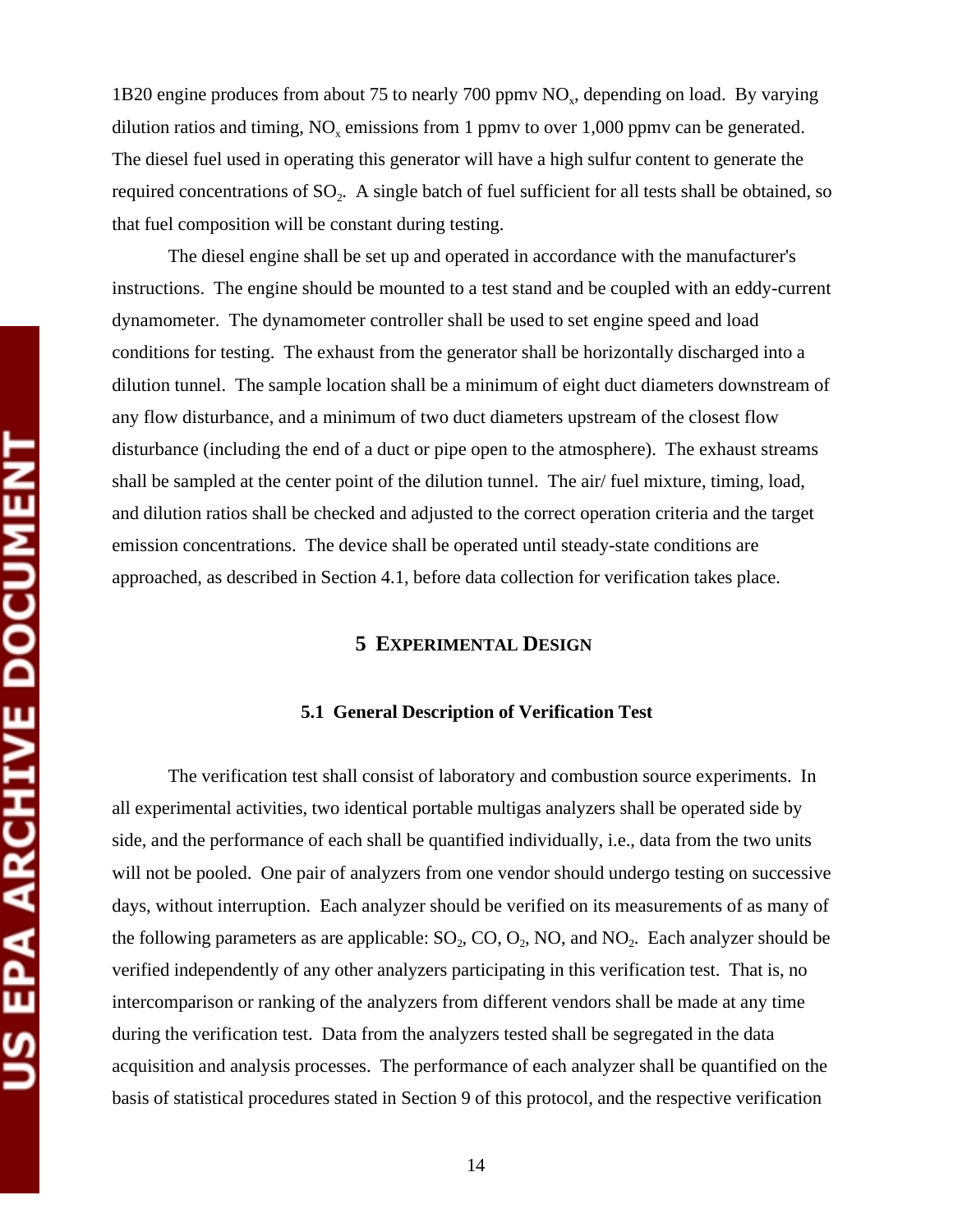US EPA ARCHIVE DOCUMENT

results shall be documented in a verification report that is reviewed in draft form by the analyzer vendor.

#### **5.2 Reference Methods**

The reference method used for  $SO_2$  in the verification test shall be based on EPA Method 6C, "Determination of Sulfur Dioxide Emissions from Stationary Sources (Instrumental Analyzer Procedure)."<sup>(2)</sup> With this method,  $SO_2$  in sample gas extracted from a stack is detected by UV absorption, NDIR absorption, or pulsed fluorescence methods.

The reference method used for CO shall be based on CARB Method 100, "Procedure for Continuous Gaseous Emission Stack Sampling."(3) With this method, CO in sample gas extracted from a stack is detected by NDIR.

The reference method used for  $O_2$  shall be based on EPA Method 3A, "Determination of Oxygen and Carbon Dioxide Concentrations in Emissions from Stationary Sources (Instrumental Analyzer Procedure)."<sup>(4)</sup> With this method, a portion of the sample gas extracted from a stack is conveyed to instruments for  $O_2$  detection.

The reference method used for  $NO<sub>x</sub>$  in this verification test will be based on EPA Method 7E, "Determination of Nitrogen Oxides Emissions from Stationary Sources (Instrumental Analyzer Procedure)."<sup>(5)</sup> This method is set forth in 40 CFR Part 60, Appendix A. With this method, NO in sample gas extracted from a stack is detected by chemiluminescence resulting from its reaction with ozone, produced in excess within the analyzer. A heated converter reduces  $NO<sub>2</sub>$  to  $NO<sub>2</sub>$  for detection. While  $NO<sub>2</sub>$  is detected directly,  $NO<sub>2</sub>$  is inferred by the difference between the NO reading and the  $NO<sub>x</sub> (= NO + NO<sub>2</sub>)$  reading obtained with the heated converter. Modifications to Method 7E procedures may be used, based upon past experience or common practice, provided that those modifications are indicated in the test report. For example, it is recommended that the EPA Approved Alternative Method for checking the converter efficiency (i.e., using an  $NO<sub>2</sub>$  Protocol Gas) be employed.<sup>(8)</sup>

#### **5.3 Laboratory Tests**

Initial tests shall be performed in a laboratory setting, i.e., without the use of a combustion source. The standard of comparison in the laboratory tests shall be commercially obtained EPA Protocol Gas standards for  $SO_2$ , CO,  $O_2$ , NO, and NO<sub>2</sub>. The laboratory tests to be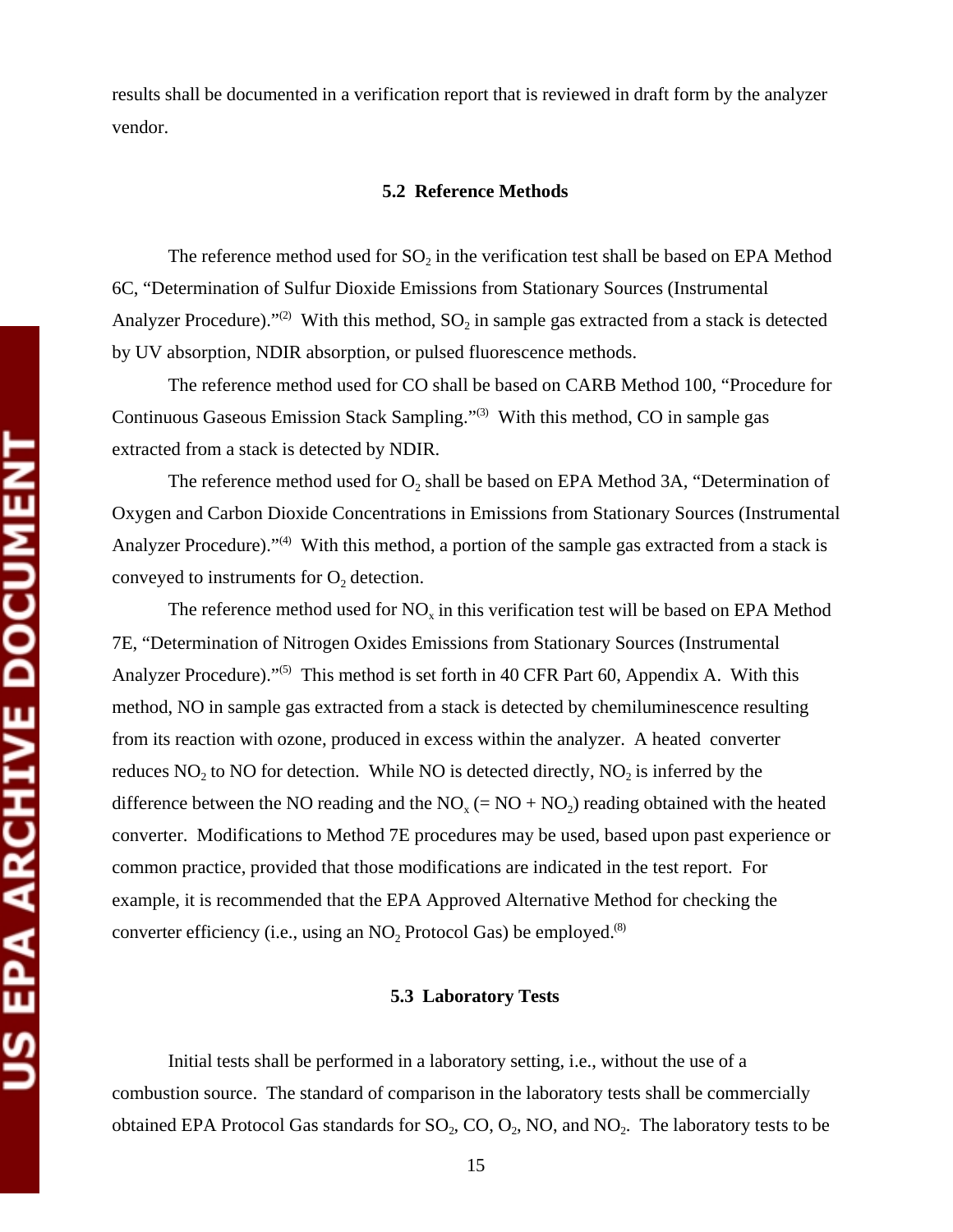performed, the objective of each test, and the number of measurements to be made in each test are summarized in Table 1. Procedures for performing these tests are specified in Section 7. Statistical comparisons to be made with the data are specified in Section 9.

#### **5.4 Combustion Source Tests**

The combustion source tests to be performed, the objective of each test, and the number of measurements to be made in each test are shown in Table 2. The tests listed in Table 2 shall be performed using two combustion sources. The standards of comparison in the combustion tests shall be based on EPA Methods 3A, 6C, 7E, CARB Method 100, and in some cases response to EPA Protocol Gases. Detailed procedures for conducting these tests are provided in Section 7. Statistical comparisons to be made with the data are specified in Section 9.

#### **5.5 Additional Performance Factors**

In addition to the performance parameters listed in Tables 1 and 2, the following factors shall be verified using data from both the laboratory and combustion source tests. Other operational features not yet identified may also become evident during the tests, and will be evaluated.

#### **5.5.1 Inter-Unit Repeatability**

No additional test activities shall be required to assess the inter-unit repeatability of the analyzers. This test shall be based on comparisons of the simultaneous  $SO_2$ ,  $CO$ ,  $O_2$ ,  $NO$ , and/or NO2 data obtained from the two analyzers from each vendor. Repeatability shall be assessed based on data from all laboratory and combustion source tests. Repeatability in each type of test shall be assessed separately.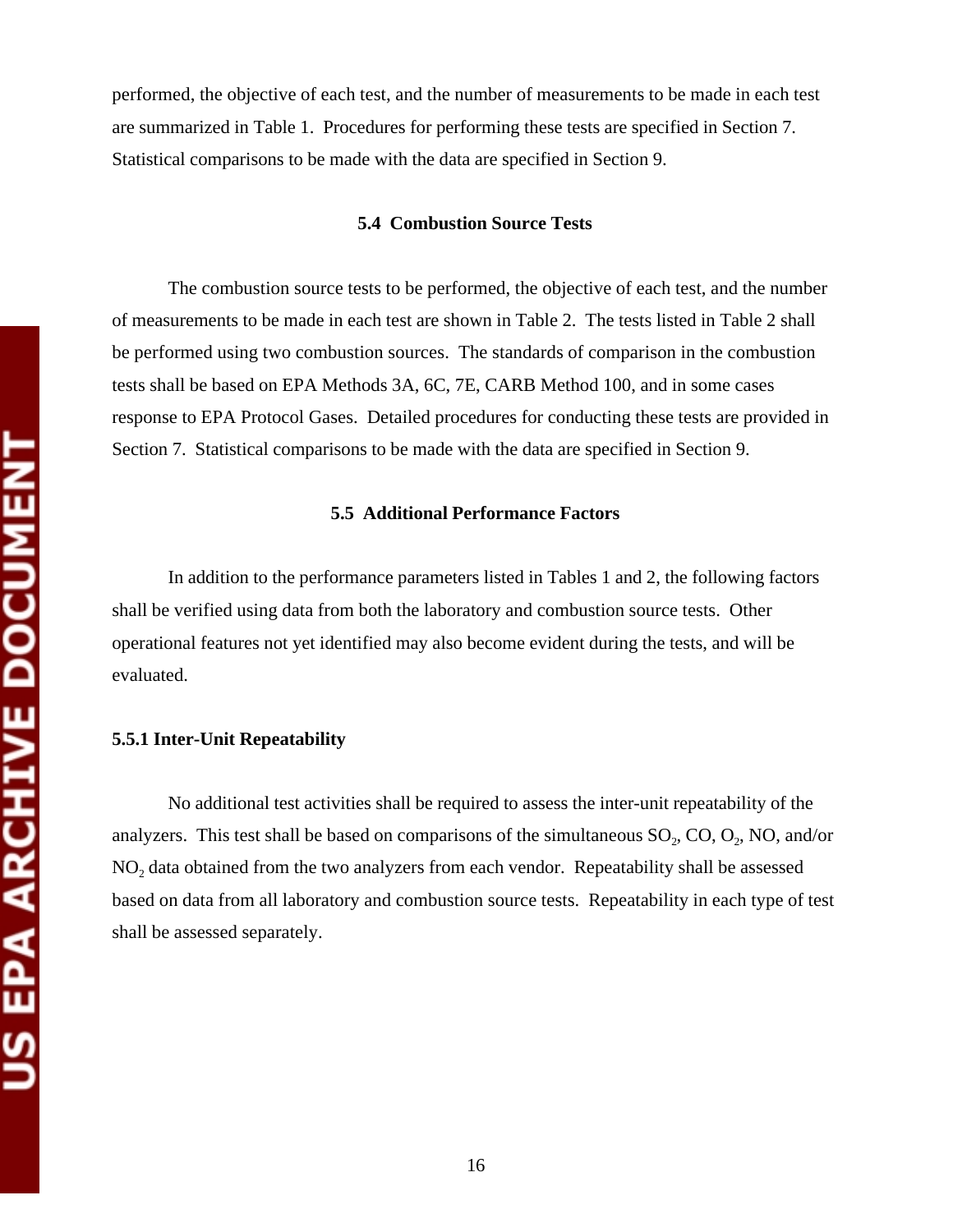| <b>Laboratory Test</b>               | Objective                                                                                       | <b>Total Number of</b><br>Measurements <sup>a</sup> to be Used in<br><b>Verification</b> |
|--------------------------------------|-------------------------------------------------------------------------------------------------|------------------------------------------------------------------------------------------|
| Linearity                            | Determine linearity of response over the<br>full measuring range                                | 21                                                                                       |
| <b>Response Time</b>                 | Determine time needed for analyzer to<br>respond to a change in target analyte<br>concentration | up to 60 (estimated)                                                                     |
| Detection Limit                      | Determine lowest concentration<br>measurable above background signal                            | 9                                                                                        |
| <b>Interferences</b>                 | Determine analyzer response to species<br>other than target species                             | 5                                                                                        |
| <b>Ambient Temperature</b><br>Effect | Determine effect of ambient temperature<br>on analyzer zero and span                            | 12                                                                                       |
| <b>Interrupted Sampling</b>          | Determine effect on response of full<br>analyzer shutdown                                       | 4                                                                                        |
| Pressure<br>Sensitivity              | Determine effect of duct pressure on<br>analyzer sample flow and response                       | 9                                                                                        |

**Table 1. Summary of Laboratory Tests** 

Number of separate measurements to be made in the indicated test for each target analyte  $(SO_2, CO, O_2, NO, or)$  $NO<sub>2</sub>$ ).

| <b>Combustion</b><br><b>Source Test</b> | Objective                                                                                               | Comparison<br><b>Based On</b> | <b>Total Number of</b><br>Measurements <sup>a</sup> to<br>be Used in<br><b>Verification</b> |
|-----------------------------------------|---------------------------------------------------------------------------------------------------------|-------------------------------|---------------------------------------------------------------------------------------------|
| Accuracy                                | Determine degree of agreement<br>with reference method                                                  | Reference Method              | 45                                                                                          |
| Zero/Span Drift                         | Determine change in zero gas and<br>span gas response due to exposure<br>to combustion source emissions | Gas Standards                 | 50 <sup>b</sup>                                                                             |
| Measurement<br>Stability                | Determine the analyzer's ability to<br>sample combustion source<br>emissions for an extended time       | Reference Method              | 60 <sup>c</sup>                                                                             |

**Table 2. Summary of Combustion Source Tests** 

Number of separate measurements to be made in the indicated test for each target analyte  $(SO_2, CO, O_2, NO, or$ 

 $NO<sub>2</sub>$ ).<br>
b Augmented with eight additional measurements from the linearity and ambient temperature tests (see Section 7.9).

Data collected once per minute for one hour of measurement. c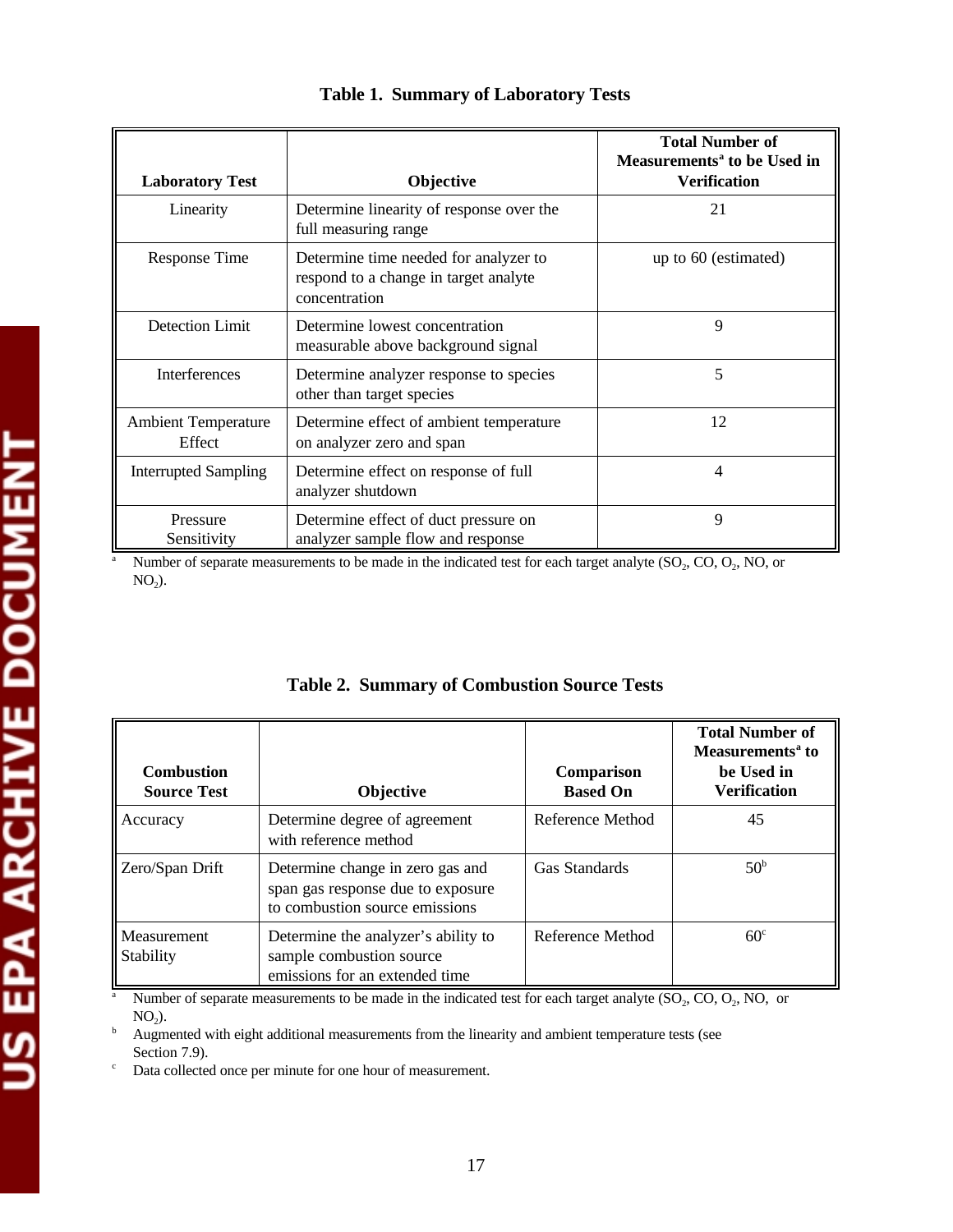#### **5.5.2 Data Completeness**

No additional test activities shall be required to determine the data completeness achieved by the analyzers. Data completeness shall be assessed based on the  $SO_2$ ,  $CO$ ,  $O_2$ ,  $NO$ ,  $NO<sub>2</sub>$ , and/or  $NO<sub>x</sub>$  data recovered from each analyzer relative to the maximum amount of data that could have been recovered.

#### **5.5.3 Cost**

Analyzer cost shall be provided by the vendor and include the full purchase cost of the analyzer as used in this verification test, i.e., including all accessories and sampling components.

#### **5.6 Test Schedule**

Verification testing shall be conducted by performing the tests described above in a fixed sequence. The analyzers provided by each vendor shall undergo that full test sequence, one vendor at a time. The sequence of testing activities is expected to take up to six days to complete. An example schedule of those test days is shown in Table 3. The first four days are devoted to laboratory testing and the last two to source emissions testing. Each vendor's analyzers will be tested on successive days, without interruption of the test sequence.

## **6 MATERIALS AND EQUIPMENT**

#### **6.1 Gases**

#### **6.1.1 EPA Protocol Gases**

The span gases used for testing and calibration of  $SO_2$ ,  $CO$ ,  $O_2$ ,  $NO$ , and  $NO_2$  shall be EPA Protocol Number 1 gases, $^{(9)}$  obtained from a commercial supplier. These gases shall be accompanied by a certificate of analysis that includes the uncertainty of the analytical procedures used to confirm the span gas concentration. Span gases shall be obtained in concentrations that match or exceed the highest measuring ranges of any analyzer to be tested, e.g., 2,000 ppmv for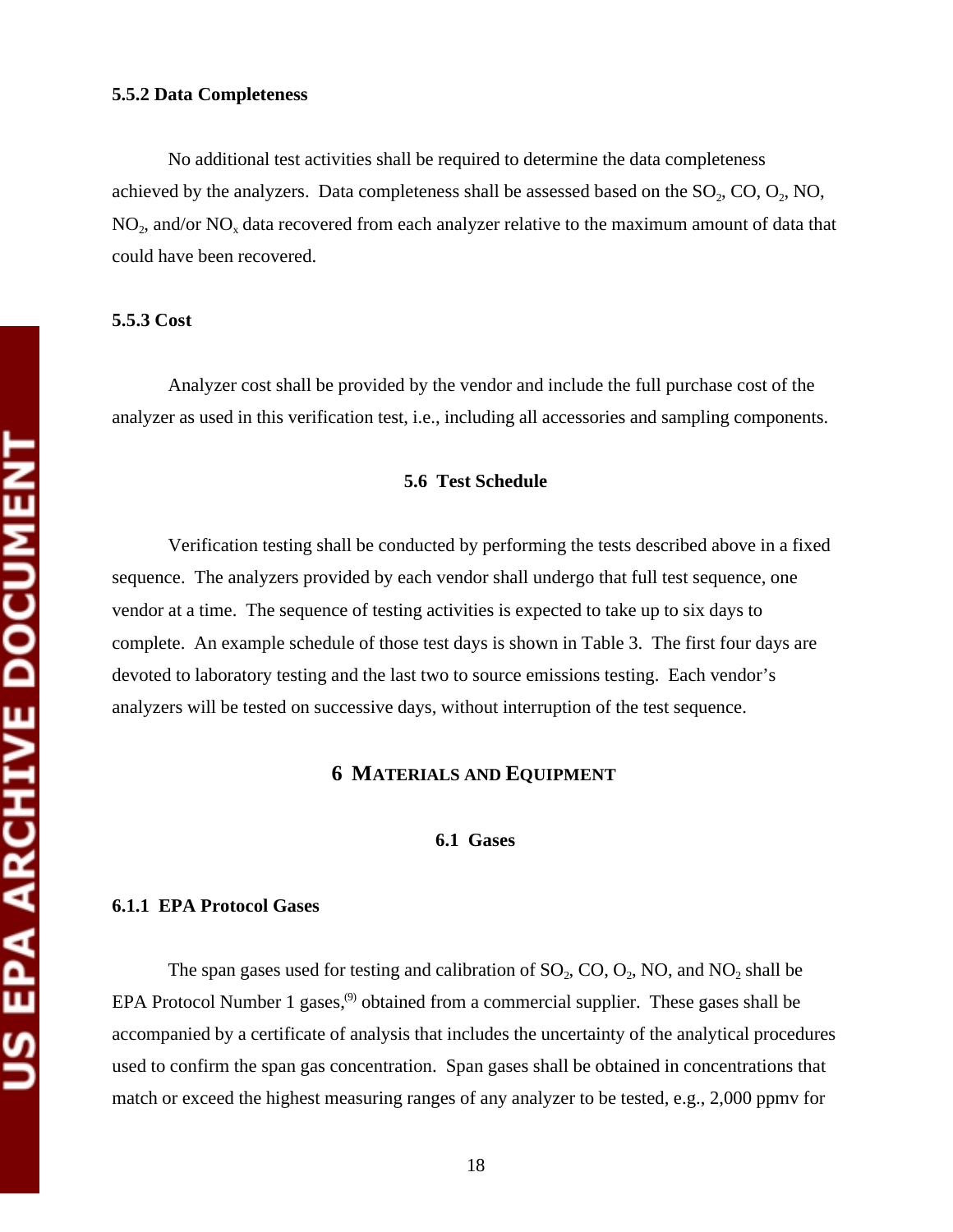$SO_2$ ; 4,000 ppmv for CO; 21% for  $O_2$ ; 4,000 ppmv for NO; and 400 ppmv for NO<sub>2</sub> are likely to be appropriate.

| <b>Test Day</b> | <b>Approximate Time Period</b> | <b>Testing Activity</b>                                                                       |  |
|-----------------|--------------------------------|-----------------------------------------------------------------------------------------------|--|
| One             | 0800-1300                      | Check and prepare analyzers for testing<br>(vendor).                                          |  |
|                 | 1300-1700                      | Begin linearity test, including detection limit<br>and response time determinations.          |  |
| Two             | 0800-1200                      | Continue linearity test, including detection<br>limit and response time determinations.       |  |
|                 | 1300-1700                      | Complete linearity test.                                                                      |  |
|                 | 1700-Overnight                 | Begin interrupted sampling test.                                                              |  |
| <b>Three</b>    | 0800-0900                      | Complete interrupted sampling test.                                                           |  |
|                 | 0900-1200                      | Conduct interference test.                                                                    |  |
|                 | 1300-1700                      | Conduct pressure sensitivity test.                                                            |  |
| Four            | 0800-1200                      | Begin ambient temperature test.                                                               |  |
|                 | 1300-1700                      | Complete ambient temperature test.                                                            |  |
| Five            | 0800-1200                      | Begin relative accuracy test with range burner<br>cooktop, including zero/span drift test.    |  |
|                 | 1300-1700                      | Complete relative accuracy test with range<br>burner cooktop, including zero/span drift test. |  |
| <b>Six</b>      | 0800-1200                      | Begin relative accuracy test with diesel engine,<br>including zero/span drift test.           |  |
|                 | 1300-1700                      | Complete relative accuracy test with diesel<br>engine, including zero/span drift test.        |  |

## **6.1.2 Interference Gases**

Compressed gas standards for use in testing interference effects shall be obtained from a commercial supplier. These gases must be gravimetrically prepared and must be certified standards with a preparation accuracy (relative to the nominal target concentration) within  $\pm 10\%$ and an analytical accuracy (i.e., confirmation of the actual standard concentration by the supplier) within  $\pm 2\%$ . Each interference gas must be accompanied by a certificate indicating the analytical results and the uncertainty of the analytical procedures used to confirm the concen-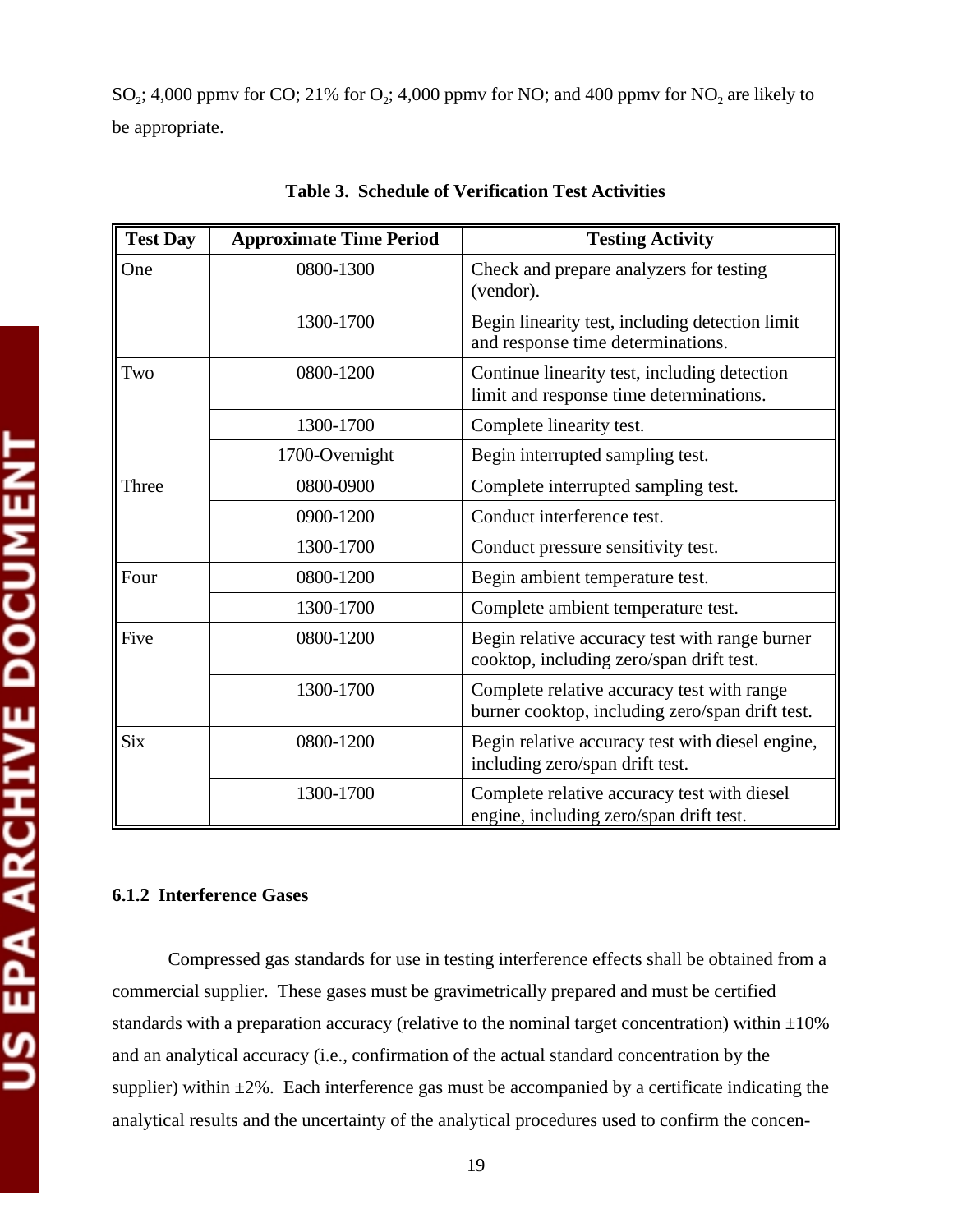tration. Each interference gas shall contain a single interferent in a matrix of high-purity air or nitrogen. The interference gas concentrations will be approximately:  $CO_2$ , 5%;  $H_2$ , 100 ppmv; anhydrous ammonia  $(NH_3)$ , 500 ppmv; and hydrocarbons, approximately 500 ppmv methane, 100 ppmv carbon 2 (C<sub>2</sub>) compounds, and 50 ppmv total carbon 3 (C<sub>3</sub>) and carbon 4 (C<sub>4</sub>) compounds. The  $SO_2$ , NO, and  $NO_2$  protocol gases will be used for interference testing of those species.

#### **6.1.3 High-Purity Nitrogen/Air**

The high-purity gases used for zeroing the reference methods and the commercial analyzers and diluting EPA protocol gases and interference gases must be air or nitrogen, designated by the supplier as CEM-grade Acid Rain, CEM-grade Zero Gas, or comparable. A certificate of gas composition shall be obtained from the supplier confirming the quality of the gas.

#### **6.2 Reference Instruments**

SO<sub>2</sub> reference measurements shall be performed based on EPA Method  $6C^{(2)}$  using a commercially available UV monitor. CO reference measurements shall be performed based on CARB Method  $100^{(3)}$  using a commercially available NDIR monitor. O<sub>2</sub> reference measurements shall be performed based on EPA Method  $3A^{(4)}$  using a commercially available monitor employing paramagnetic pressure detection. NO and NO<sub>x</sub> reference measurements shall be performed based on EPA Method  $7E^{(5)}$  using commercially available chemiluminescent monitors. The monitors used must have measurement ranges suitable for the variety of combustion sources to be used; e.g., ranges from less than 10 ppmv to over 1,000 ppmv full scale (1% to 25% for  $O_2$ ) are desirable. The calibration procedures for these monitors for this test are described in Section 8.1.1.

#### **6.3 Dilution System**

The dilution system used for preparing calibration gas mixtures must have mass flow control capabilities for both dilution gas and span gas flows. The dilution system may be commercially produced or assembled from separate commercial components. It must be capable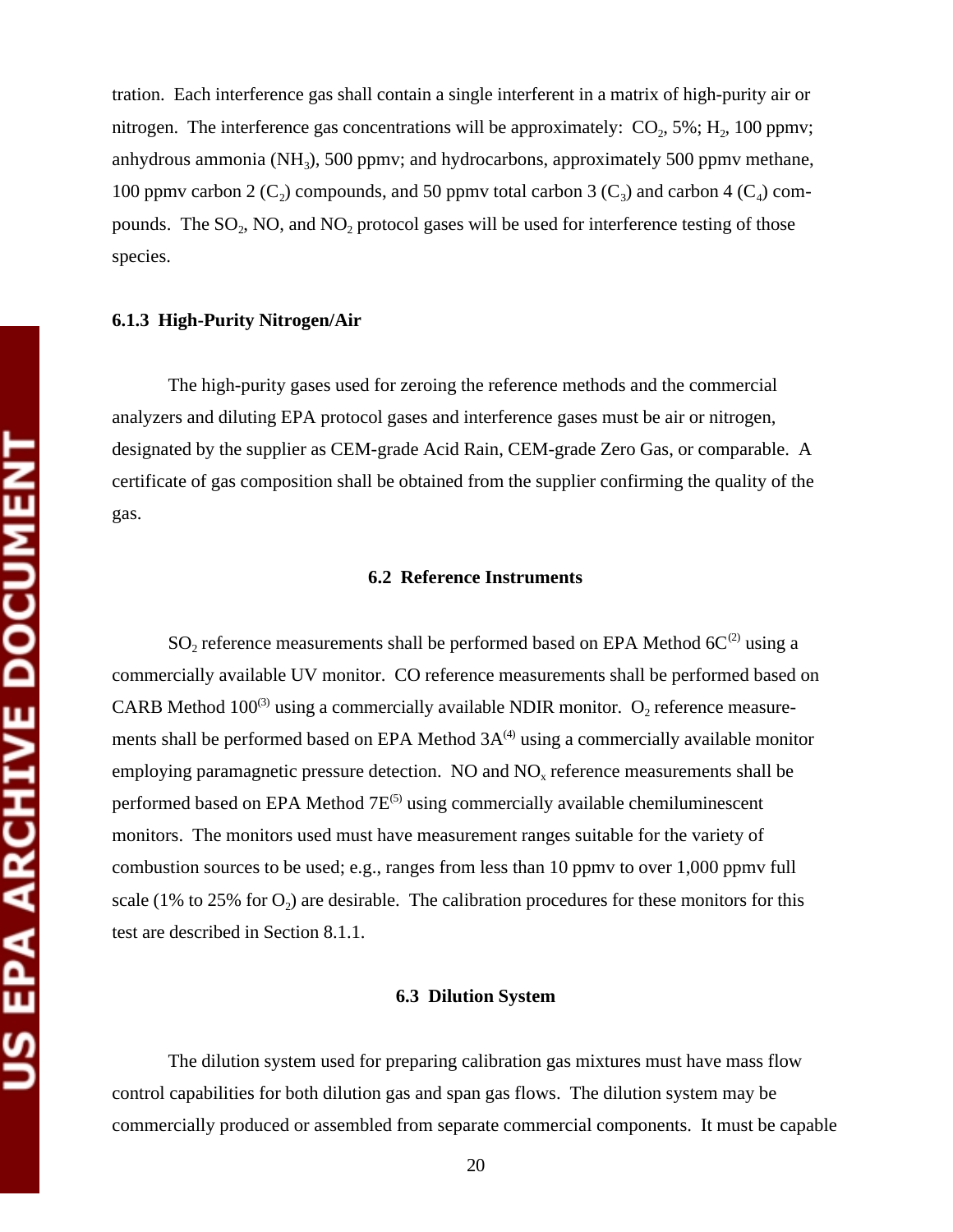of accepting a flow of compressed gas standard and diluting it over a wide range with highpurity nitrogen or air. Dilution factors ranging from about 4:5 to about 1:100 are required; a dilution factor of up to 1:1,000 is desirable. Calibration of the dilution system before the test is described in Section 8.1.2.

#### **6.4 Temperature Sensors/Thermometers**

The sensor used to monitor temperature in the exhaust stack or duct during experiments on combustion source emissions must be a thermocouple equipped with a digital readout device. The thermometers used for measuring room or chamber air temperature may be mercury-inglass, thermocouple, or other types as long as they provide an accuracy within approximately  $\pm 1^{\circ}$ F as determined through pre-test calibration. Calibration requirements for temperature measurements are presented in Section 8.1.3.

#### **6.5 Gas Flow Meters**

The natural gas flow to the gas burner and water heater must be monitored during use with a dry gas meter and associated readout device. Dry gas meter readings will be corrected for temperature and pressure.

Rotameters, automated bubble flow meters, or other devices capable of indicating the analyzer flow rate within  $\pm 5\%$  will be used in tests of the flow-rate stability of the analyzers (Section 7.7). Certification of flow-rate precision should be obtained from the supplier. Calibration requirements for flow-rate measurements are presented in Section 8.1.4.

## **7 TEST PROCEDURES**

Each vendor's analyzers (i.e., two identical units) shall be subjected to this test procedure simultaneously. However, only one vendor's analyzers shall undergo testing at one time. The schedule and sequence of testing are specified in Section 5.6. As noted previously, the verification test cannot address analyzer behavior that occurs after an extended exposure history or because of changes in the analyzer itself due to long-term use.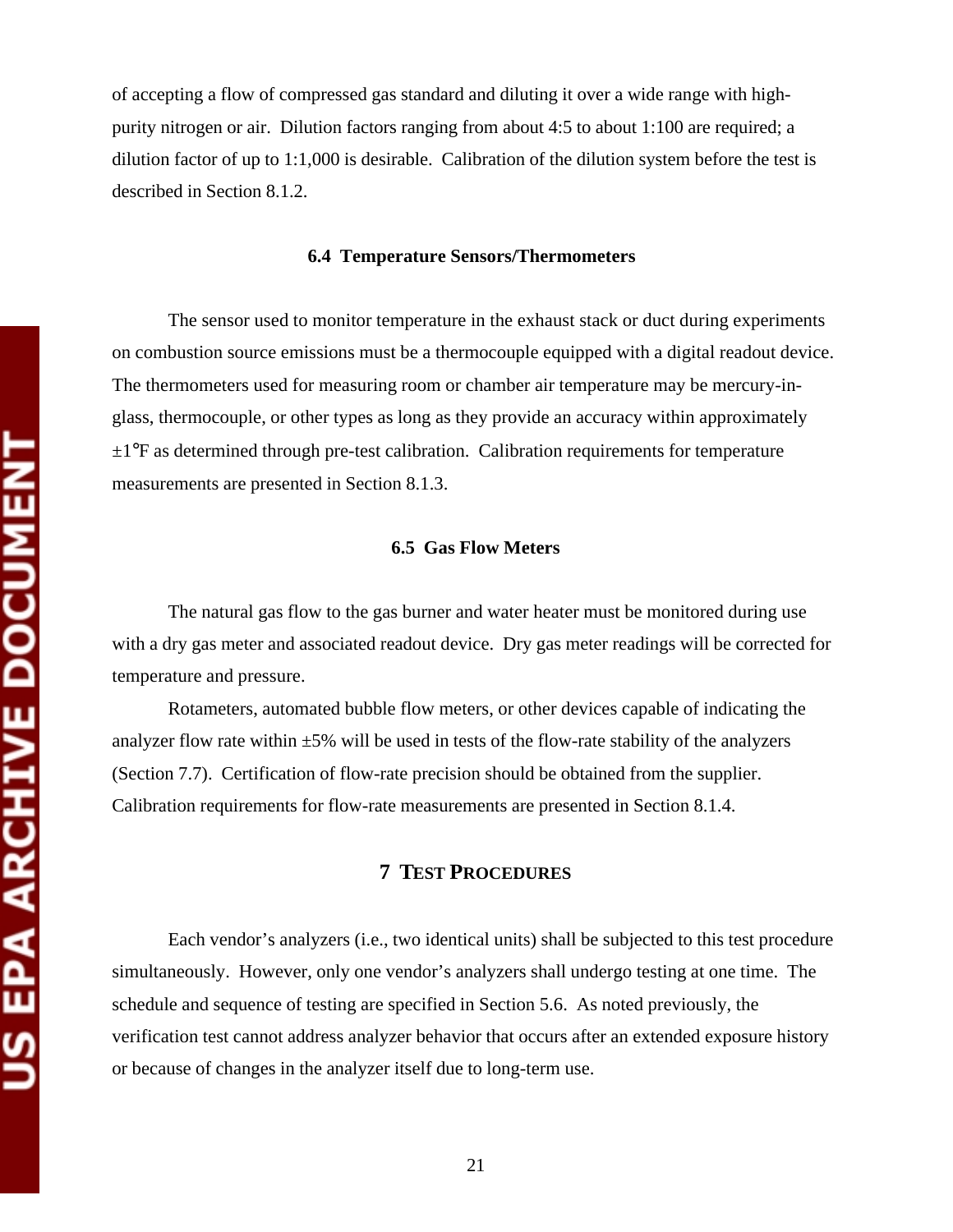In some of the verification test procedures, a relatively small number of data points will be obtained to evaluate performance. For example, response times (i.e., rise and fall time) will be determined based on a single trial, albeit by means of recording several successive readings. Similarly, zero/span drift, temperature and flow effects, etc., will be verified based on a few comparisons of average values determined over short time periods. The quantity of data obtained in the verification test exceeds that obtained in comparable test procedures; $(e.g., 10)$ however, in some cases the data obtained will be sufficient to determine the average value, but not the precision, of the verification result. Tests for which that is the case are identified appropriately in Section 9.

**Note: EC analyzers undergoing testing may require refresh cycles of ambient air sampling to maintain proper operation. This requirement may be particularly important in sampling dry high-purity gases, as in the laboratory tests outlined below. The operators of such analyzers may perform refresh cycles at any time during the test procedures; however, no part of any test procedure will be replaced or eliminated by performance of a refresh cycle.** 

#### **7.1 Linearity**

Linearity of the analyzers shall be verified in the laboratory by establishing multi-point calibration curves. Separate curves shall be established for  $SO_2$ ,  $CO$ ,  $O_2$ ,  $NO$ , and  $NO_2$  on each analyzer. Calibration points shall be run at zero concentration and at target emission concentrations approximating 10, 20, 40, 70, and 100% of the analyzer's nominal full-scale measuring range for each component. The zero point will be sampled six times, and other calibration points three times, for a total of 21 calibration points each for  $SO_2$ ,  $CO$ ,  $O_2$ ,  $NO$ , and  $NO_2$ .

General procedures for the linearity test are as follows:

- 1. Set up the gas dilution system to provide calibration gases by diluting an EPA protocol gas standard for a gas of interest  $(SO_2, CO, O_2, NO, or NO_2)$ .
- 2. Determine the response curve for each individual component on a single vendor's analyzers by the procedure specified below. The two analyzers from each vendor shall be tested simultaneously but independently, i.e., no averaging of results from the two analyzers.

The specific test procedure is as follows: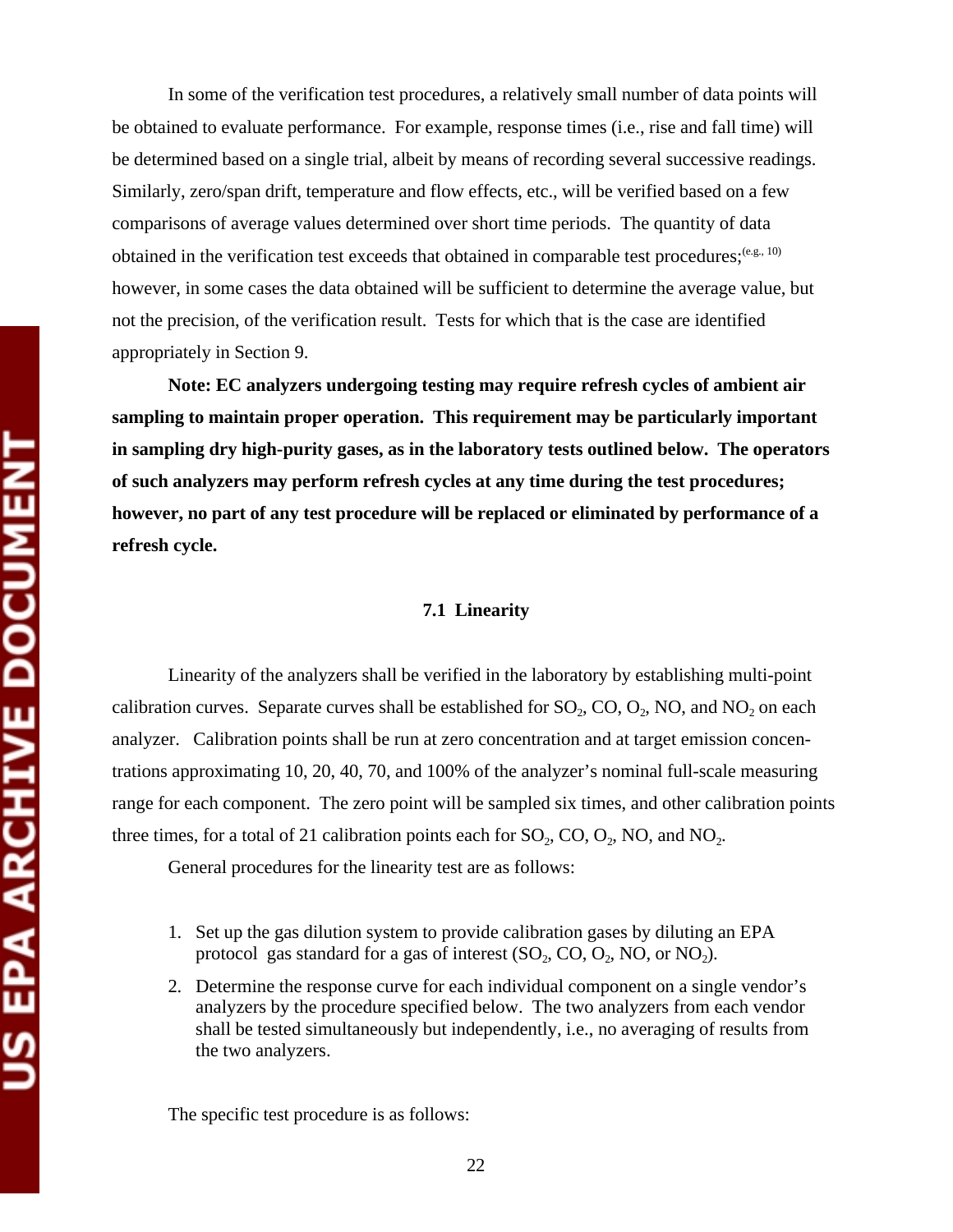- 1. Perform a zero and span calibration for each component on the analyzers to be tested. Make no further adjustments to the zero or span settings of the analyzers once the linearity test has begun.
- 2. Provide a sample flow of the pure diluent gas to the analyzers and record the readings.
- 3. Provide a flow of a span gas concentration approximately equal to the upper limit of the nominal measuring range of the analyzers and record the readings.
- 4. Using the gas dilution system to change the gas concentration as appropriate, determine the response to additional concentration points at zero, 10, 20, 40, 70, and 100% of the nominal measuring range. After every three points, provide pure dilution gas and record the analyzers' readings again.
- 5. The order of obtaining the concentration points in steps 2 to 4 will be as follows: zero, 100%, 10%, 40%, zero, 70%, 20%, 10%, zero, 20%, 40%, 70%, zero, 100%, 70%, 40%, zero, 20%, 10%, 100%, zero.
- 6. At each concentration point, record all responses of the analyzers (i.e.,  $SO_2$ ,  $CO$ ,  $O_2$ , NO, and/or  $NO<sub>2</sub>$ ).
- 7. In the course of the linearity test, conduct the response time test as described in Section 7.2.
- 8. Repeat steps 2 through 7 as needed to complete the linearity and response time tests for all target analytes  $(SO_2, CO, O_2, NO, and NO_2)$ .
- 9. At the completion of steps 2 through 7 for each analyte, a final zero and span check for that analyte may be conducted. Alternatively the final two data points of the linearity test (100% and zero) may be recorded as the final span and zero check readings.

#### **7.2 Response Time**

The rise and fall times of the analyzers shall be established in the laboratory by monitoring the response of the analyzers during the fifth, sixth, and seventh data points (i.e., zero, 70%, and 20% of scale, respectively) in the linearity test (Section 7.1). The following procedure will be followed:

- 1. Determine the analyzer's response at the zero level using pure diluent gas.
- 2. Switch to a calibration gas that is approximately 70% of the analyzer's measurement range.
- 3. Record the analyzer's response at 10-second intervals, until 60 such readings have been recorded or until a stable response to the calibration gas is achieved.
- 4. Switch to a calibration gas that is approximately 20% of the analyzer's measurement range.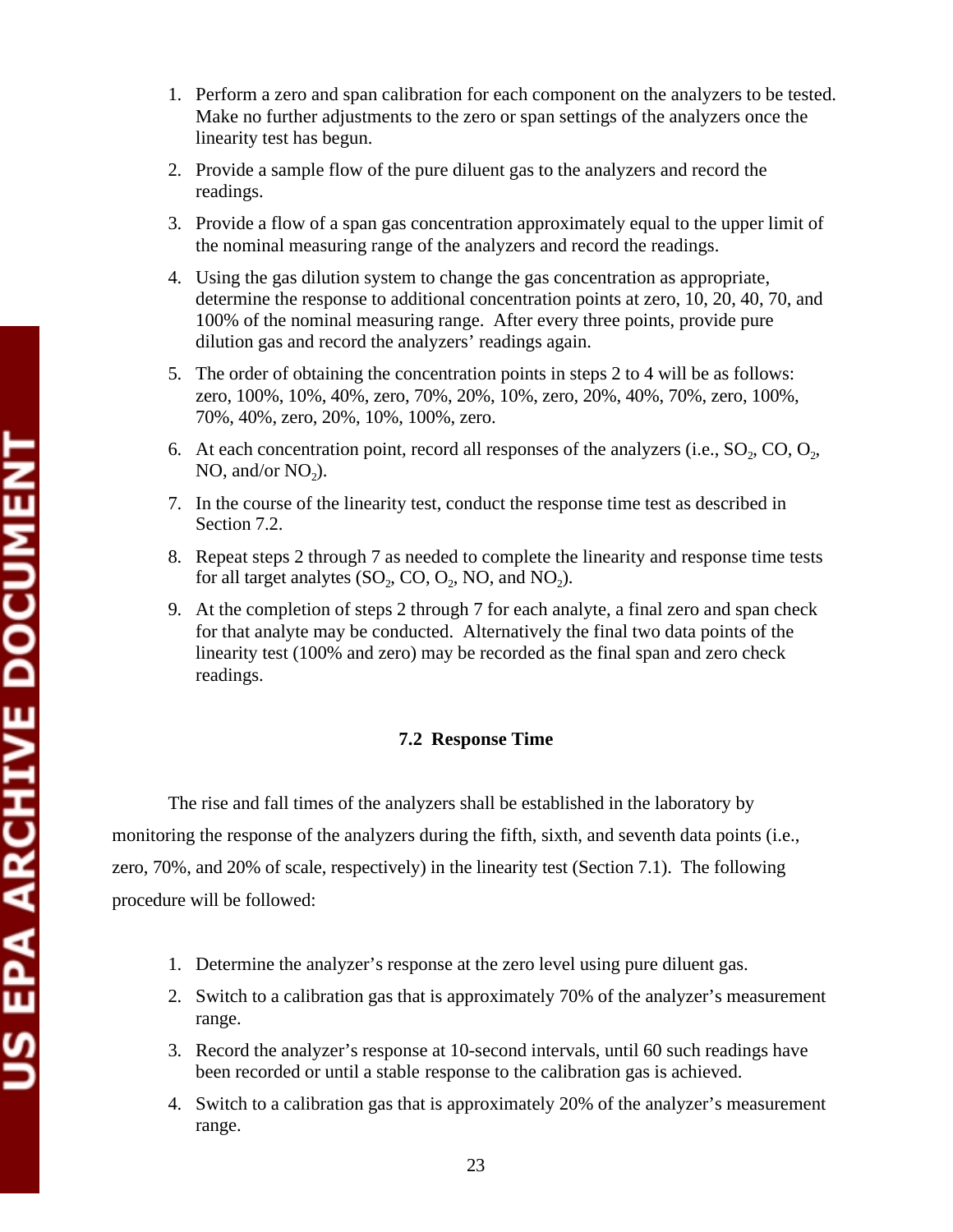- 5. Again record the analyzer's response at 10-second intervals, until 60 such readings have been recorded or until a stable response is achieved.
- 6. Determine the elapsed time required for the analyzer to reach 95% of its final stable response after switching from diluent gas to the 70% calibration gas (rise time), and from the 70% calibration gas to the 20% calibration gas (fall time).
- 7. Perform this test using  $SO_2$ ,  $CO$ ,  $O_2$ ,  $NO$ , and  $NO_2$ , as part of the linearity test, by using the fifth, sixth, and seventh data points of the linearity test as described above.

#### **7.3 Detection Limit**

The detection limits of each analyzer for each analyte shall be verified based on the data obtained at zero concentration (six data points) and at the lowest calibration point (three data points) in the linearity test (Section 7.1). No additional experimental activities shall be conducted. Detection limits shall be determined separately for  $SO_2$ ,  $CO$ ,  $O_2$ ,  $NO$ ,  $NO_2$ , and/or  $NO_x$ , as described in Section 9.2.3.

#### **7.4 Interferences**

The effect of interferences shall be established by supplying the analyzers with test gases containing potential interferents at known concentrations and monitoring the analyzers' responses. The interferent compounds to be tested, the test concentrations, and the target analytes to be evaluated for possible interference are specified in Table 4. Cross-sensitivity of the analyzers to  $SO_2$ ,  $CO$ ,  $O_2$ ,  $NO$ , and  $NO_2$  will be assessed by means of the linearity test data, rather than by additional interference testing. Interference testing will include a test of response to  $SO<sub>2</sub>$  and NO present at the same time; this test particularly targets electrochemical NO sensors, which can be affected by the reaction of  $SO_2$  with  $NO_2$  (formed as a product of the sensor's oxidation of NO in the detection process).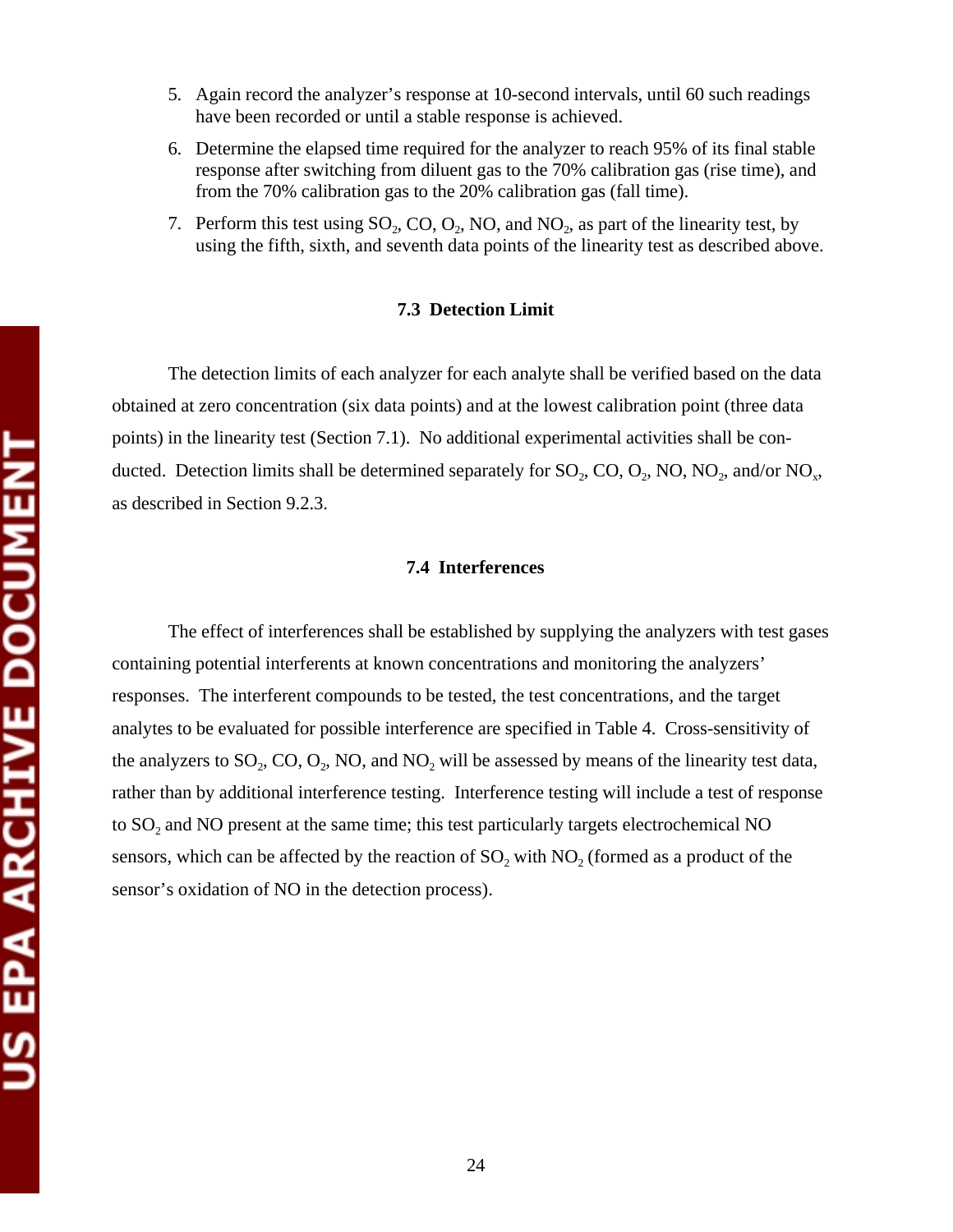| <b>Interferent</b>                      | <b>Interferent Concentration</b>                                                    | <b>Target Analyte</b>                                               |
|-----------------------------------------|-------------------------------------------------------------------------------------|---------------------------------------------------------------------|
| $\mathbf{CO}_2$                         | 5%                                                                                  | $SO_2$ , NO, NO <sub>2</sub> , NO <sub>3</sub> , CO, O <sub>2</sub> |
| $H_2$                                   | $100$ ppm $v$                                                                       | CO <sub>0</sub>                                                     |
| NH <sub>3</sub>                         | $500$ ppm $v$                                                                       | NO, NO <sub>2</sub> , NO <sub>x</sub>                               |
| Hydrocarbon mixture <sup>a</sup>        | ~500 ppmv C <sub>1</sub> , ~100 ppmv C <sub>2</sub> ,<br>~50 ppmv $C_3$ , and $C_4$ | $SO_2$ , NO, NO <sub>2</sub> , NO <sub>3</sub> , CO, O <sub>2</sub> |
| $\vert$ SO <sub>2</sub> and NO together | $\sim$ 400 ppmy each                                                                | $SO_2$ , NO, NO <sub>2</sub> , NO <sub>y</sub>                      |

**Table 4. Summary of Interference Tests** 

<sup>a</sup> C<sub>1</sub> = methane, C<sub>2</sub> = ethane + ethylene, etc.

The procedure for conducting the interference test is as follows:

- 1. Zero the analyzers with high-purity diluent gas (air or nitrogen) and record the readings for all target analytes  $(SO_2, CO, O_2, NO, NO_2, and/or NO_x)$ .
- 2. Supply a potential interferent gas to the analyzers, diluted if necessary to the concentrations shown in Table 4.
- 3. Allow the analyzers to stabilize in sampling the interferent gas and again record the responses to all the pertinent target analytes  $(SO_2, CO, O_2, NO, NO_2, and/or NO<sub>x</sub>)$ .
- 4. Repeat steps 1 to 3 for the entire set of potential interferents.

The results of this test will be up to 30 total measurements of interference response for each analyzer (i.e., readings for the six target analytes for each of the five interferents listed in Table 4). Each measurement of interference response consists of the difference in readings between zero gas and the same diluent gas containing the interferent gas.

#### **7.5 Ambient Temperature Effect**

The effect of ambient temperature on analyzer operation shall be evaluated by comparing the response of the analyzer in the laboratory at room temperature to that in test chambers at both elevated and reduced temperatures. Procedures for this test are as follows:

1. Record the room temperature and actual chamber temperatures during any data collection period.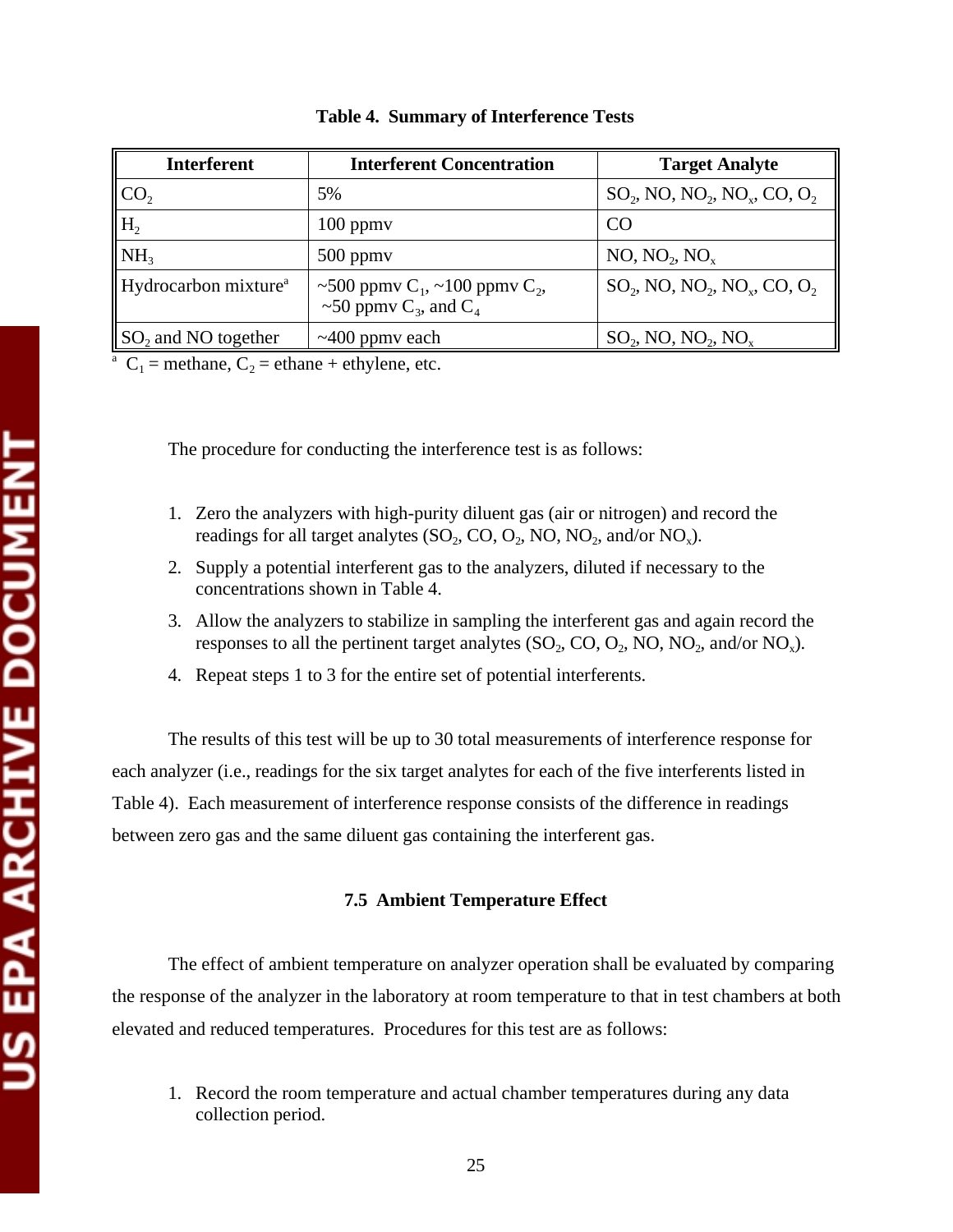- 2. Perform a zero check; a single point span check with  $SO_2$ ,  $CO$ ,  $O_2$ ,  $NO$  and  $NO_2$ ; and another zero check on both analyzers in the laboratory at room temperature. Record the zero and span gas readings. Make no adjustments to the analyzers' zero or span settings after this point.
- 3. Place both analyzers together in a laboratory test chamber, which is heated to  $105^{\circ}F$  $(\pm 5^\circ F)$ .
- 4. Allow one hour in the heated chamber for temperature equilibration. Record the chamber temperature; perform a zero check, a span check, and another zero check; and record the readings.
- 5. Remove the analyzers from the heated chamber and place them together in an adjacent chamber cooled to  $45^{\circ}F$  ( $\pm 5^{\circ}F$ ).
- 6. Allow one hour in the cooled chamber for temperature equilibration. Record the chamber temperature; perform a zero check, a span check; and another zero check; and record the readings.
- 7. Remove the analyzers from the cooled chamber and allow them to warm to room temperature. Perform a zero check, a span check, and another zero check and record the readings.

The ambient temperature test will result in 12 total data points (two zero and one span at each stable temperature condition) for each target analyte.

## **7.6 Interrupted Sampling**

The effect of interrupted sampling on the analyzers shall be assessed in the laboratory by turning the analyzers off at the end of the second test day, i.e., after the linearity test (Section 7.1). The results of a zero and span check conducted at the end of that day shall be compared to results of a similar check when the analyzers are powered up after a shutdown. Specific procedures for this test are as follows:

- 1. Upon completion of the second test day, shut off all power to the analyzer.
- 2. After at least 12 hours, restore power to the analyzer. Make no adjustments of any kind to the analyzers.
- 3. Once the analyzer has stabilized (as indicated by internal diagnostics or operator observations), perform a zero and span check for  $SO_2$ ,  $CO$ ,  $O_2$ ,  $NO$ , and  $NO_2$ , using the same span concentrations used before the shutdown.
- 4. Record the readings and compare them to those obtained before the shutdown period. The readings consist of four data points (zero/span before shutdown and zero/span after shutdown) for each target analyte.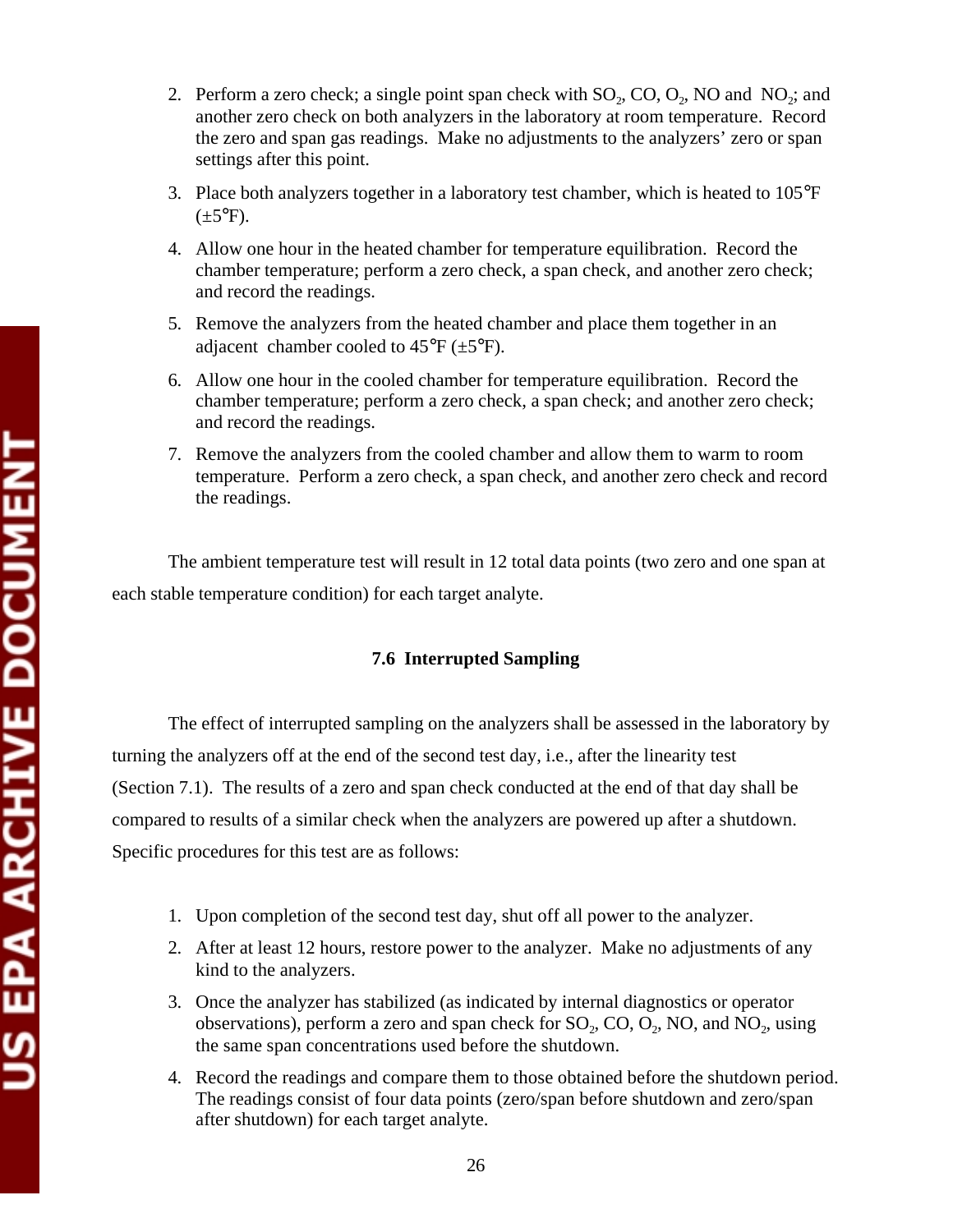#### **7.7 Pressure Sensitivity**

The pressure sensitivity test shall be used to evaluate the ability of an analyzer to maintain a constant sample flow rate in the face of small positive or negative static pressure in the sample duct (relative to atmospheric pressure) and to maintain constant response to  $SO<sub>2</sub>$ ,  $CO<sub>2</sub>$ ,  $O<sub>2</sub>$ , NO, and NO<sub>2</sub> under such conditions. This sensitivity shall be tested in the laboratory by sampling from a flow of calibration gas and monitoring the dependence of the analyzer's response and sample flow rate on the pressure of the calibration gas. The procedure is as follows:

- 1. Prepare a sampling manifold capable of providing sample flow to the analyzer at pressures (relative to the ambient atmosphere) ranging between +10 and -10 inches of water.
- 2. Insert a flow measuring device (automated bubble flow meter, rotameter, or other non-restrictive type) in the sample inlet flow to the analyzer.
- 3. Supply the manifold with zero gas at a pressure equal to that of the ambient atmosphere. Measure the analyzer's inlet flow rate while sampling from the manifold.
- 4. Repeat step 3 at a pressure of +10 inches of water and again at a pressure of -10 inches of water relative to the ambient atmosphere.
- 5. Remove the flow meter from the inlet line of the analyzer, reconnect the analyzer to the manifold, adjust the manifold pressure to equal the ambient atmospheric pressure, and record the analyzer's response to the zero gas.
- 6. Supply the manifold with  $SO<sub>2</sub>$  at a concentration approximately equal to 60% of the analyzer's measuring range. Record the analyzer's response.
- 7. Again supply the manifold with zero gas and record the analyzer's response.
- 8. Repeat steps 5 to 7 with zero gas and the same span gas concentration at a pressure of +10 inches of water, relative to the ambient atmosphere, and again at a pressure of -10 inches of water, relative to the ambient atmosphere.
- 9. Repeat steps 5 to 8 with CO.
- 10. Repeat steps 5 to 8 with  $O_2$ .
- 11. Repeat steps 5 to 8 with NO.
- 12. Repeat steps 5 to 8 with  $NO<sub>2</sub>$ .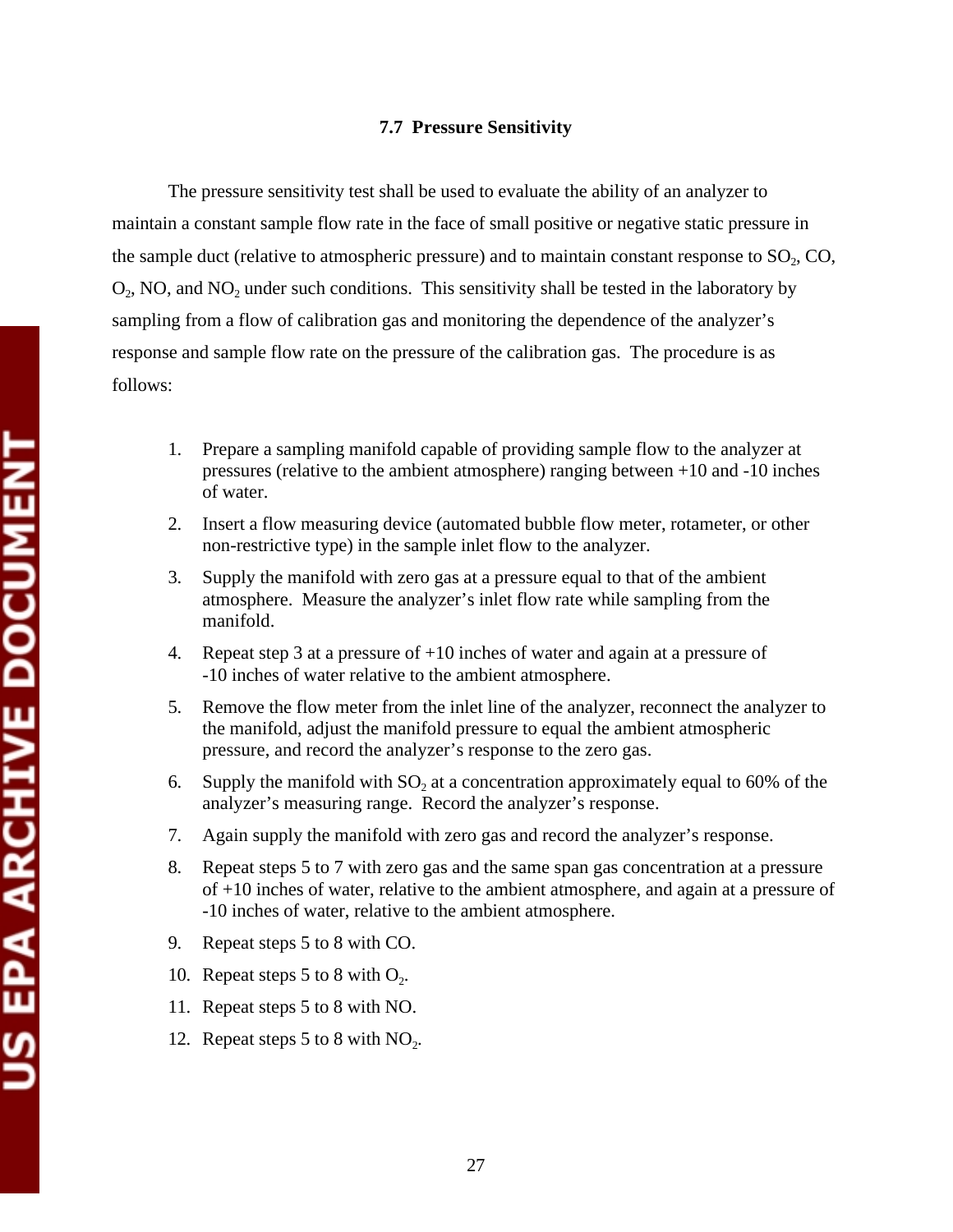This test will result in nine total data points (two zero and one span at each of three pressure conditions) for each target analyte.

#### **7.8 Accuracy**

Accuracy relative to reference method results shall be verified by simultaneously monitoring the emissions from combustion sources with the reference method and with two units of the analyzer being tested. It is recommended that data be taken during steady-state operation (see Section 4.1) of the sources; diesel engine emissions shall be varied by altering the load placed on the engine. Specific procedures to verify accuracy on each combustion source are as follows:

- 1. Perform a zero and span check for  $SO_2$ ,  $CO$ ,  $O_2$ ,  $NO$ , and  $NO_2$  on the analyzer being tested and on the reference method. Use span concentrations similar to the emission levels expected from the combustion source being used. Do not recalibrate or adjust the analyzers in the remainder of the test (the sample conditioning system may be cleaned or changed if necessary, as long as the time and nature of the modification is noted in the verification report).
- 2. Place sampling probes for the analyzer and reference method at the cross-sectional midpoint of the source exhaust stack.
- 3. Once the readings have stabilized, record the  $SO_2$ ,  $CO$ ,  $O_2$ ,  $NO$ ,  $NO_2$ , and/or  $NO_x$ readings of the commercial and reference analyzers.
- 4. Switch the sampling probes for the analyzer to sample ambient air until stable readings are obtained.
- 5. Return the sample probes to the stack and repeat steps 2 to 4 until a total of nine source sampling intervals have been conducted, separated by periods of ambient air sampling.
- 6. Conduct the procedure above on both sources. Repeat the test procedure at one or more separate operating, load, or engine revolution-per-minute conditions. The planned number of measurements to be made is listed in Table 5.
- 7. For one load condition with a diesel engine, conduct an extended sampling interval in place of the last of the nine sampling periods (see Table 5). See Section 7.10 regarding the performance of this procedure.
- 8. Perform a zero and span check for each component on each analyzer after completing all sampling from each source and before proceeding to sampling from the next source. For each source, use the same span gas concentration as in the zero and span check performed before source sampling.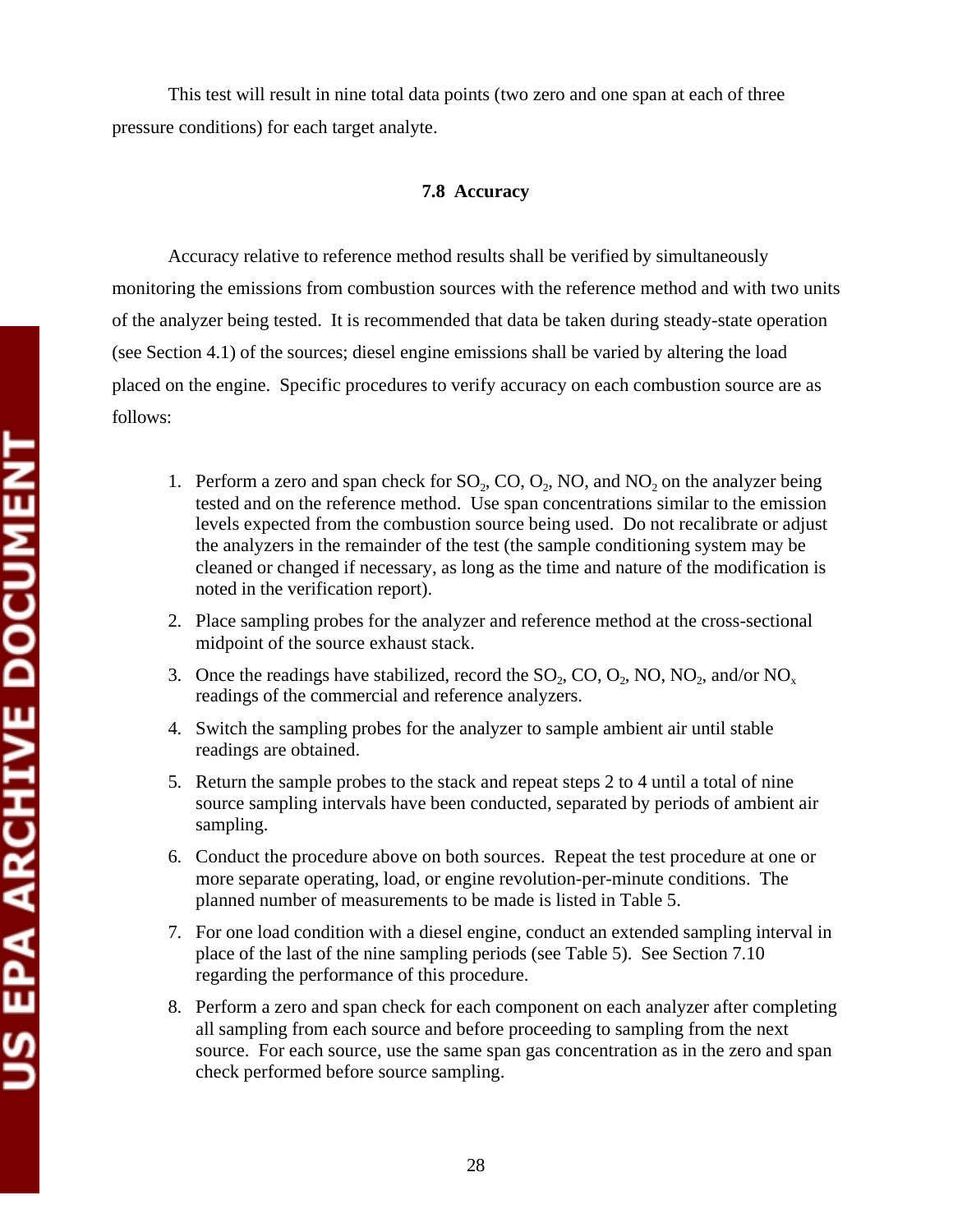#### **Table 5. Summary of Data for Determining Accuracy in the Combustion Source Tests**

| <b>Combustion Source</b>   | Number of<br><b>Source Operating</b><br><b>Conditions</b> | <b>Number of Sampling</b><br><b>Periods per Source</b><br><b>Operating Condition</b> | <b>Total Number of</b><br><b>Measurements to be</b><br><b>Collected for Each</b><br><b>Analyzer</b> <sup>a</sup> |
|----------------------------|-----------------------------------------------------------|--------------------------------------------------------------------------------------|------------------------------------------------------------------------------------------------------------------|
| Cooktop                    |                                                           |                                                                                      |                                                                                                                  |
| Diesel Engine <sup>b</sup> |                                                           | $Q^c$                                                                                |                                                                                                                  |

Number of separate measurements of source emissions to be made for each target analyte, i.e., SO<sub>2</sub>, CO, O<sub>2</sub>, NO, NO<sub>2</sub>, and/or NO<sub>3</sub>.

Three diesel operating conditions are assumed.

c At one condition, an extended sampling period will replace one measurement period (see Section 7.10).

#### **7.9 Zero/Span Drift**

Zero drift and span drift shall be evaluated using data generated in the linearity, interrupted sampling, and ambient temperature tests in the laboratory and the accuracy test on combustion sources. No additional experimental activities are necessary. In the combustion source tests, a zero and span check will be performed for  $SO_2$ ,  $CO$ ,  $O_2$ ,  $NO$ , and  $NO_2$  on each analyzer before sampling the emissions from each source, and then again after the source emissions measurements are completed (steps 1 and 8 of the accuracy test, Section 7.8). The zero and span drift are determined as the difference in response on zero and span gases in these two checks. This comparison shall be made for each analyzer, for all components, and for both zero and span response, using data from all five combustion source test conditions (Table 5) (i.e., 10 zero and 10 span points for each component). In the laboratory, zero and span values determined at the start and end of the linearity and ambient temperature tests will be similarly compared, producing four more zero and four more span points for each species. The interrupted sampling test provides a distinct and independent measure of analyzer drift (zero and span before shutdown and after re-start) (Section 7.6).

#### **7.10 Measurement Stability**

Stability in source sampling also shall be evaluated in conjunction with the accuracy test (Section 7.8). At one load condition during diesel engine sampling, each analyzer shall sample emissions for a full hour continuously. A total of 60 minutes of data shall be collected as a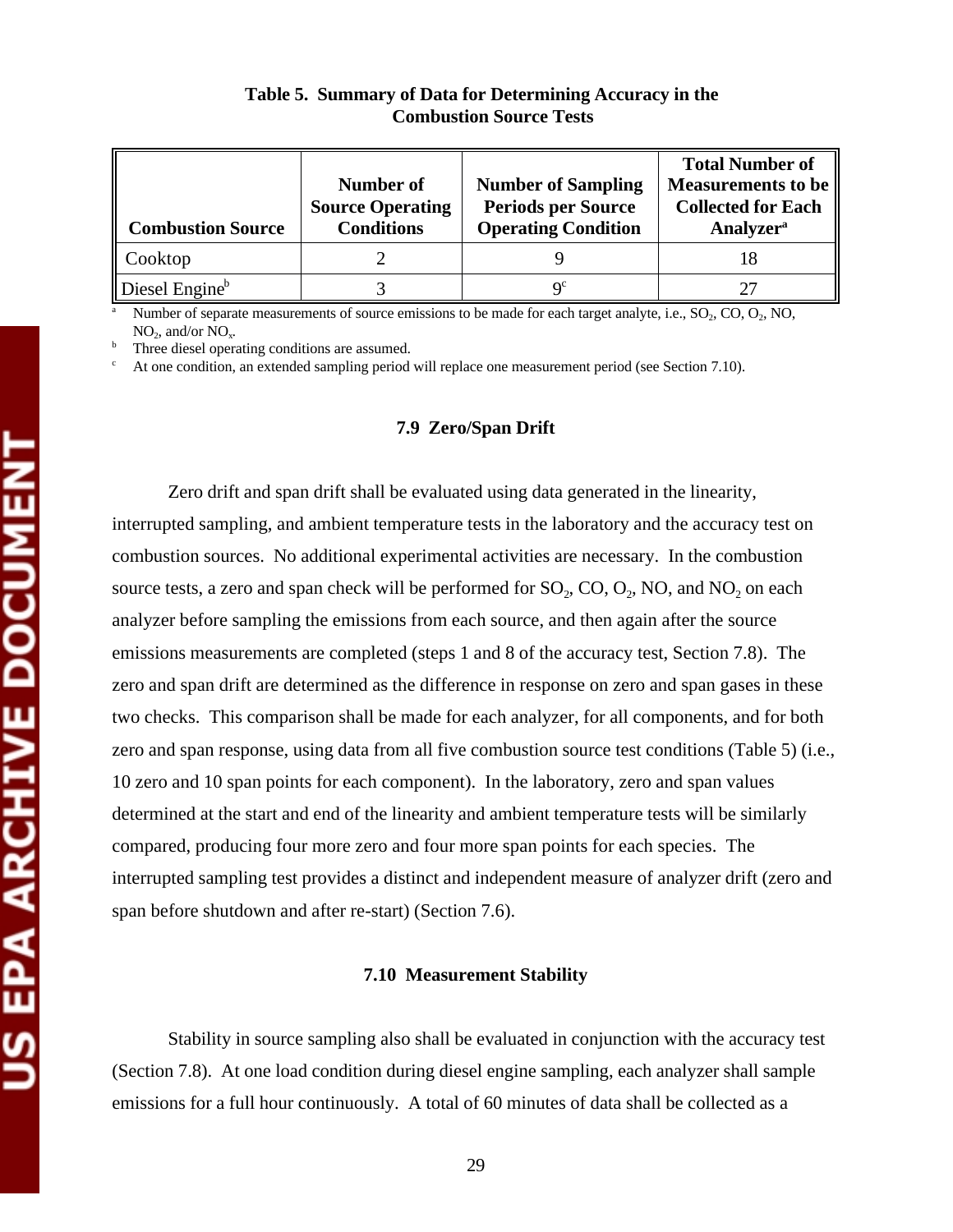continuous one-hour period. Data shall be collected at one-minute intervals from both the reference monitor and the commercial analyzers. Stability shall be assessed based on the uniformity over time of the analyzer's response, with any instability of source output normalized by means of the reference method data.

## **8 QUALITY ASSURANCE/QUALITY CONTROL**

#### **8.1 Instrument Calibration and Frequency**

#### **8.1.1 Reference Instruments**

The instruments to be used for  $O_2$ ,  $NO_x$ ,  $SO_2$ , and CO reference measurements shall be subjected to a four-point calibration with span gas prior to the first day of verification testing, on each measurement range to be used for verification. For each sensor, one of the calibration points will be zero gas; the other three calibration points will be approximately 30, 60, and 100% of the full-scale measuring range. The  $NO<sub>2</sub>$  calibration will be pursuant to EPA EMC ALT-013.<sup>(8)</sup> The calibration error requirement shall be consistent with that in Section 4.1 of Method 6C, 40 CFR Part 60 Appendix A, i.e., the average response at each calibration point shall differ from that predicted by the linear regression to all the data points by less than 2% of the instrument's measuring range. On each day of verification testing, each reference instrument shall undergo a zero and span check in the morning before the start of testing and again after all testing is completed for the day.

#### **8.1.2 Dilution System**

Flow measurement or control devices in the dilution system shall be calibrated prior to the start of the verification test by means of a calibrated manual or automated soap bubble flow meter. Corrections will be applied as necessary to the bubble meter data for temperature, pressure, and water content.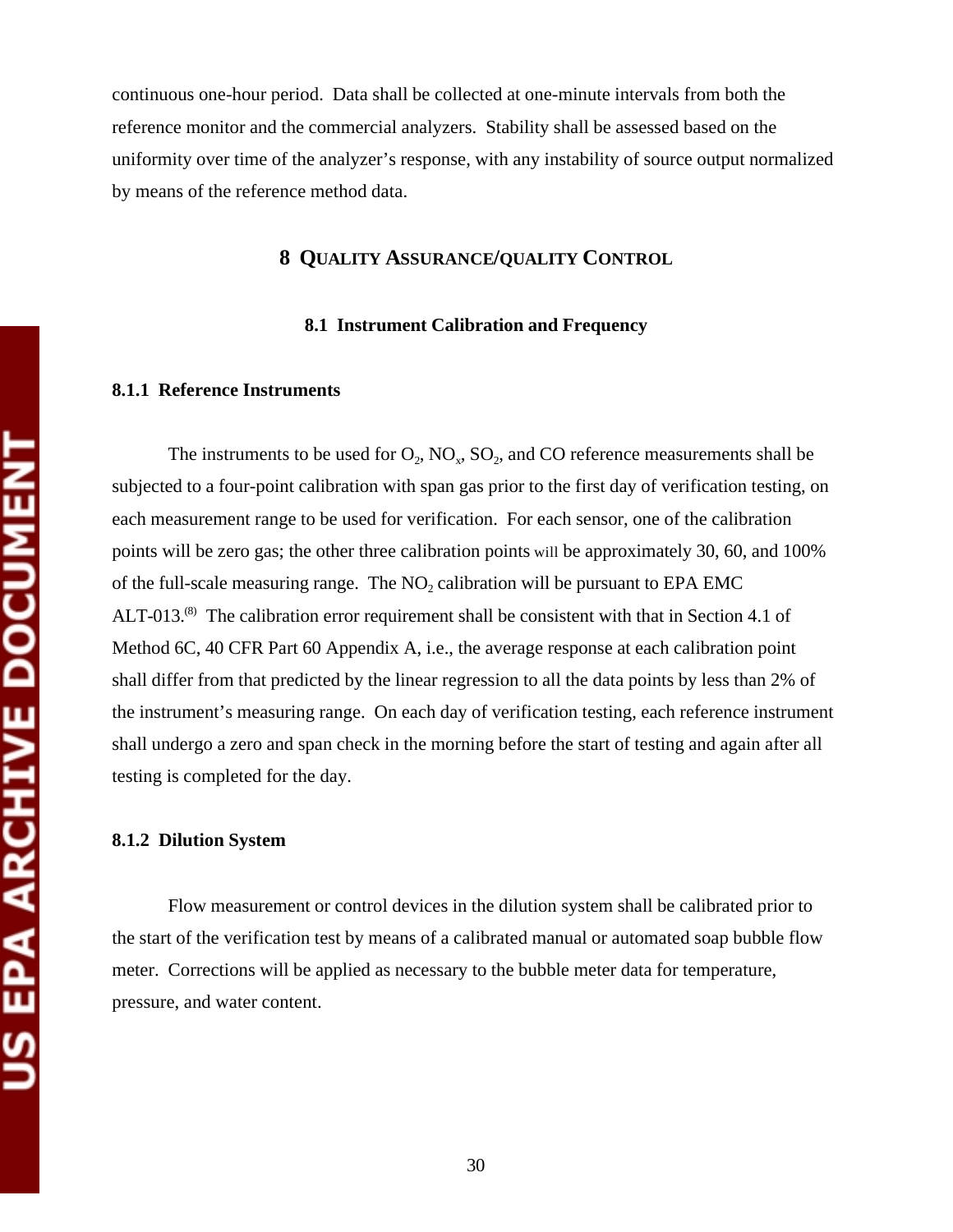#### **8.1.3 Temperature Sensors/Thermometers**

The thermocouple sensor used to determine source emission temperatures and the thermometers used to measure room or chamber temperatures must have been calibrated against a certified temperature measurement standard within the six months preceding the verification test. At least once during this verification test, each source temperature measurement device also must be checked for accuracy as specified in Section 4.2 of Method 2A, 40 CFR Part 60 Appendix A, i.e., by comparison to an American Society for Testing and Materials mercury-inglass reference thermometer. That comparison must be done at ambient temperature; agreement within  $\pm 2\%$  in absolute temperature is required.

#### **8.1.4 Gas Flow Meters**

The dry gas meter must have been calibrated against a volumetric standard within the six months preceding the verification test. In addition, at least once during this verification test the meter calibration must be checked against a reference meter according to the procedure described in Section 4.1 of Method 2A, 40 CFR Part 60 Appendix A.

In addition, any other gas flow devices (e.g., rotameters) used in the verification test must have been compared to an independent flow measurement device within the six months preceding the test.

#### **8.2 Assessments and Audits**

#### **8.2.1 Pre-Test Laboratory Assessment**

If the testing activities are performed by a test facility other than Battelle, Battelle shall assess the facility's capabilities for performing the test and meeting the quality requirements of this protocol prior to initiating the test. Battelle shall request that the test facility provide its laboratory quality management plan; related internal standard operating procedures (SOPs); and any certification records, training records, calibration records, and other documents Battelle deems necessary to ensure that the test facility has the appropriate operational procedures to ensure a high level of quality.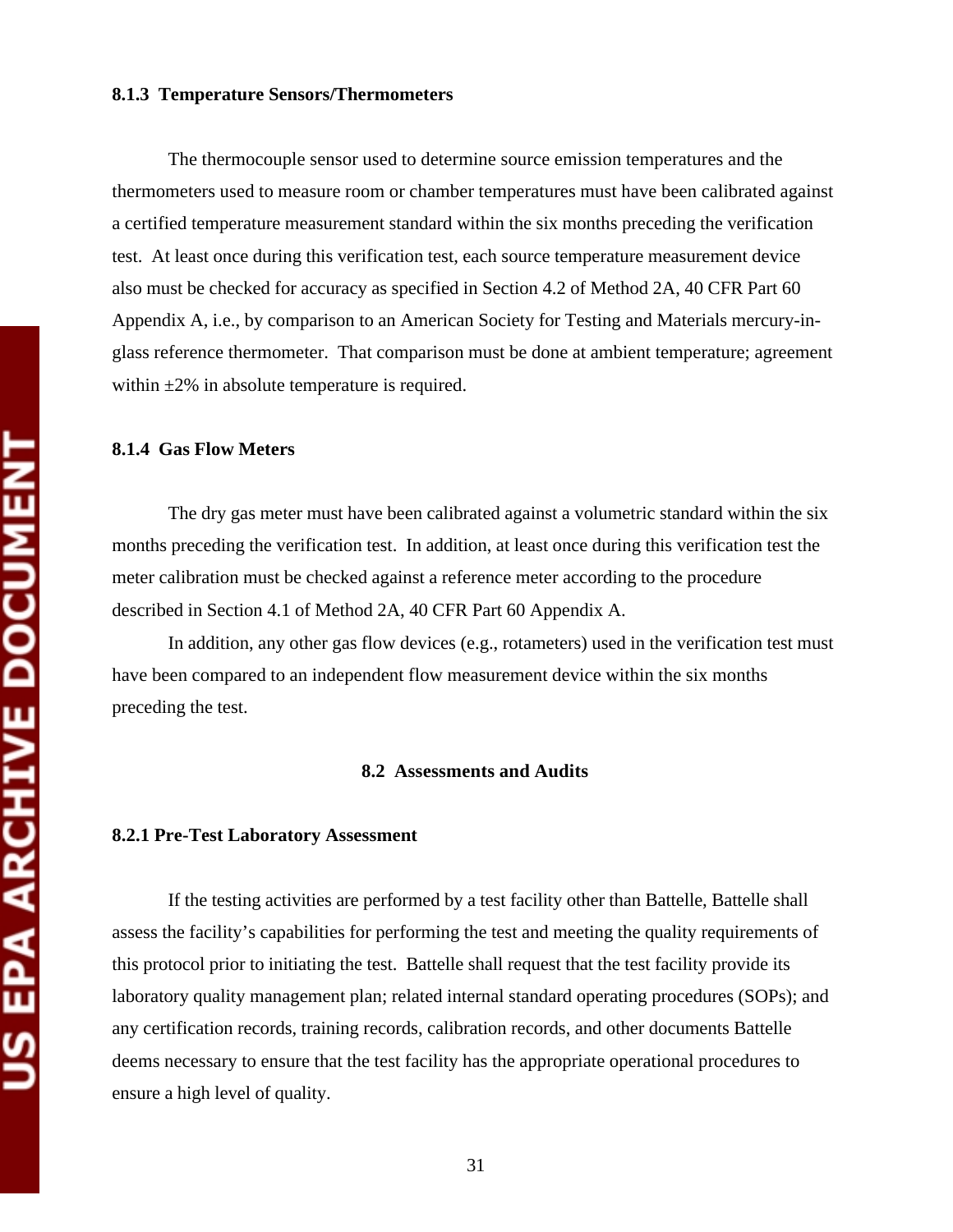#### **8.2.2 Technical Systems Audits**

Battelle's Quality Manager shall perform a TSA once during the verification test. The purpose of this TSA is to ensure that the verification test is being performed in accordance with this protocol, the test/QA plan, the Battelle AMS Center QMP,<sup>(1)</sup> and all associated methods and SOPs. In this audit, the Battelle Quality Manager will review the calibration sources and reference methods used, compare actual test procedures to those specified in this plan, and review data acquisition and handling procedures.

At EPA's discretion, EPA QA staff also may conduct an independent TSA of the verification test. In any case, EPA QA staff will review Battelle's TSA report and provide comments on the findings and actions presented in that report.

#### **8.2.3 Performance Evaluation Audit**

A performance evaluation (PE) audit shall be conducted by Battelle to assess the quality of the measurements made in the verification test. This audit addresses only those measurements made in conducting the verification test, i.e., the analyzers being verified and the vendors operating these analyzers are not the subject of the PE audit. This audit shall be performed by analyzing a standard or comparing the measurements to be audited to a reference that is independent of standards used during the testing. This audit shall be performed once during the verification procedure, using audit standards or reference measurements supplied by Battelle. The audit procedures, which are listed in Table 6, shall be performed under Battelle supervision by the technical staff responsible for the measurements being audited.

| <b>Measurement to be Audited</b>                                     | <b>Audit Procedure</b>                                                    |
|----------------------------------------------------------------------|---------------------------------------------------------------------------|
| Reference methods for $SO_2$ , $CO$ , $O_2$ , NO,<br>NO <sub>2</sub> | Analyze independent standards (i.e., obtained<br>from a different vendor) |
| Temperature                                                          | Compare to independent temperature<br>measurement                         |
| Gas flow rate                                                        | Compare to independent flow measurement                                   |

|  |  | Table 6. Summary of Performance Audit Procedures <sup>a</sup> |  |  |
|--|--|---------------------------------------------------------------|--|--|
|--|--|---------------------------------------------------------------|--|--|

 $\overline{a}$  Each audit procedure will be performed once during the verification test.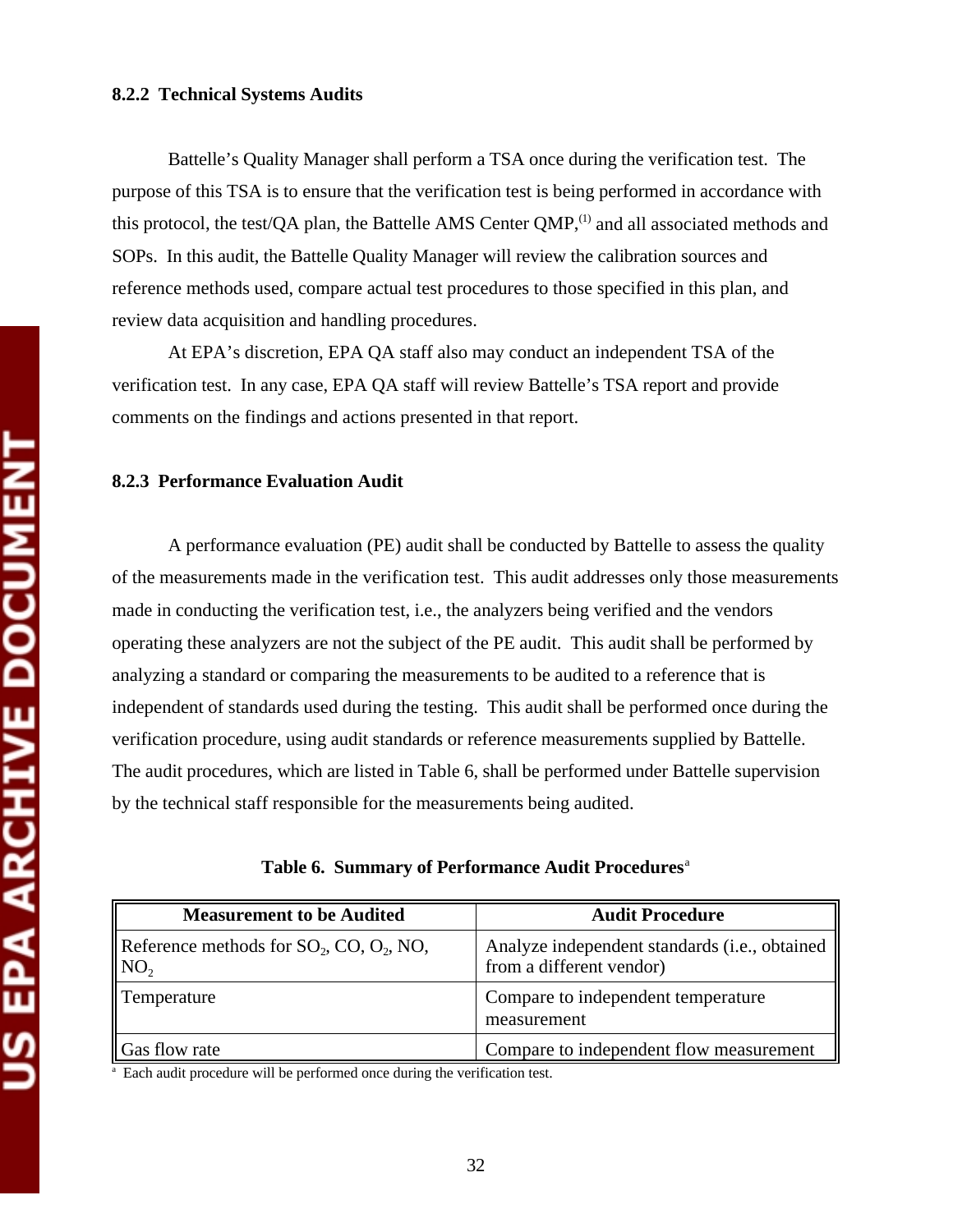The PE audit for the reference methods shall consist of analyzing a set of certified gas standards provided by Battelle for comparison to the corresponding standards used in the verification test. The standards to be provided by Battelle shall be obtained from a different supplier than those used in the verification and shall have nominal concentrations similar to the standards against which they will be compared. Agreement within 5% or within the combined uncertainty of the two standards, whichever is greater, is expected. The PE audit of the temperature and flow-rate measurements will consist of a side-by-side comparison between the measurement devices used in the verification test and independent devices provided by Battelle. Agreement of flow measurements within 5%, and of temperature readings within 2% in absolute temperature, is expected. PE audit results that do not meet these criteria for agreement will trigger a repeat of the audit procedure. If agreement is not reached in the repeated audit, the disagreement will be noted, and the pertinent measurement data will be flagged in the verification report.

#### **8.2.4 Data Quality Audits**

The Battelle Quality Manager shall audit at least 10% of the verification data acquired in the verification test. The Battelle Quality Manager shall trace the data from initial acquisition, through reduction and statistical comparisons, to final reporting. The data quality audit will determine that data are in conformance with all aspects of the protocol, applicable Quality Manaagement Plan, reference method, and any applicable standard operating procedures. The audit shall include recalculation of representative reported data values, comparison of the QC data to the data quality criteria specified in the protocol, and verification that instrumentation and equipment were calibrated and operated as appropriate. The data will then be compared to the results in the report to ensure exactitude of data reporting. The audit will examine how the data were handled, what judgments were made, and whether uncorrected mistakes were made.

#### **8.3 Assessment Reports**

Each assessment and audit shall be documented in accordance with Sections 3.2.1 and 3.3.4 of the QMP for the AMS Center.<sup>(1)</sup> Assessment reports shall include the following:

Identification of any adverse findings or potential problems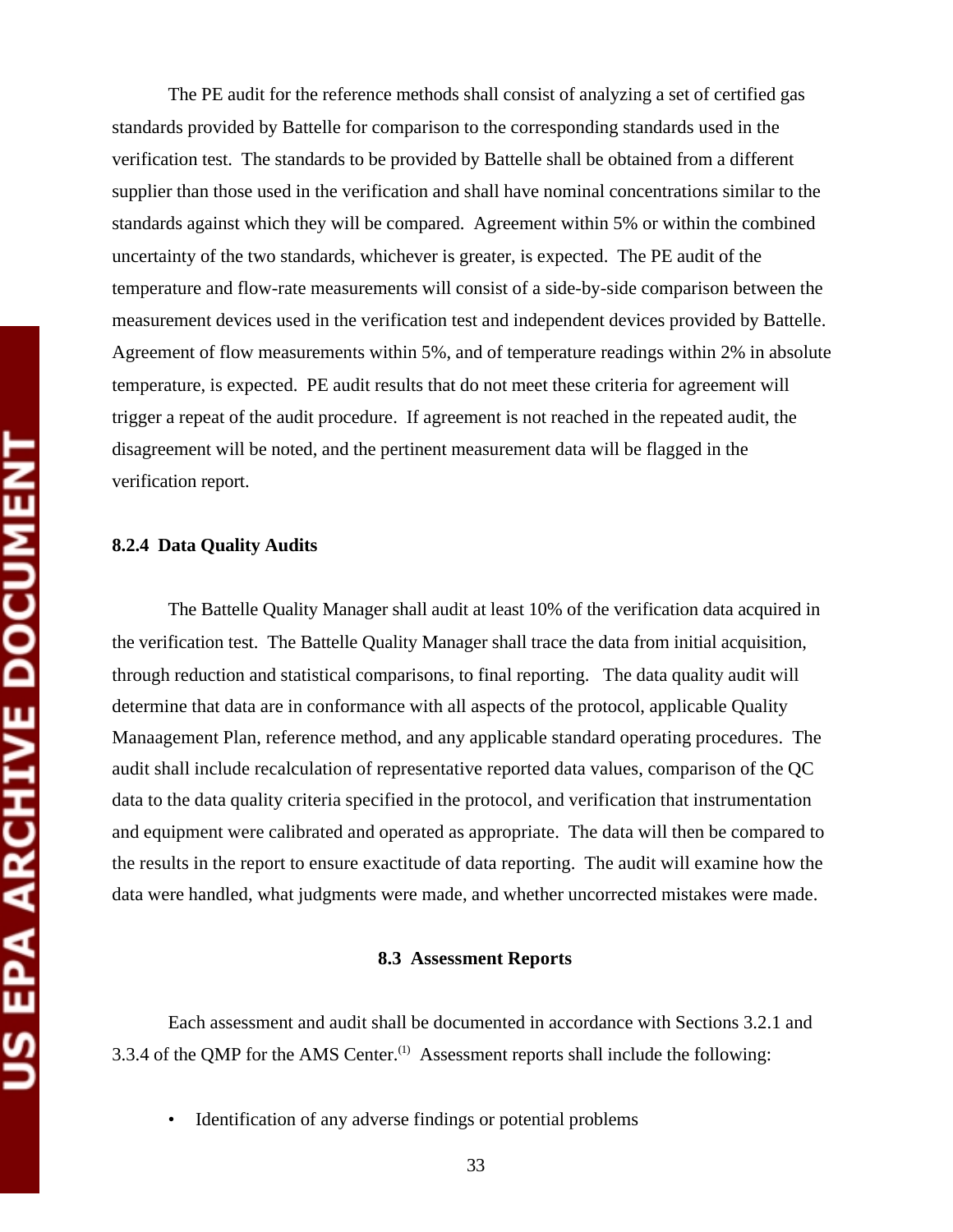- Space for response to adverse findings or potential problems
- Possible recommendations for resolving problems
- Citation of any noteworthy practices that may be of use to others
- Confirmation that solutions have been implemented and are effective.

## **8.4 Corrective Actions**

The Battelle Quality Manager, during the course of any assessment or audit, shall identify to the technical staff performing experimental activities any immediate corrective action that should be taken. If serious quality problems exist, the Battelle Quality Manager is authorized to stop work. Once the assessment report has been prepared, the Battelle Verification Testing Leader, working with the test facility as necessary, shall ensure that a response is provided for each adverse finding or potential problem and implement any necessary follow-up corrective action. The Battelle Quality Manager shall ensure that follow-up corrective action has been taken.

## **9 DATA ANALYSIS AND REPORTING**

#### **9.1 Data Acquisition**

Data acquisition in this verification test includes recording the response data from the analyzers undergoing testing; data from the reference method analyzers; and operational data such as combustion source conditions, test temperatures, calibration information, the times of test activities, etc.

Data acquisition for the commercial analyzers undergoing verification is primarily performed by the vendors or trained operators during the laboratory tests. Each analyzer must have some form of a data acquisition device, such as a digital display whose readings can be recorded manually, a printout of analyzer response, or an electronic data recorder that stores individual analyzer readings. In all laboratory tests, the vendor shall be responsible for reporting the response of the analyzer to the sample matrices provided. In most laboratory tests, the analyzer response to be reported should be in the form of an average or stable reading.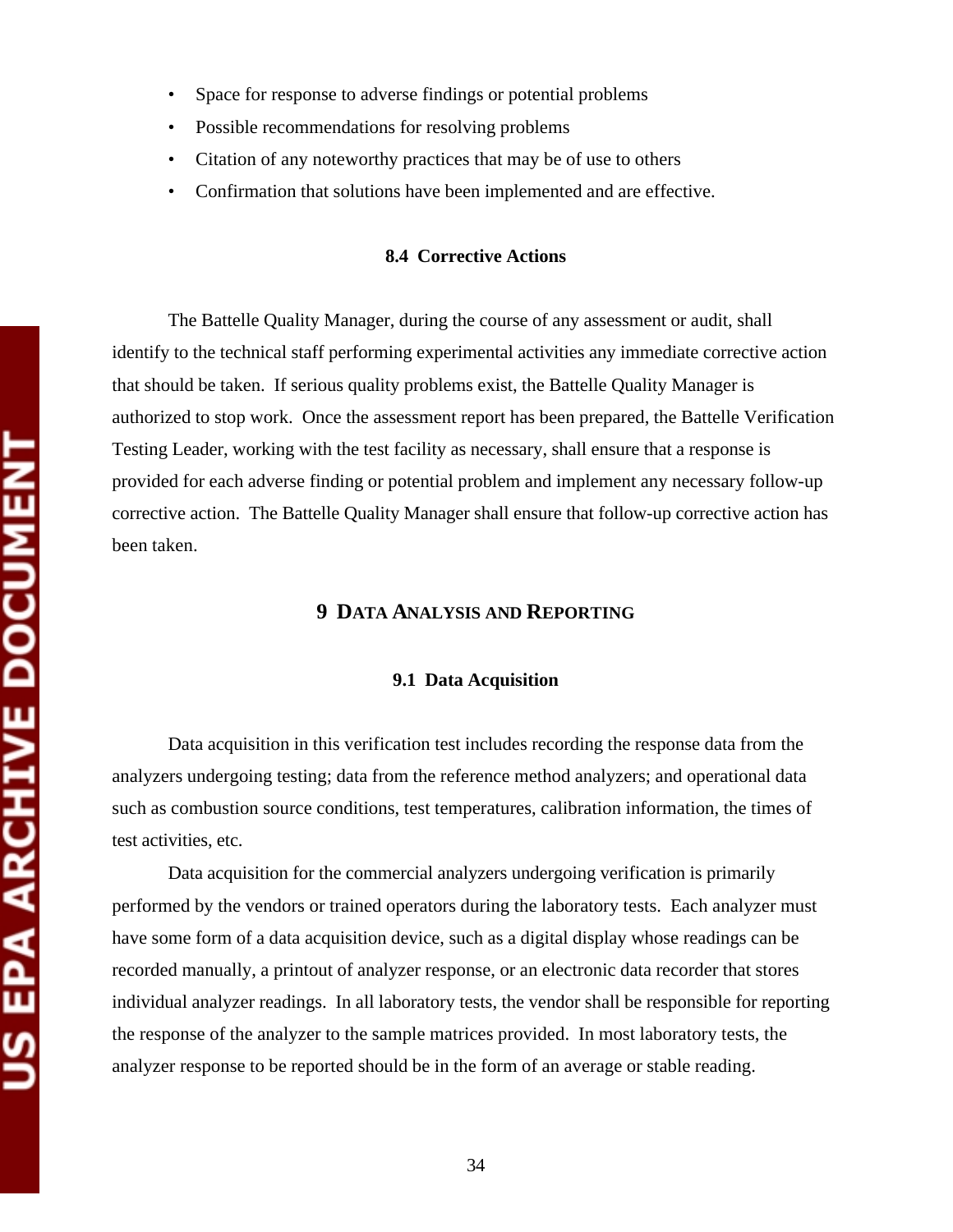However, in the response time test, the response should be reported as individual readings obtained at 10-second intervals.

In general, data acquisition for the commercial analyzers and reference monitors must be simultaneous during the combustion source tests to properly compare the two methods. For all commercial analyzers that can produce an analog or digital electronic output, a data acquisition system shall be used to record both the commercial analyzer and reference monitor responses during these tests. Data acquisition for the zero/span drift test shall be based on average or stable responses similar to those for most of the laboratory tests, as noted above. For analyzers that provide only visual or printed output, data shall be recorded manually and simultaneously for both the analyzers being tested and the reference monitor, using forms provided for this purpose.

Other data shall be recorded in laboratory record books maintained by each staff member involved in the testing. These records shall be reviewed on a daily basis by test facility staff to identify and resolve any inconsistencies. All data entered in record books or on test data sheets must be entered directly, promptly, and legibly. All entries must be made in ink, and each page or data sheet must be signed and dated by the person making the entry. Changes or corrections to data must be made by drawing a single line through the error, initialing and dating the correction, and adding a short explanation for any non-obvious error corrections.

In all cases, strict confidentiality of data from each vendor's analyzers, and strict separation of data from different analyzers, shall be maintained. This will be accomplished in part by the separation in time between each test on different analyzers. More importantly, separate files (including manual records, printouts, and/or electronic data files) will be kept for each analyzer. At no time during verification testing will staff engage in any comparison or discussion of test data or of different analyzers.

Table 7 summarizes the types of data to be recorded; how, how often, and by whom the recording is made; and the disposition or subsequent processing of the data. The general approach is to record all test information immediately and in a consistent format throughout all tests. Data recorded by the vendors are to be turned over to testing staff immediately upon completion of the test procedure. Test records will then be converted to Excel spreadsheet files by the same staff who conducted the verification tests. Identical file formats will be used for the data from all analyzers tested to assure uniformity of data treatment. Separate data files will be kept for each of the two identical analyzers provided by each vendor to assure separation of data

35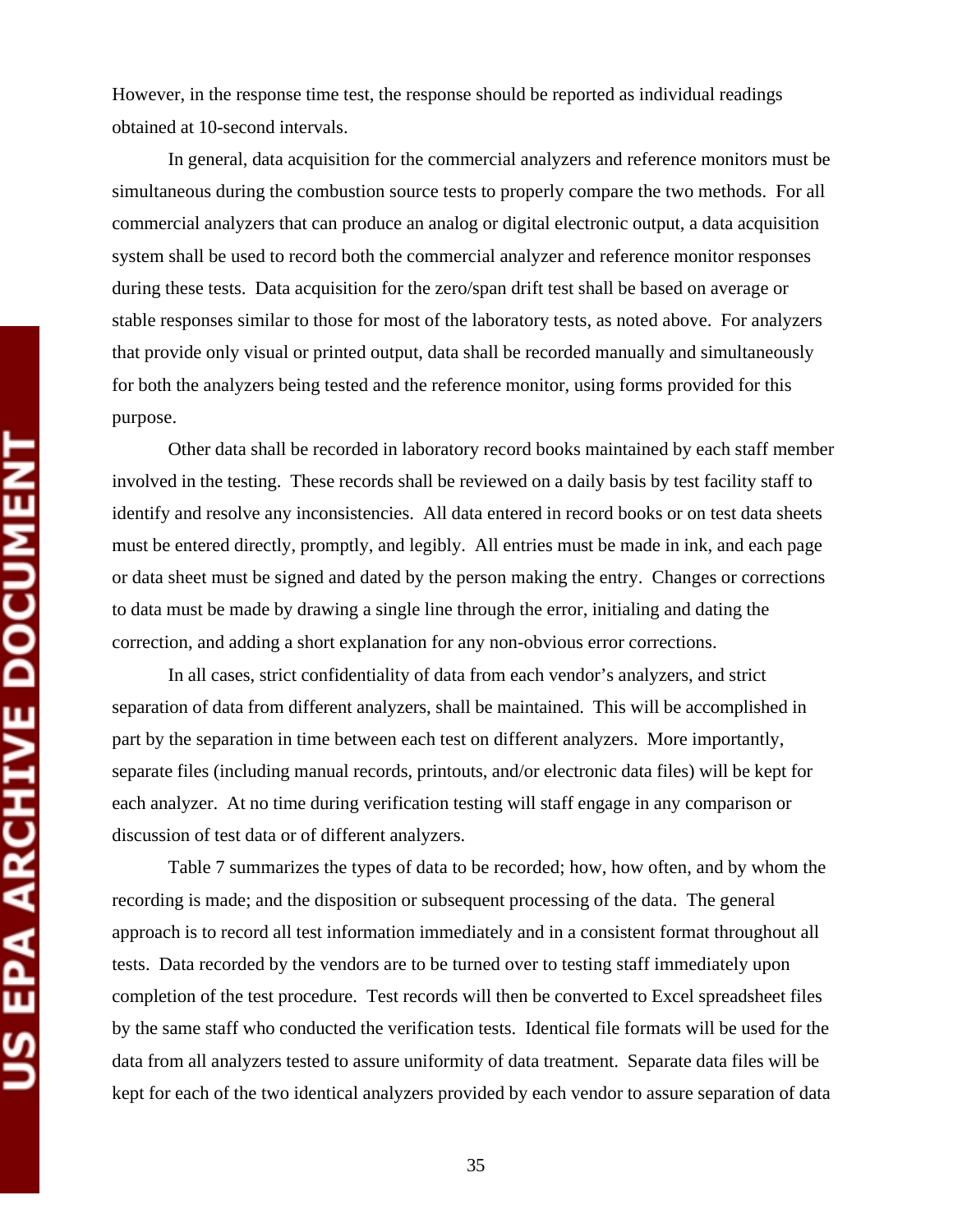and facilitate intercomparisons of the two units. This process of data recording and compiling shall be overseen by the test facility supervisor.

| Data to be<br><b>Recorded</b>                                                                                                  | <b>Responsible</b><br>Party | <b>Where</b><br><b>Recorded</b>                                     | <b>How Often</b><br><b>Recorded</b>                                                | <b>Disposition of Data<sup>a</sup></b>                                                          |
|--------------------------------------------------------------------------------------------------------------------------------|-----------------------------|---------------------------------------------------------------------|------------------------------------------------------------------------------------|-------------------------------------------------------------------------------------------------|
| Dates, times of test<br>events                                                                                                 | Test facility               | Laboratory<br>record books                                          | Start/end of test,<br>and at each change<br>of a test parameter                    | Used to check test<br>results; manually<br>incorporated in data<br>spreadsheets as<br>necessary |
| Test parameters<br>(temperature,<br>pressure, analyte/<br>interferent<br>identities and<br>concentrations, gas<br>flows, etc.) | Test facility               | Laboratory<br>record books                                          | When set or<br>changed, or as<br>needed to<br>document stability                   | Used to check test<br>results, manually<br>incorporated in data<br>spreadsheets as<br>necessary |
| Portable analyzer<br>readings<br>- digital display                                                                             | Vendor/<br>operator         | Data sheets<br>provided by<br>test facility                         | At specified<br>intervals during<br>each test                                      | Manually entered into<br>spreadsheets                                                           |
| - printout                                                                                                                     | Vendor/<br>operator         | Original to test<br>facility, copy<br>to vendor                     | At specified<br>intervals during<br>each test                                      | Manually entered into<br>spreadsheets                                                           |
| - electronic output                                                                                                            | Vendor/test<br>facility     | Data<br>acquisition<br>system (data<br>logger, PC,<br>laptop, etc.) | Continuously at<br>specified<br>acquisition rate<br>throughout each<br>test        | Electronically<br>transferred to<br>spreadsheets                                                |
| Reference monitor<br>readings                                                                                                  | Test facility               | Data sheets, or<br>data<br>acquisition<br>system, as<br>appropriate | At specified<br>intervals, or<br>continuously at<br>specified rate in<br>each test | Transferred to<br>spreadsheets                                                                  |

**Table 7. Summary of Data Recording Process** 

<sup>a</sup> All activities subsequent to data recording are carried out by the test facility.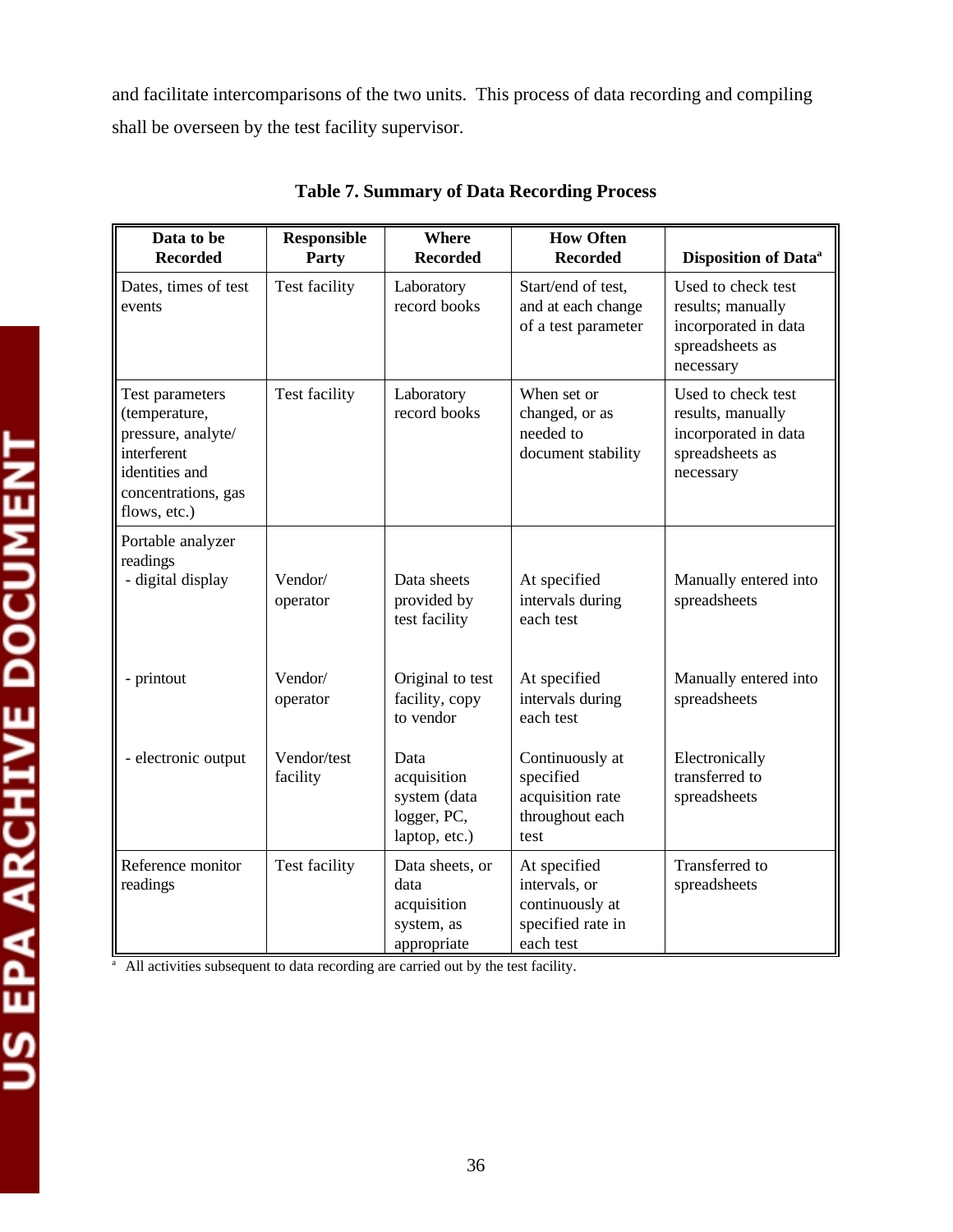#### **9.2 Statistical Calculations**

The analyzer performance characteristics are quantified on the basis of statistical comparisons of the test data. This process begins with converting the spreadsheet files that result from the data acquisition process (Section 9.1) into data files suitable for evaluation with SAS statistical software. The following are the statistical procedures used to make those comparisons.

#### **9.2.1 Linearity**

Linearity shall be assessed by linear regression with the calibration concentration as independent variable and the analyzer response as dependent variable. A separate calibration shall be carried out for each unit. The calibration model is:

$$
Y_c = h(c) + error_c
$$

where  $Y_c$  is the analyzer's response to a challenge concentration  $c, h(c)$  is a linear calibration curve, and the error term is assumed to be normally distributed. If the variability is not constant throughout the range of concentrations, then weighting in the linear regression is appropriate. It is often the case that the variability increases proportionally with the true concentration. The variability  $(\sigma)$  of the measured concentration values  $(c)$  may be modeled by the following relationship:

$$
\sigma_c^2 = \alpha + k_c^2
$$

where  $\alpha$ , *k* and  $\beta$  are constants to be estimated from the data. After determining the relationship between the mean and variability, appropriate weighting shall be determined such as

$$
weight = w_c = \frac{1}{\mathbf{s}^2}.
$$

The form of the regression model to be fitted is  $h(c) = \alpha_o + \alpha_i c$ . Concentration values shall be calculated from the estimated calibration curve using the formula

$$
c = h^{-1}(Y_c) = (Y_c - \alpha_o)/\alpha_I
$$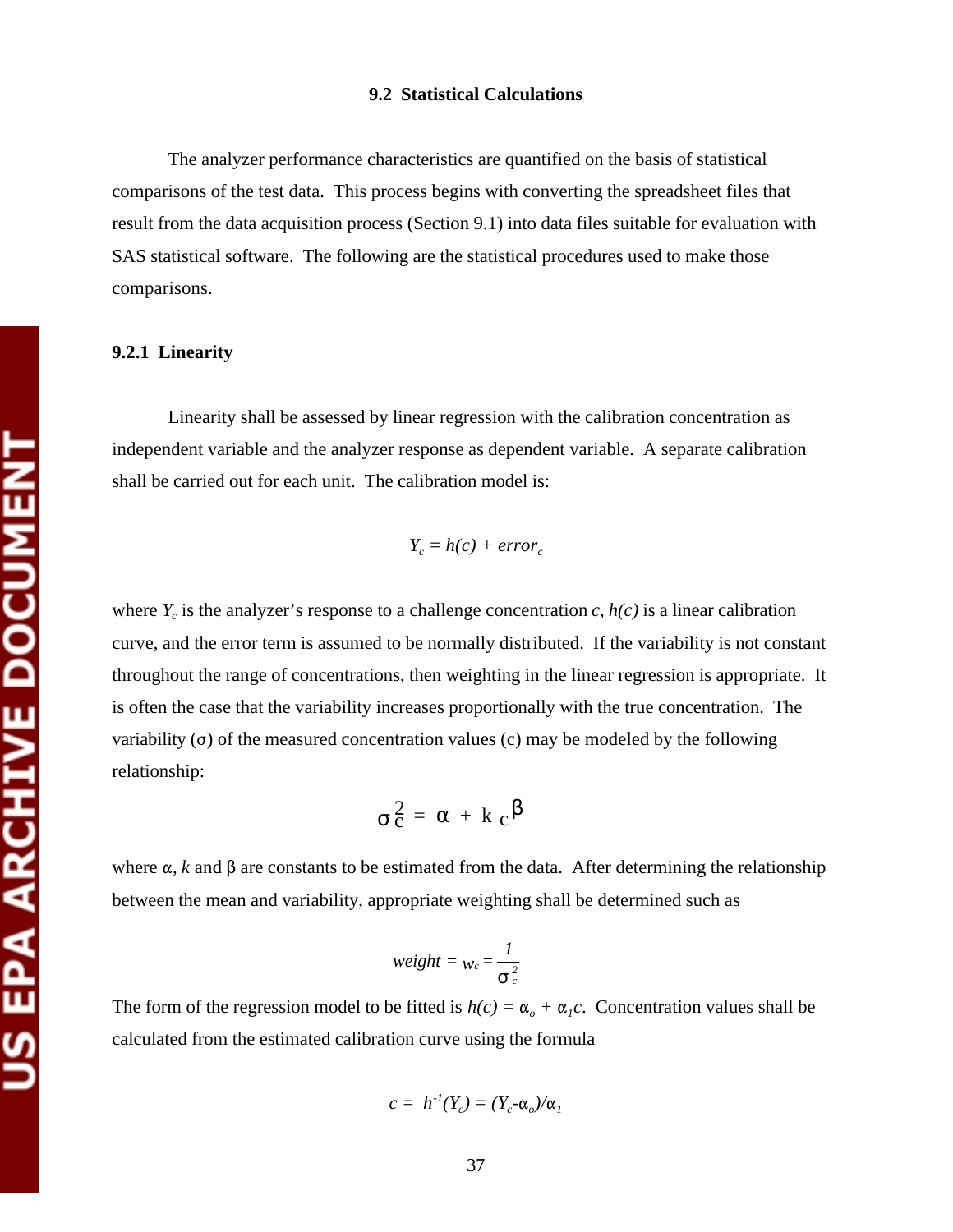A test for departure from linearity may be carried out by comparing the residual sum of squares

$$
\sum_{i=1}^6 \left( \overline{Y}_{c_i} \cdot \mathbf{a}_o \cdot \mathbf{a}_I c_i \right)^2 n_{c_i} w_{c_i}
$$

to a chi-square distribution with  $6-2 = 4$  degrees of freedom. ( $n_c$  is the number of replicates at concentration c).

#### **9.2.2 Response Time**

The response time of the analyzer to a step change in analyte concentration is calculated by determining the total change in response due to the step change (either increase or decrease) in concentration, and then determining the point in time when 95% of that change was achieved. Both rise and fall time shall be determined. Using data taken every 10 seconds, the following calculation is done:

$$
Total Response = R_a - R_b
$$

where  $R_a$  is the final response of the analyzer to the test gas after the step change, and  $R_b$  is the final response of the analyzer before the step change. The analyzer response that indicates the response time then is

$$
Response_{RT} = 0.95 (Total Response)
$$

The point in time at which this response occurs is determined by inspection of the response/time data, and the response time is then calculated as

$$
RT = Time_{95\%} - Time_b
$$

where  $Time_{95\%}$  is the time at which response occurs and  $Time_{I}$  is the time at which the step change in concentration was imposed. Since only one determination will be made, the precision of the rise and fall time results cannot be estimated.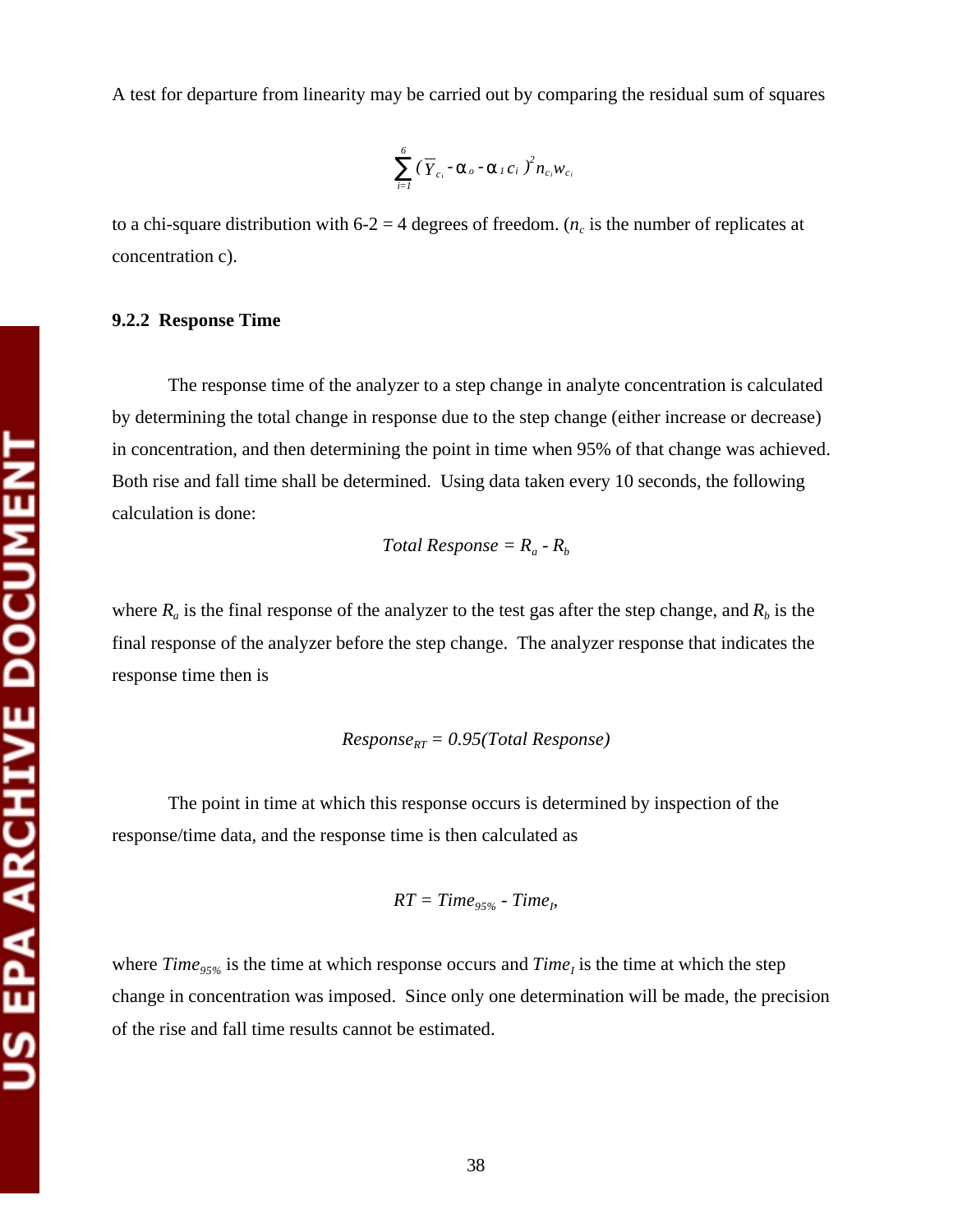#### **9.2.3 Detection Limit**

The detection limit (LOD) shall be defined as the smallest concentration at which the analyzer's expected response exceeds the calibration curve at zero concentration by three times the standard deviation of the analyzer's zero reading, i.e.,  $\alpha_0 + 3 \sigma_0$ . The LOD may then be determined by

$$
LOD = [(\alpha_o + 3\sigma_o) - \alpha_o]/\alpha_1 = 3\sigma_o/\alpha_1
$$

where  $\sigma_o$  is the estimated standard deviation at zero concentration.

#### **9.2.4 Interferences**

The extent of interference shall be reported in terms of the absolute response of the analyzer to the interferent and will be calculated in terms of the sensitivity of the analyzer to the interfering species, relative to its sensitivity to  $SO_2$ ,  $CO$ ,  $O_2$ ,  $NO$ , or  $NO_2$ . The relative sensitivity is calculated as the ratio of the observed response of the analyzer to the actual concentration of the interferent. For example, an analyzer that measures NO is challenged with 500 ppmv of CO, resulting in a difference in NO reading of 1 ppmv. The relative sensitivity of the NO analyzer to CO is thus 1 ppmv/500 ppmv =  $0.2\%$ . The precision of the interference results cannot be estimated from the data obtained, since only one measurement is made for each interferent.

#### **9.2.5 Ambient Temperature Effect**

The analyzer response data obtained from a single point span check or a zero check at a given temperature and a given concentration (i.e., zero or span) are not statistically independent. Therefore, the average value in each sampling period shall be used as a single value in the comparison. Thus, at room temperature, low temperature, and high temperature, there will be two data points for each analyzer, namely the average response on zero gas and the average response on span gas for each target analyte. Variability for low and for high temperatures shall be assumed to be the same as the variability at room temperature, and the variability determined in the linearity test shall be used for this analysis. The presence of an ambient temperature effect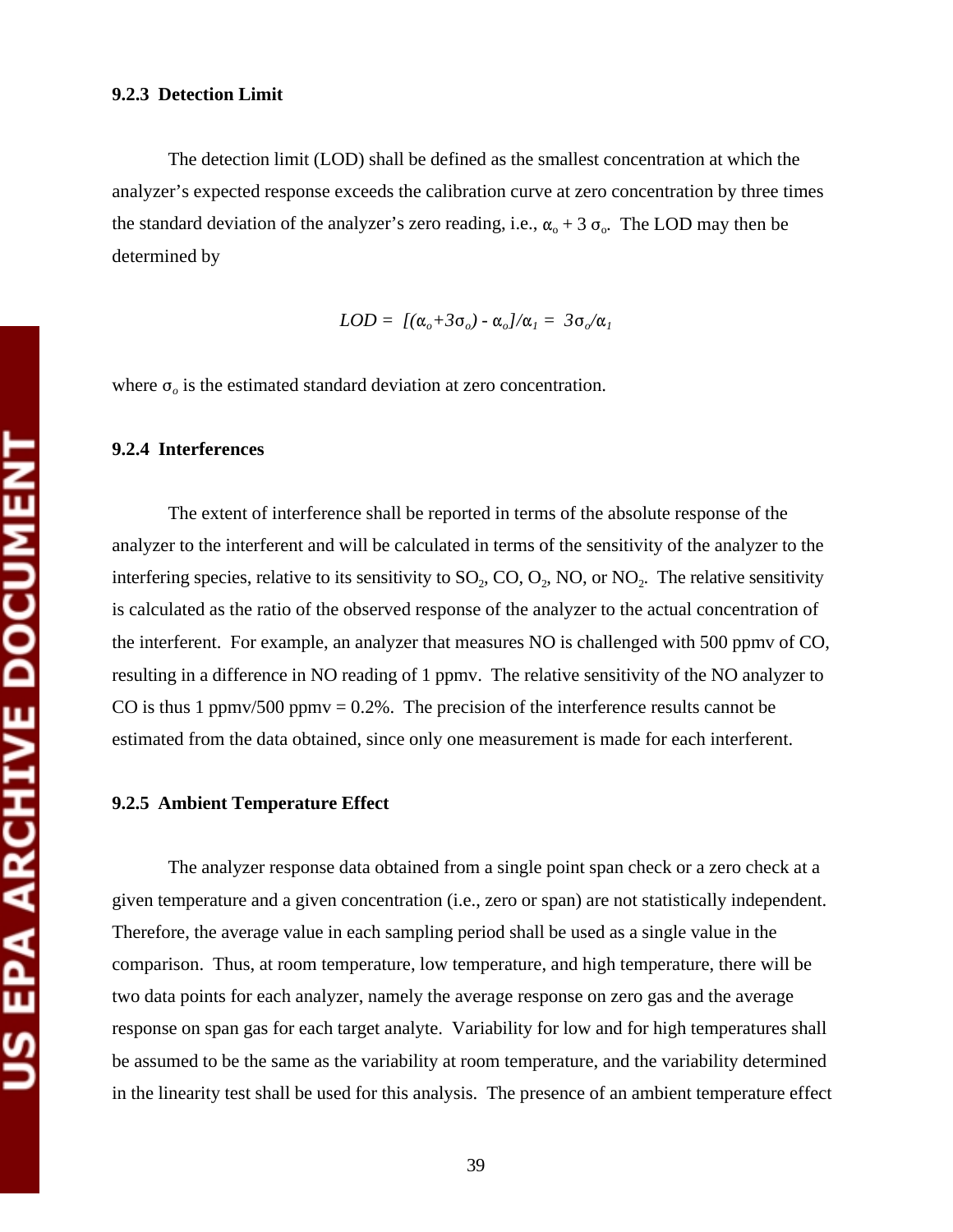on zero and span readings shall then be assessed by trend analysis for response with temperature, using separate linear regression analyses for the zero and for the span data.

#### **9.2.6 Interrupted Sampling**

The effect of interrupted sampling shall be assessed as the arithmetic difference between zero data and between span data obtained before and after the test. Differences shall be stated in ppmv. No estimate can be made of the precision of the observed differences.

#### **9.2.7 Pressure Sensitivity**

The statistical analysis for evaluation of flow-rate effects shall be similar to that used for assessing the ambient temperature effect. The analyzer response data at a given duct pressure and a given concentration (i.e., zero or span) are not statistically independent; therefore, the average value in each sampling period will be used in the comparison. Thus, at each of ambient pressure, reduced pressure, and increased pressure, there will be three total data points for each analyzer, namely the analyzer flow rate, average response on zero gas, and average response on span gas. Variability for reduced and increased pressures will be assumed to be the same as the variability at ambient pressure, and the variability determined in the linearity test will be used for this analysis. The presence of a duct pressure effect on analyzer flow rates and response shall then be assessed by separate linear regression trend analyses for flow rate and for response. The trend analysis for response will consist of separate analyses for the zero and for the span data.

#### **9.2.8 Accuracy**

The percent relative accuracy (RA) of the analyzers with respect to the reference method shall be assessed by

$$
RA = \frac{|\overline{d}| + t_{n-1}^{\mathbf{a}} \frac{S_d}{\sqrt{n}}}{\overline{x}} \times 100\%
$$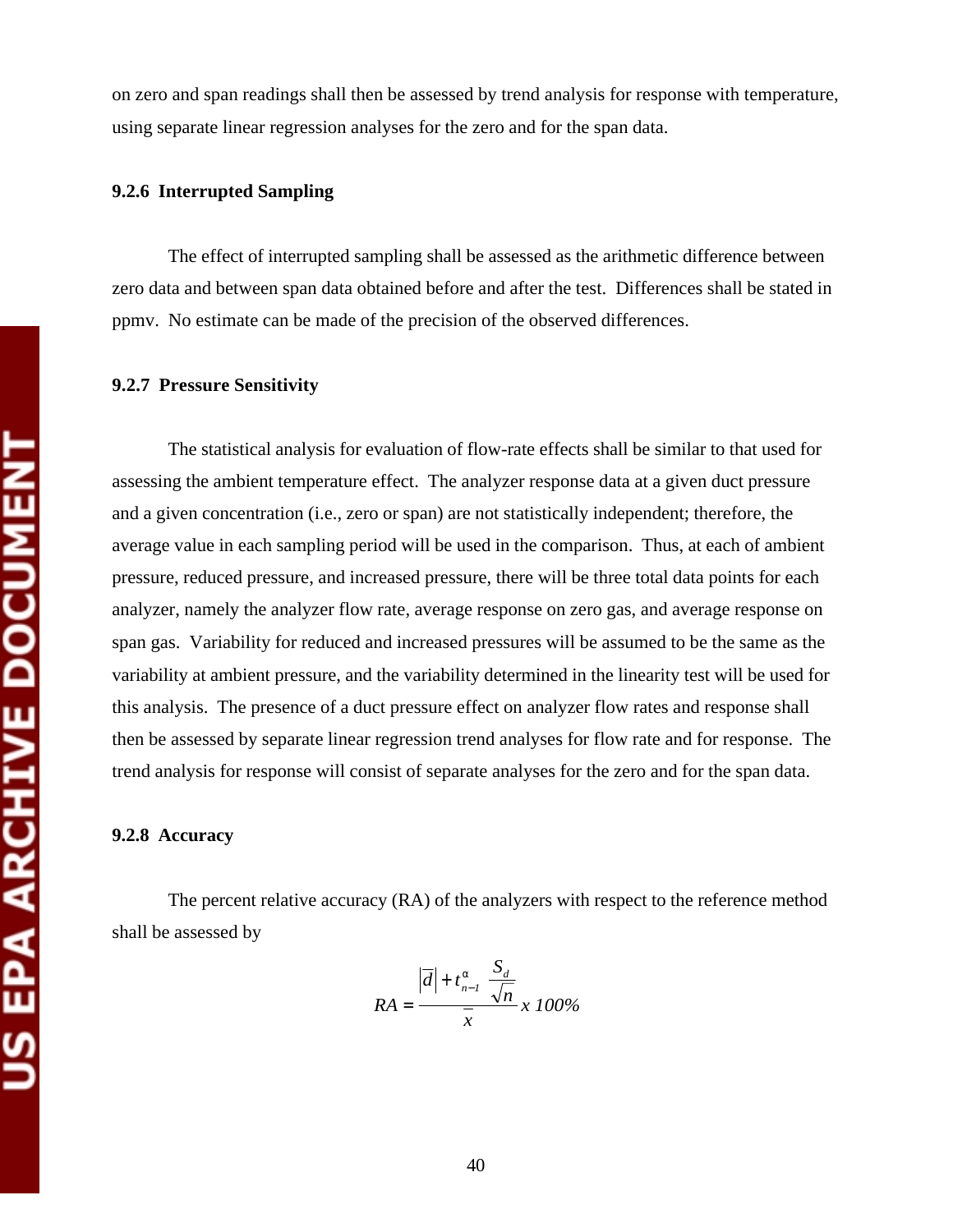where  $\overline{d}$  refers to the average difference between the reference and tested methods, and  $x$  corresponds to the average reference method value.  $S_d$  denotes the sample standard deviation of the differences and will be estimated based on  $n = 9$  samples, while  $t^{\alpha}_{n-1}$  is the t value for the  $100(1 - \alpha)$ th percentile of the distribution with n-1 degrees of freedom. The RA will be determined for an  $\alpha$  value of 0.025 (i.e., 97.5% confidence level, one-tailed). The RA calculated in this way can be interpreted as an upper confidence bound for the relative bias of the analyzer. RA will be calculated separately for each unit of each portable analyzer being tested.

#### **9.2.9 Zero/Span Drift**

Statistical procedures for assessing zero and span drift shall be similar to those used to assess interrupted sampling. Zero (span) drift will be calculated as the arithmetic difference between zero (span) values obtained before and after sampling of source emissions. No estimate can be made of the precision of the zero and span drift values.

#### **9.2.10 Measurement Stability**

The temporal stability of analyzer response in extended sampling from a combustion source shall be assessed by means of a trend analysis on the 60 minutes of data from this test. The existence of a trend in the data will be assessed by fitting a linear regression line, with the difference between analyzer and corresponding reference readings as the dependent variable and time as the independent variable. Subtracting the reference readings from the analyzer readings in this way corrects for any variation in the source output. The null hypothesis that the slope of the trend line is zero, i.e.,

 $H_0$ : slope = 0  $H_a$ : slope  $\neq 0$ 

will be tested using a one-sample two-tailed t-test with  $n-2 = 58$  degrees of freedom.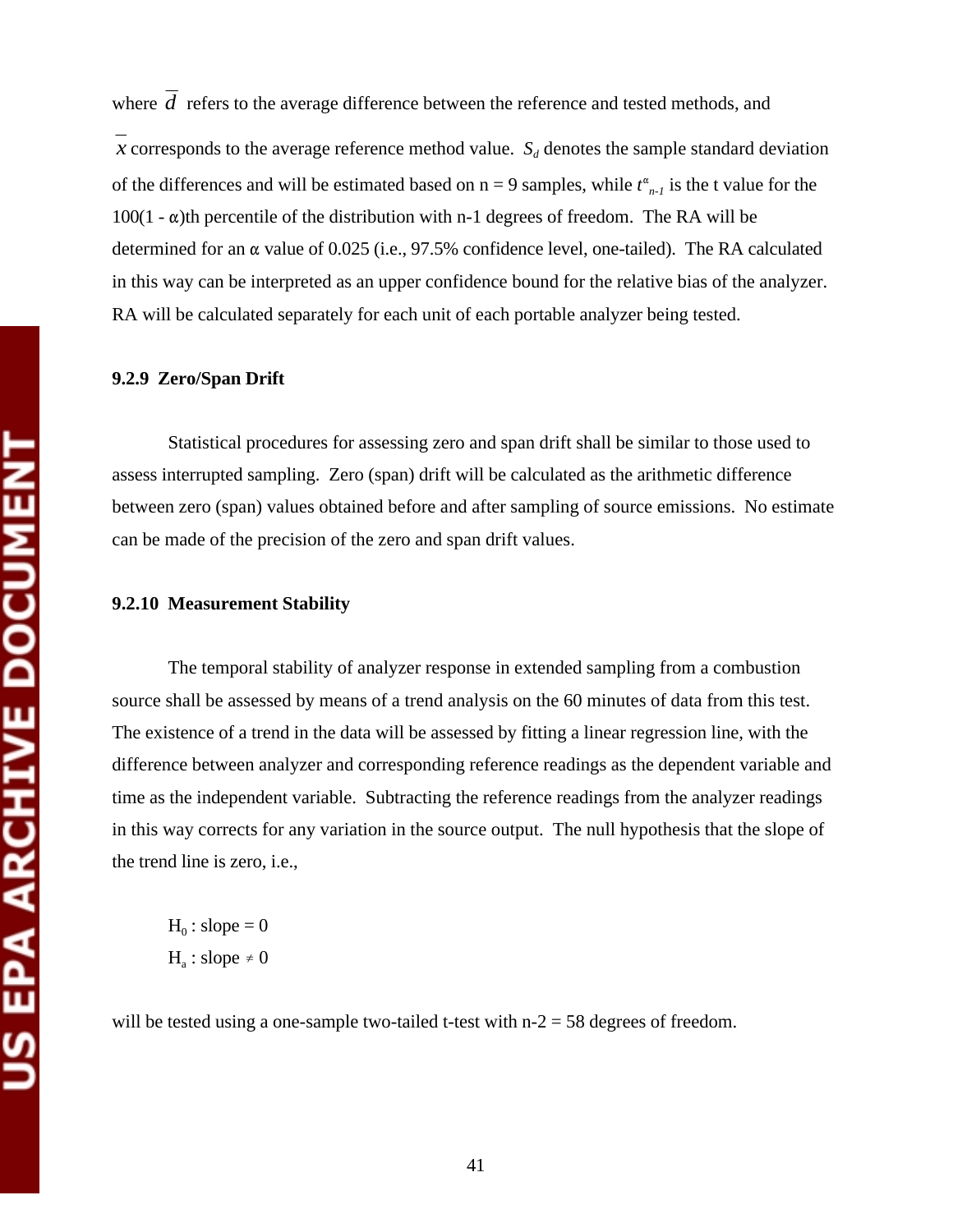#### **9.2.11 Inter-Unit Repeatability**

The purpose of this comparison is to determine if any significant differences in performance exist between two nominally identical commercial analyzer units operating side by side. Inter-unit repeatability shall be assessed for the linearity, detection limit, accuracy, and measurement stability tests. A Student's t-test will be used as the means of comparison where appropriate. For example, the slopes of the calibration lines determined in the linearity test, and the detection limits determined from those test data, will be compared. For the measurement stability test, inter-unit repeatability will be assessed by a linear regression of the inter-unit difference against time. The null hypothesis that the slope of the line is zero will be tested using a matched-pairs t-test with  $n-2 = 58$  degrees of freedom.

#### **9.2.12 Data Completeness**

Data completeness shall be calculated as the percentage of possible data recovered from an analyzer in a test. It is calculated as the ratio of the actual to the possible number of data points, converted to a percentage, i.e.,

Data Completeness =  $(N_a)/(N_p)$  x 100%,

where  $N_a$  is the number of actual and  $N_p$  the number of possible data points.

#### **9.3 Data Review**

Records generated by test facility staff in the verification test shall be reviewed within two weeks after generation, before these records are used to calculate, evaluate, or report verification results. These records may include laboratory record books, operating data from the combustion sources, equipment calibration records, and data sheets used to record the analyzers' response or other parameters in the laboratory or combustion source experiments. This review shall be performed by a test facility technical staff member involved in the verification test, but not the staff member that originally generated the record. The review shall be documented by the person performing the review by adding his/her initials and the date to a hard copy of the record being reviewed. This hard copy shall then be returned to the test facility staff member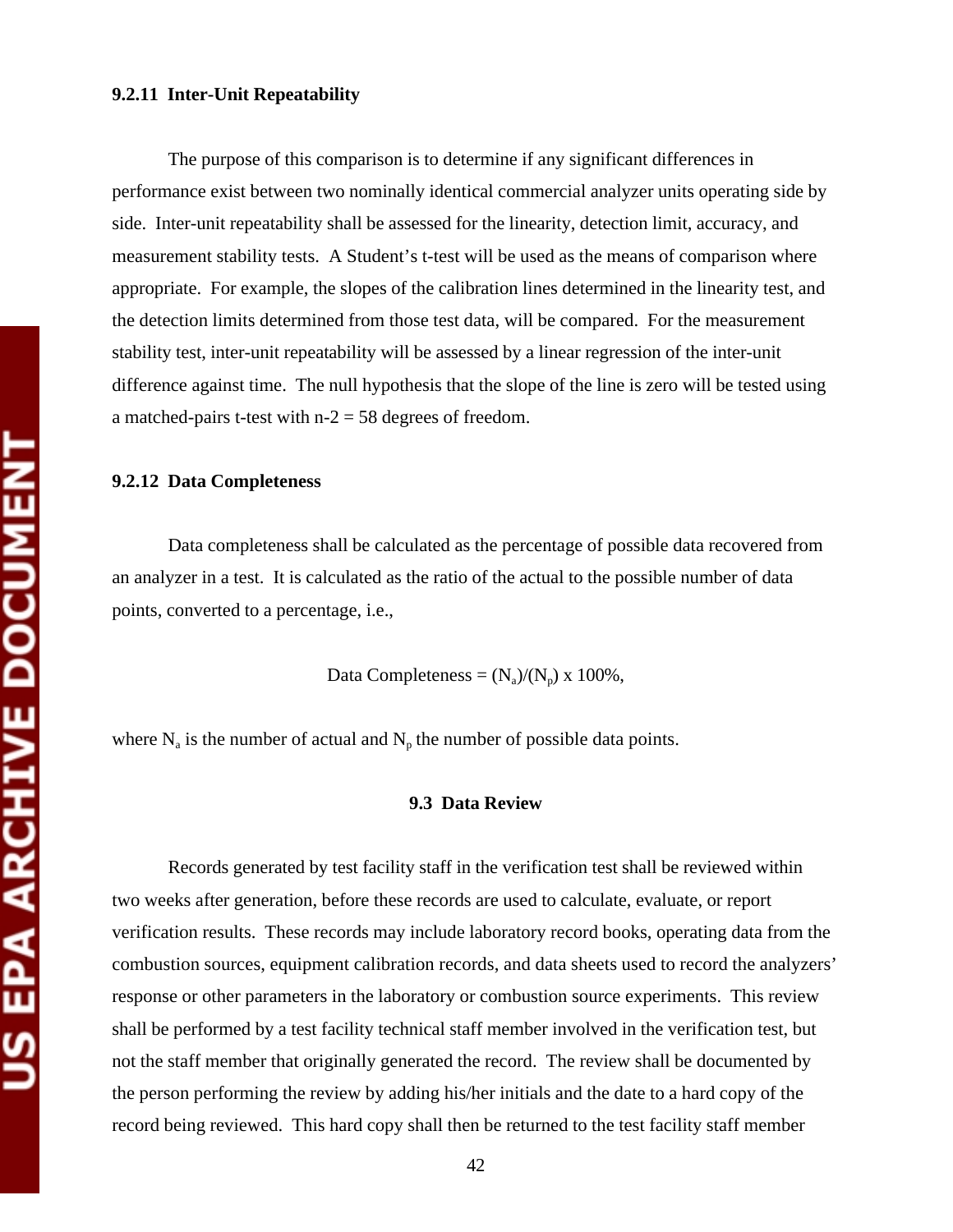who generated or will be storing the record. In addition, data calculations performed by the test facility shall be spot-checked by the facility technical staff to ensure that calculations are performed correctly. Calculations to be checked include determination of analyzer precision, accuracy, detection limit, and other statistical calculations identified in Section 9.2 of this protocol.

All data recorded electronically or manually, whether by the vendor or by test facility staff, become part of the test record for reporting purposes. Manual data entries must be made in ink, and appropriate record book pages or data sheets must be dated and signed by the responsible staff member(s). Any error corrections to written data must be made by drawing a single line through the error, initialing and dating the correction, and adding a short explanation for any non-obvious error corrections. Any deviations from the test/QA plan will be documented by recording the nature and cause of the deviation, the corrective action taken, and the impact of the deviation on the verification test results.

#### **9.4 Reporting**

The statistical data that result from each of the tests described above shall be compared separately for each unit of each analyzer, and information on the additional cost factors will be compiled. The test facility (if testing is not conducted by Battelle) shall prepare a test data report for each technology that summarizes all test procedures and data and includes a summary of any amendments or deviations from the test/QA plan required in testing. A package containing copies of all raw test data and records also shall be prepared. The test facility shall provide the test data report to Battelle in an electronic file and hard copy and the data package in hard copy. Battelle will then prepare separate verification reports that will each address the analyzer provided by one commercial vendor. The results for the two units tested will be included separately in the ETV verification report (i.e., no averaging of the two results will be done). For each test conducted in the verification, the verification report will present the test data, as well as the results of the statistical evaluation of those data. The verification report will briefly describe the ETV program, the AMS center, and the procedures used in verification testing. These sections will be common to each verification report resulting from the verification test. The results of the verification test will then be stated quantitatively, without comparison to any other analyzer tested or any comment on the acceptability of the analyzer's performance. The preparation of draft ETV verification reports, the review of reports by vendors and others, the

43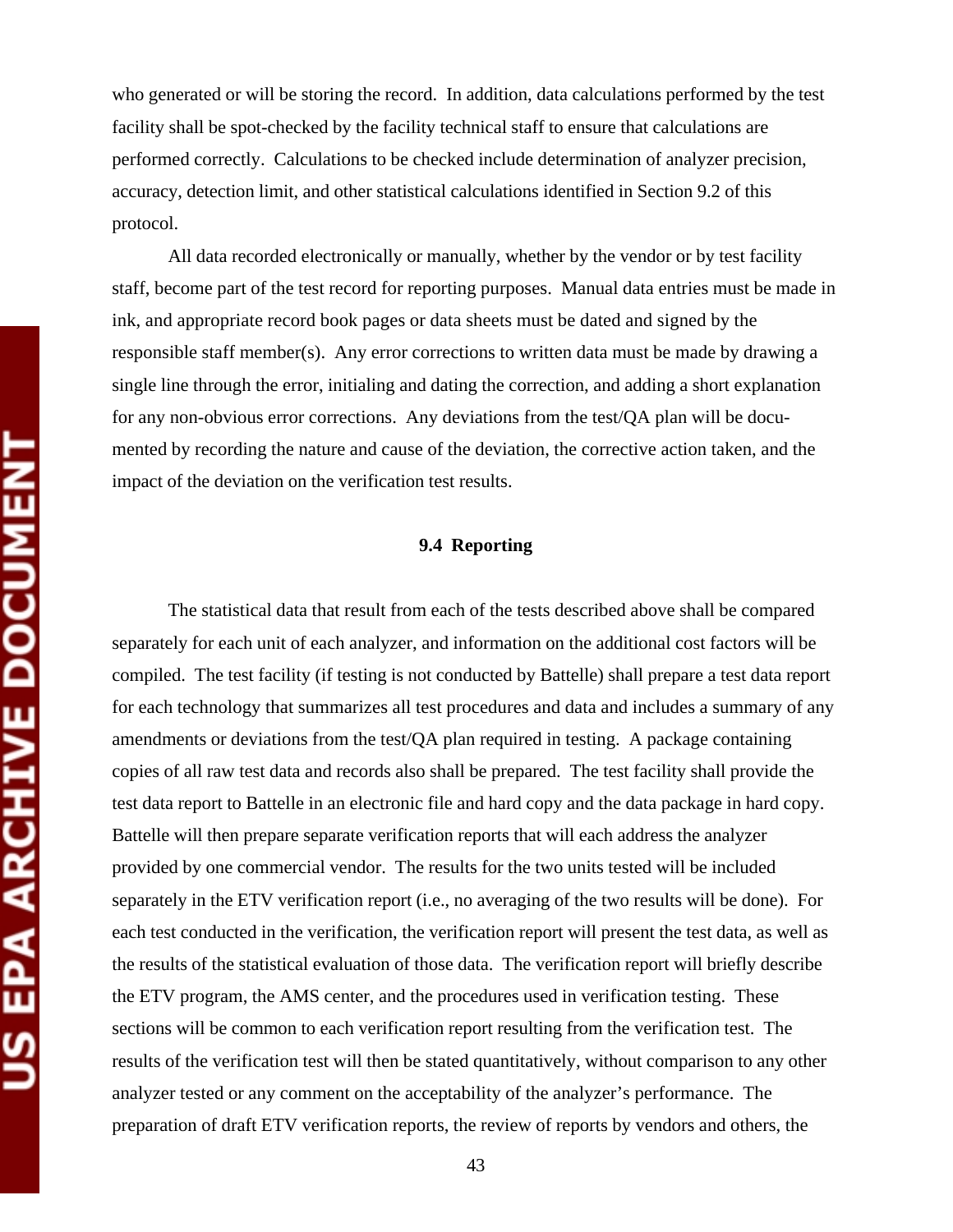revision of the reports, the final approval, and the distribution of the reports will be conducted as stated in the Generic Verification Protocol for the Advanced Monitoring Systems Pilot.<sup>(11)</sup> Preparation, approval, and use of verification statements summarizing the results of this test will also be subject to the requirements of that same protocol.

## **10 HEALTH AND SAFETY**

Battelle staff and subcontracted testing laboratory staff involved in the verification test, shall operate under established health and safety requirements and guidance. Vendor staff shall operate their analyzers in the test facility during the verification test. Health and safety requirements and guidance are provided in the following paragraphs.

#### **10.1 Access**

Vendor staff shall be required to sign in at the test facility at the beginning of each day and sign out at the end of each day for the period of the verification test.

#### **10.2 Potential Hazards**

Vendor staff shall operate only their analyzers during the verification test. They are not responsible for, nor permitted to, generate dilution gases, operate combustion sources, or perform any other verification activities identified in this protocol. Operation of analyzers does not pose any known chemical, fire, mechanical, electrical, noise, or other potential hazard. Operation of emissions sources may pose fire and/or noise hazards. Vendor staff shall be provided with safety training, shown the location of fire extinguishers and gas shutoff valves, and provided with hearing protection when necessary.

#### **10.3 Training**

All Battelle, EPA, and vendor staff shall be given a safety briefing prior to their activities in the test facility. This briefing will include a description of emergency operating procedures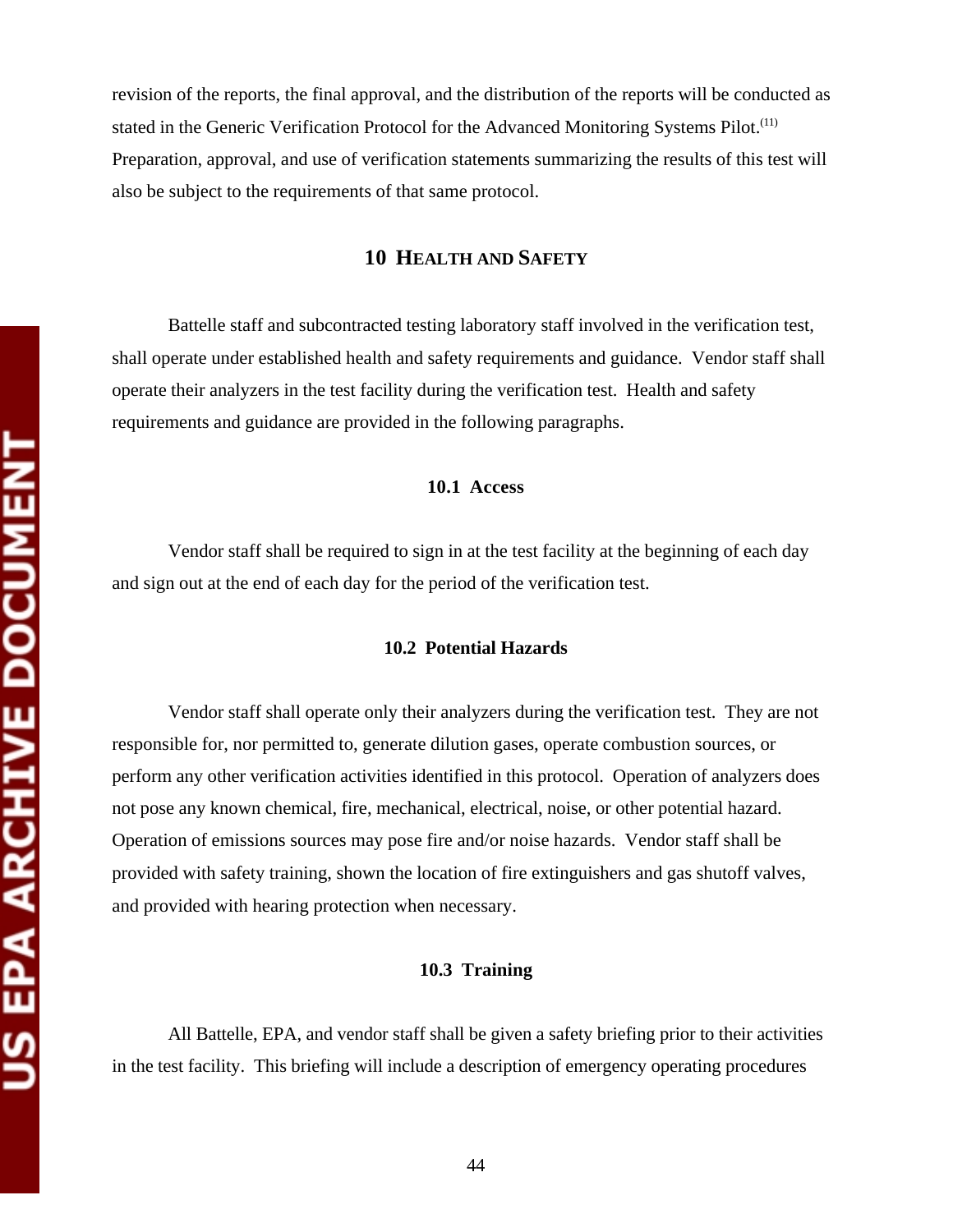(i.e., in case of fire, earthquake, bomb, laboratory accident) and identification, location, and operation of safety equipment (e.g., fire alarms, fire extinguishers, eye washes, exits).

## **10.4 Safe Work Practices**

The following safe work practices must be followed by all staff in this verification test:

- Staff will be required to wear long pants and safety shoes (no open-toed sandals). Laboratory coats and protective glasses will be provided where necessary.
- Eating, drinking, and smoking are only permitted in designated areas.
- A "three warning" system will be used to enforce compliance with these safety practices:
- First infraction—violator receives a verbal warning
- Second infraction—violator receives a written warning
- Third infraction—violators will be requested to leave the test facility.

## **11 REFERENCES**

- 1. Quality Management Plan (QMP) for the ETV Advanced Monitoring Systems Center, Version 4.0, U.S. EPA Environmental Technology Verification Program, prepared by Battelle, Columbus, Ohio, December 2002.
- 2. Method 6C—Determination of Sulfur Dioxide Emissions from Stationary Sources (Instrumental Analyzer Procedure), EMTIC TM-006C, Emission Measurement Center, Technical Support Division, OAQPS, U.S. EPA, March 1990.
- 3. Method 100—Procedures for Continuous Gaseous Emission Stack Sampling, California Environmental Protection Agency Air Resources Board, July 1997.
- 4. Method 3A—Determination of Oxygen and Carbon Dioxide Concentrations in Emissions from Stationary Sources (Instrumental Analyzer Procedure), EMTIC TM-003A, Emission Measurement Center, Technical Support Division, OAQPS, U.S. EPA, May 1989.
- 5. Method 7E—Determination of Nitrogen Oxides Emissions from Stationary Sources (Instrumental Analyzer Procedure), EMTIC TM-007E, Emission Measurement Center, Technical Support Division, OAQPS, U.S. EPA, May 1990.